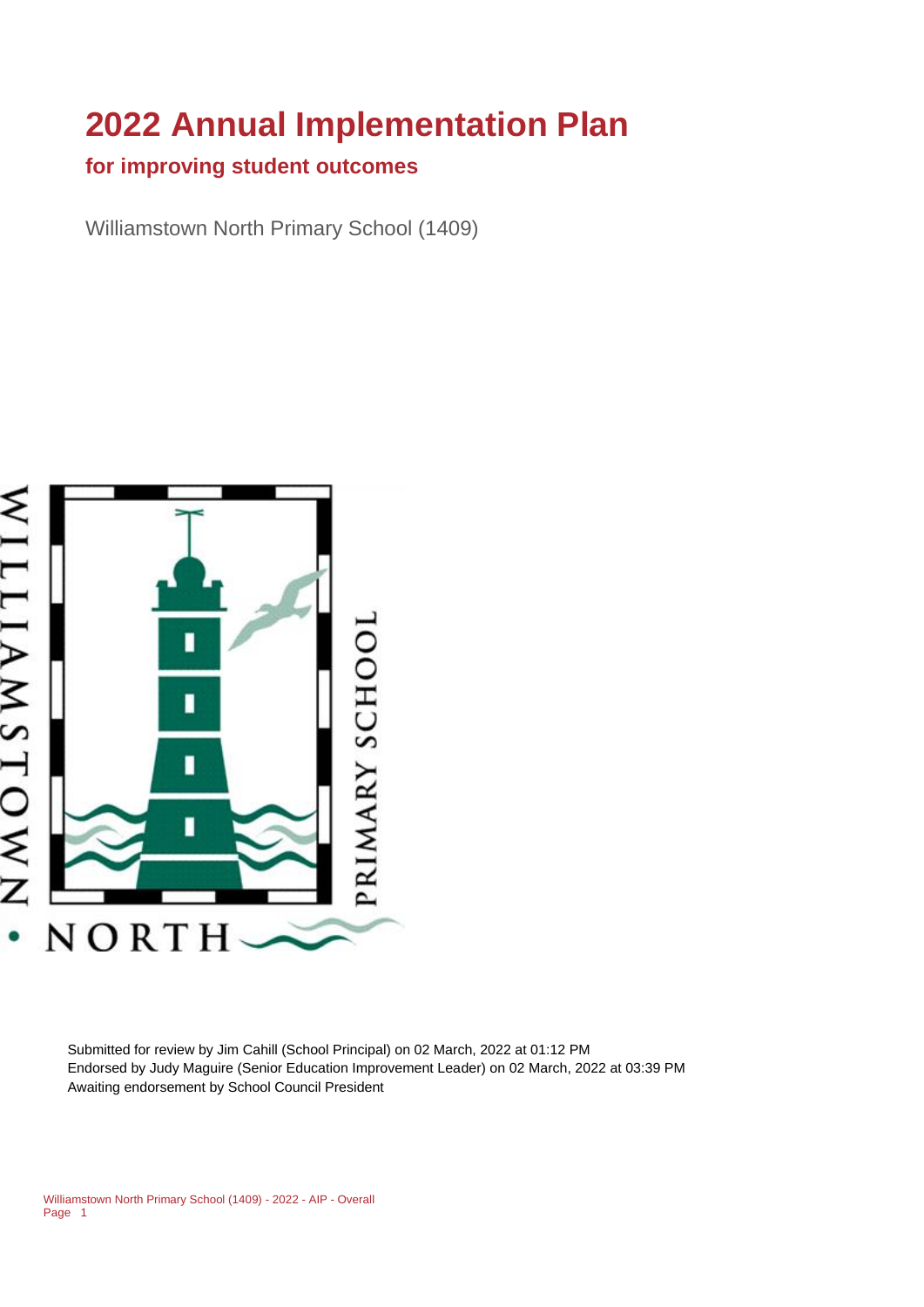## **Self-evaluation Summary - 2022**

|                                    | <b>FISO 2.0 Dimensions</b>                                                                                                                                                                                                       | <b>Self-evaluation Level</b> |
|------------------------------------|----------------------------------------------------------------------------------------------------------------------------------------------------------------------------------------------------------------------------------|------------------------------|
| <b>Teaching</b><br>and<br>Learning | Documented teaching and learning program based on the Victorian<br>Curriculum and senior secondary pathways, incorporating extra-<br>curricula programs                                                                          |                              |
|                                    | Use of common and subject-specific high impact teaching and<br>learning strategies as part of a shared and responsive teaching and<br>learning model implemented through positive and supportive student-<br>staff relationships | Embedding                    |

| <b>Assessment</b> | Systematic use of assessment strategies and measurement practices<br>to obtain and provide feedback on student learning growth, attainment<br>and wellbeing capabilities | Embedding |
|-------------------|--------------------------------------------------------------------------------------------------------------------------------------------------------------------------|-----------|
|                   | Systematic use of data and evidence to drive the prioritisation,<br>development, and implementation of actions in schools and<br>classrooms.                             |           |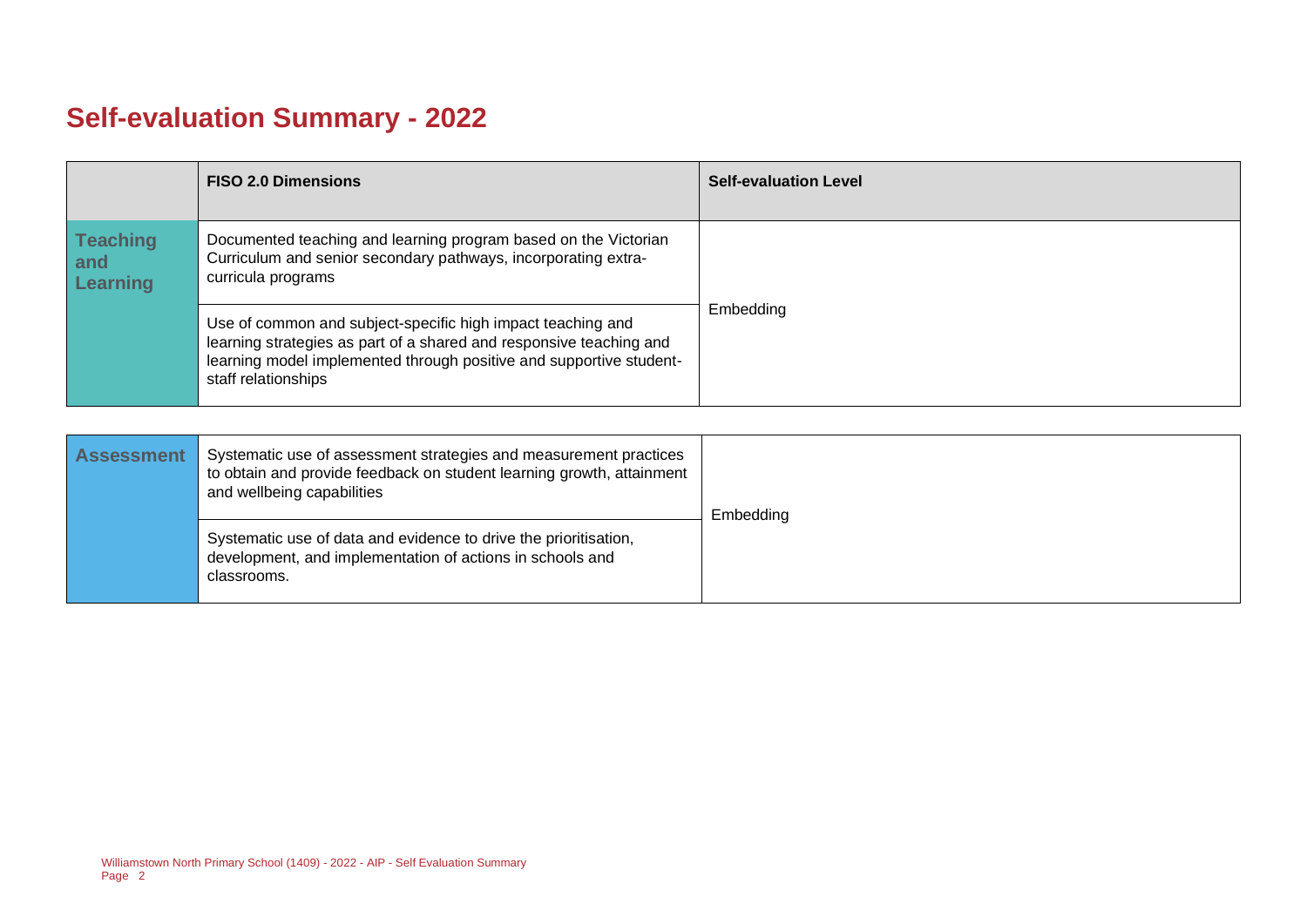| Leadership | The strategic direction and deployment of resources to create and<br>reflect shared goals and values; high expectations; and a positive,<br>safe and orderly learning environment | Embedding |
|------------|-----------------------------------------------------------------------------------------------------------------------------------------------------------------------------------|-----------|
|            | Shared development of a culture of respect and collaboration with<br>positive and supportive relationships between students and staff at the<br>core                              |           |

| <b>Engagement</b> | Activation of student voice and agency, including in leadership and<br>learning, to strengthen students' participation and engagement in<br>school                                    | Embedding |
|-------------------|---------------------------------------------------------------------------------------------------------------------------------------------------------------------------------------|-----------|
|                   | Strong relationships and active partnerships between schools and<br>families/carers, communities, and organisations to strengthen<br>students' participation and engagement in school |           |

| Responsive, tiered and contextualised approaches and strong<br><b>Support</b><br>relationships to support student learning, wellbeing and inclusion |                                                                                                                                                                           |           |
|-----------------------------------------------------------------------------------------------------------------------------------------------------|---------------------------------------------------------------------------------------------------------------------------------------------------------------------------|-----------|
|                                                                                                                                                     | Effective use of resources and active partnerships with families/carers,<br>specialist providers and community organisations to provide<br>responsive support to students | Excelling |

| Enter your reflective comments | As an established Professional Learning Community, the school has many strong practices in place.<br>Despite the effects of the pandemic over the last two years, the school was very pleased to generate such robust NAPLAN<br>results in 2021 whereby all state mean results we well exceeded and most areas had similar achievements to like schools.<br>Our early in roads to the 6+1 Traits last year, has already started to facilitate considerable momentum in the area of Writing.<br>The adoption of a team approach to leading this area has been extremely successful with staff being able to access high<br>levels of support for trialling different aspects of the program. This will be a further focus in 2022 as we aim to forge more |
|--------------------------------|----------------------------------------------------------------------------------------------------------------------------------------------------------------------------------------------------------------------------------------------------------------------------------------------------------------------------------------------------------------------------------------------------------------------------------------------------------------------------------------------------------------------------------------------------------------------------------------------------------------------------------------------------------------------------------------------------------------------------------------------------------|
|                                | consistent instructional practice in both Writing and Spelling.                                                                                                                                                                                                                                                                                                                                                                                                                                                                                                                                                                                                                                                                                          |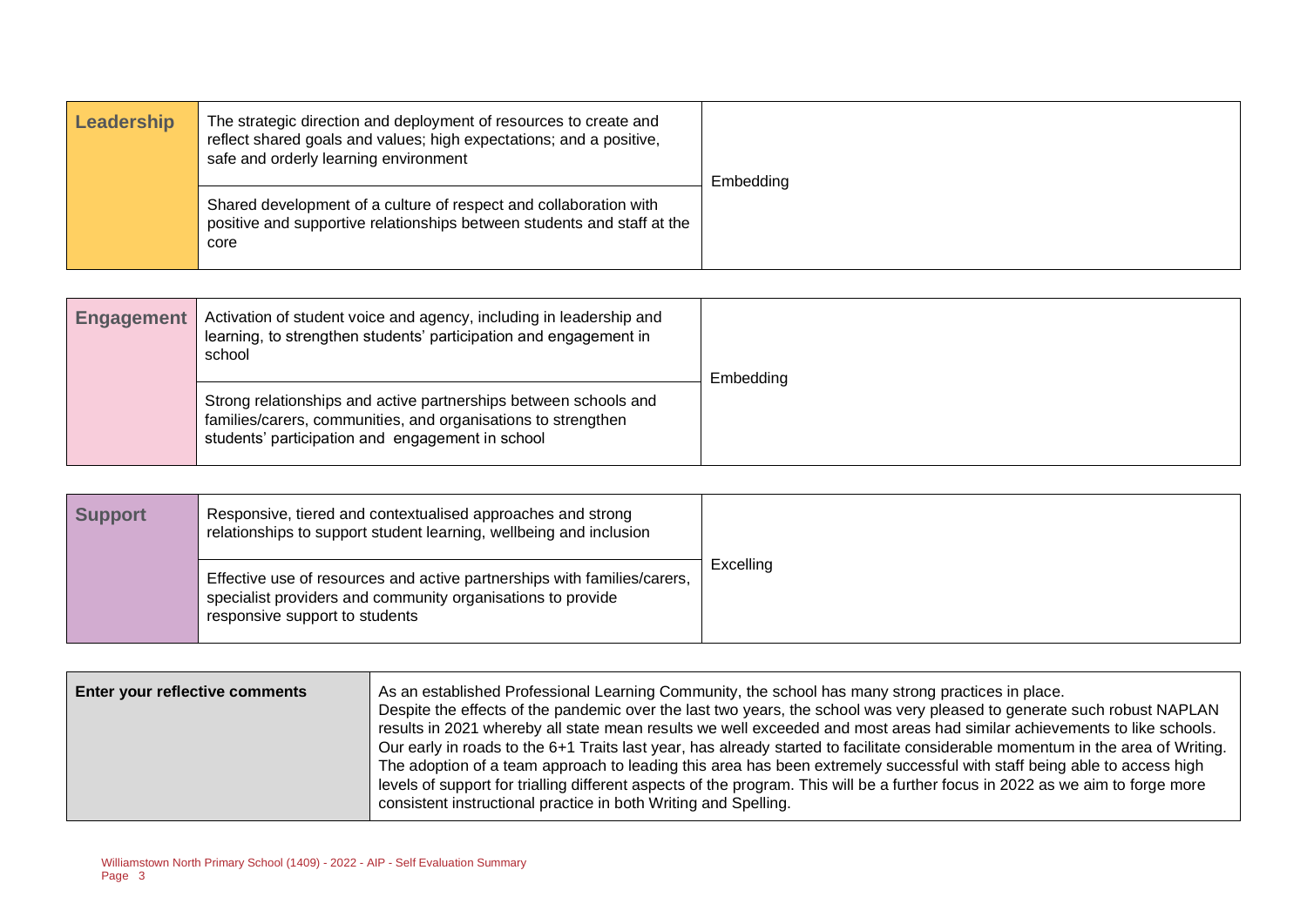|                                  | The introduction of comprehensive Scope & Sequence Planners in Wellbeing in 2021 proved to be a great support to<br>teachers. Embedding the integration of SWPBS, 4R's, Cybersafety and Social Thinking will be a focus for the school in 2022<br>as wellbeing continues to be prioritised.                                                                                                                                                                                                                                                                                                                                                                                                                                                                                                                                                                                                                                                                                                                                                                                                                                                                                                                                                                                                                                                                                                                                                                                                               |
|----------------------------------|-----------------------------------------------------------------------------------------------------------------------------------------------------------------------------------------------------------------------------------------------------------------------------------------------------------------------------------------------------------------------------------------------------------------------------------------------------------------------------------------------------------------------------------------------------------------------------------------------------------------------------------------------------------------------------------------------------------------------------------------------------------------------------------------------------------------------------------------------------------------------------------------------------------------------------------------------------------------------------------------------------------------------------------------------------------------------------------------------------------------------------------------------------------------------------------------------------------------------------------------------------------------------------------------------------------------------------------------------------------------------------------------------------------------------------------------------------------------------------------------------------------|
| <b>Considerations for 2022</b>   | Development of a new literacy planner to incorporate Reading & Viewing, Writing, S & L, Spelling etc.<br>Ongoing PL for the 6+1 Traits and ten staff to complete the Sounds Write PL.<br>Critical friend - Narissa Leung, to work with teams to help support the implementation of the traits.<br>Common assessment practices to be implemented such as DIBELS and in Spelling P-2, 3-6.<br>One staff training day dedicated to Literacy (spelling & writing) and one to focus on Numeracy (problem solving).<br>Weekly programs reflect the embedded use of the Wellbeing Planners.<br>Play based learning focus to be implemented across F - 1.<br>Inquiry learning to strengthen collaborative learning processes within each classroom.<br>Embedding of the 4R curriculum with staff undertaking related PL.<br>An increased focus on Cultural identity and gender identity to deepen the school's inclusion practices. Further use of<br>appropriate mentor texts to support Inclusion.<br>All SIT members to develop consistent practices for student chronicles as part of the COMPASS platform.<br>Staff PL on student Voice & Agency. (Trial of VERSO program to support enhanced student feedback processes.)<br>School to participate in the trial of a new Family Planning program for students in Years 5 & 6.<br>Parent Information sessions to continue to promote the school's wellbeing practices.<br>Increased use of social media and the school website to better promote the school. |
| Documents that support this plan |                                                                                                                                                                                                                                                                                                                                                                                                                                                                                                                                                                                                                                                                                                                                                                                                                                                                                                                                                                                                                                                                                                                                                                                                                                                                                                                                                                                                                                                                                                           |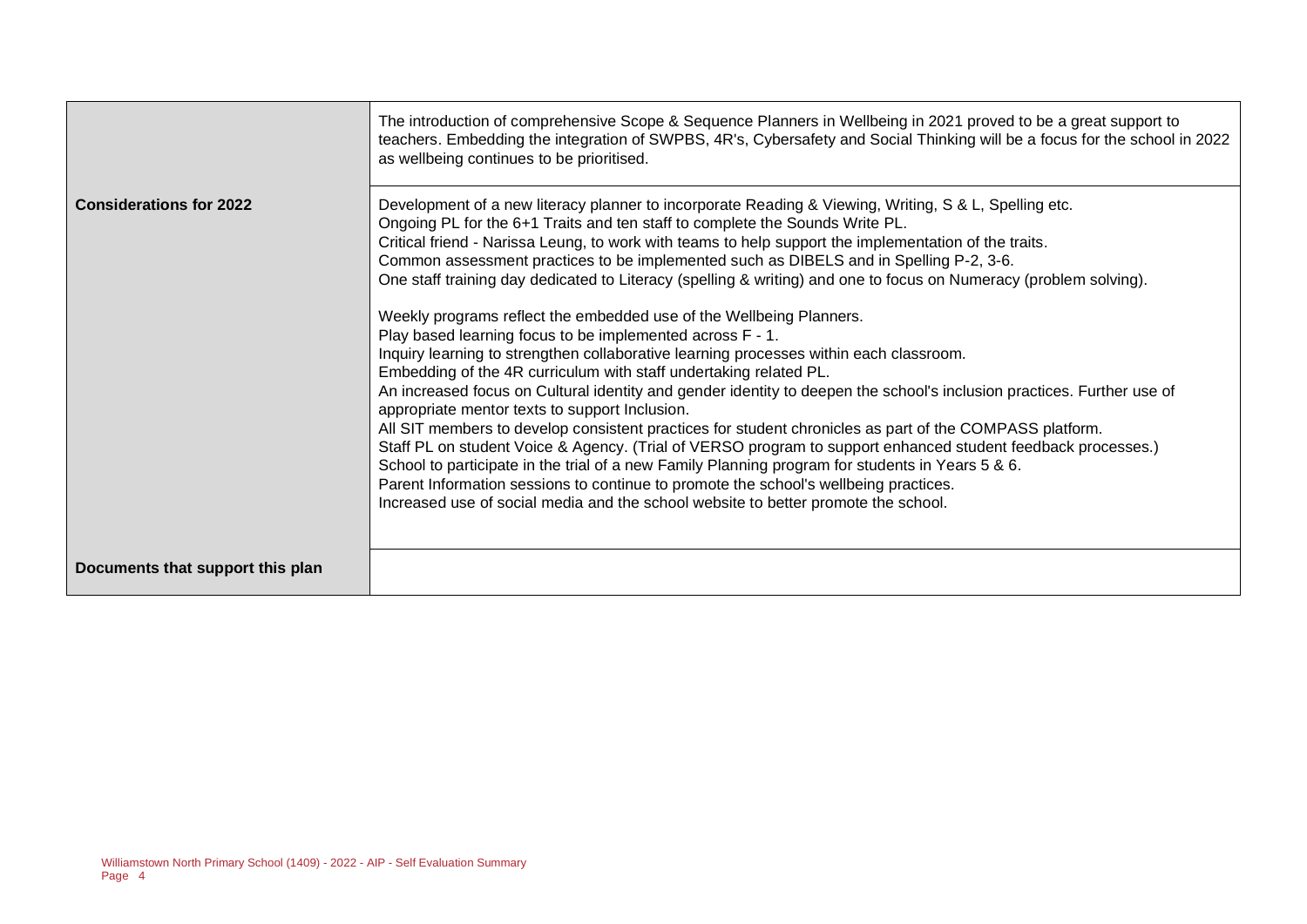## **SSP Goals Targets and KIS**

| Goal 1                                                         | <b>2022 Priorities Goal</b><br><br><br>Some of our students have thrived in the remote learning environment, others have maintained their learning progress,<br>and some need extra learning and wellbeing support despite the best efforts of their teachers and families. In 2022 we will<br>continue to focus on student learning - with an increased focus on numeracy - and student wellbeing through the 2022<br>Priorities Goal, a learning Key Improvement Strategy and a wellbeing Key Improvement Strategy. We will teach and<br>support each student at their point of need and in line with FISO. |
|----------------------------------------------------------------|---------------------------------------------------------------------------------------------------------------------------------------------------------------------------------------------------------------------------------------------------------------------------------------------------------------------------------------------------------------------------------------------------------------------------------------------------------------------------------------------------------------------------------------------------------------------------------------------------------------|
| Target 1.1                                                     | Support for the 2022 Priorities                                                                                                                                                                                                                                                                                                                                                                                                                                                                                                                                                                               |
| <b>Key Improvement Strategy 1.a</b><br>Priority 2022 Dimension | Learning - Support both those who need extra support and those who have thrived to continue to extend their learning,<br>especially in numeracy                                                                                                                                                                                                                                                                                                                                                                                                                                                               |
| Key Improvement Strategy 1.b<br>Priority 2022 Dimension        | Wellbeing - Effectively mobilise available resources to support students' wellbeing and mental health, especially the most<br>vulnerable                                                                                                                                                                                                                                                                                                                                                                                                                                                                      |
| Goal 2                                                         | Improve student achievement and learning growth in Literacy.                                                                                                                                                                                                                                                                                                                                                                                                                                                                                                                                                  |
| Target 2.1                                                     | By 2025, increase the percentage of Year 5 students making above NAPLAN benchmark growth:<br>• Reading—31% (2021) to 35% (2025)<br>• Writing—27% (2021) to $32\%(2025)$<br>• Spelling—24% (2021) to 30% (2025)                                                                                                                                                                                                                                                                                                                                                                                                |
| Target 2.2                                                     | By 2025, decrease the percentage of Year 5 students making below NAPLAN benchmark growth:                                                                                                                                                                                                                                                                                                                                                                                                                                                                                                                     |
|                                                                | • Reading—22% (2021) to 15% (2025)<br>• Writing—22% (2021) to 15% (2025)                                                                                                                                                                                                                                                                                                                                                                                                                                                                                                                                      |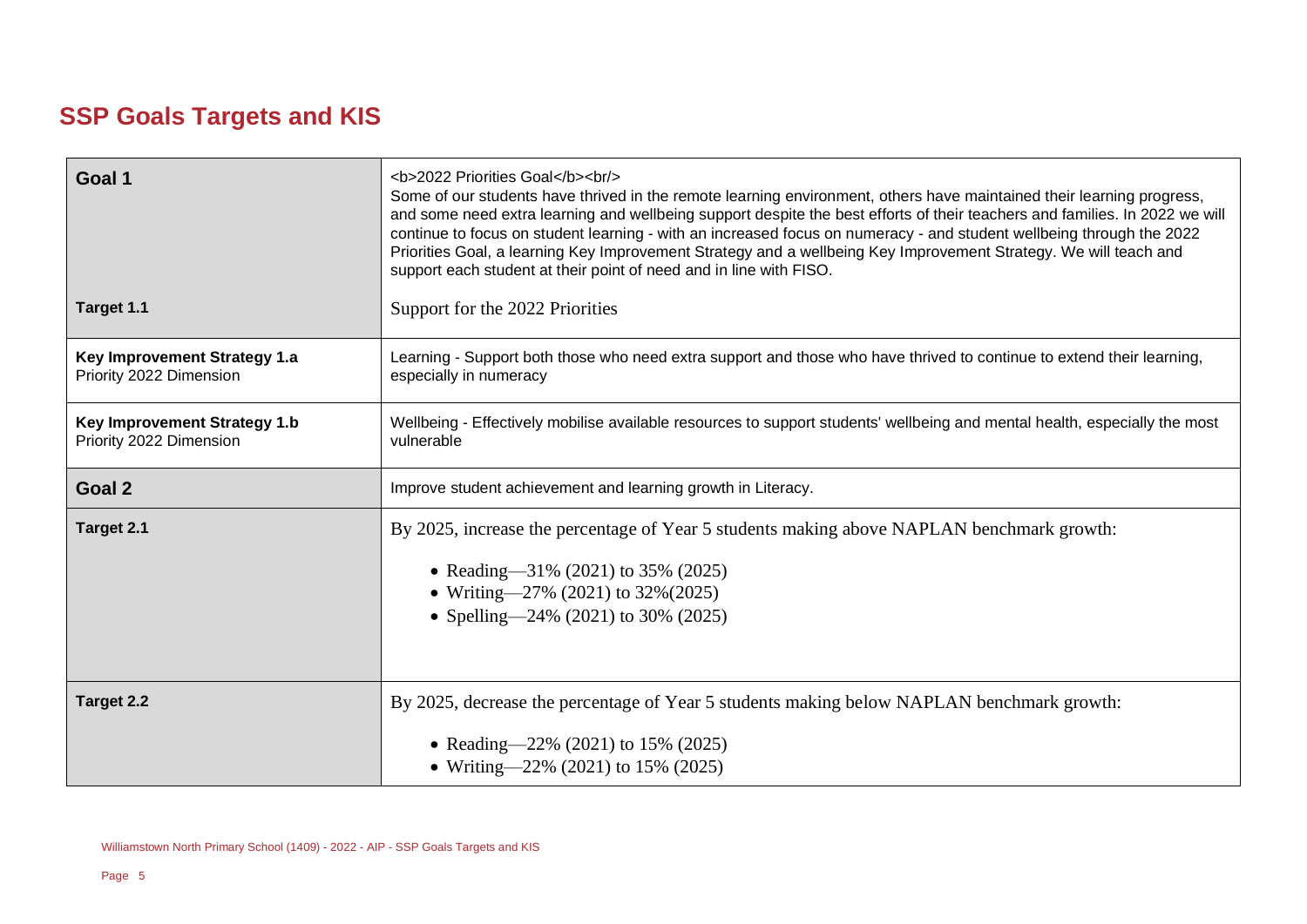|            | • Spelling—24% (2021) to 15% (2025)                                                                                                                                     |
|------------|-------------------------------------------------------------------------------------------------------------------------------------------------------------------------|
|            |                                                                                                                                                                         |
|            |                                                                                                                                                                         |
| Target 2.3 | By 2025, increase the percentage of students in the top two NAPLAN bands:                                                                                               |
|            |                                                                                                                                                                         |
|            | Year 3:                                                                                                                                                                 |
|            | Reading - 77% (2021) to 80% (2025)                                                                                                                                      |
|            | Writing - 72% (2021) to 75% (2025)                                                                                                                                      |
|            | Spelling - 58% (2021) to 60% (2025)                                                                                                                                     |
|            | Year 5                                                                                                                                                                  |
|            | Reading - 58% (2021) to 62% (2025)                                                                                                                                      |
|            | Writing - 30% (2021) to 35% (2025)                                                                                                                                      |
|            | Spelling - 41% (2021) to 46% (2025)                                                                                                                                     |
|            |                                                                                                                                                                         |
| Target 2.4 | By 2025, increase the average percentage of Year 1–6 students making above expected learning growth<br>according to teacher judgement against the Victorian Curriculum: |
|            | • Reading and Viewing-10.5% (Semester 2, 2020) to 25% or above (Semester 2, 2024)                                                                                       |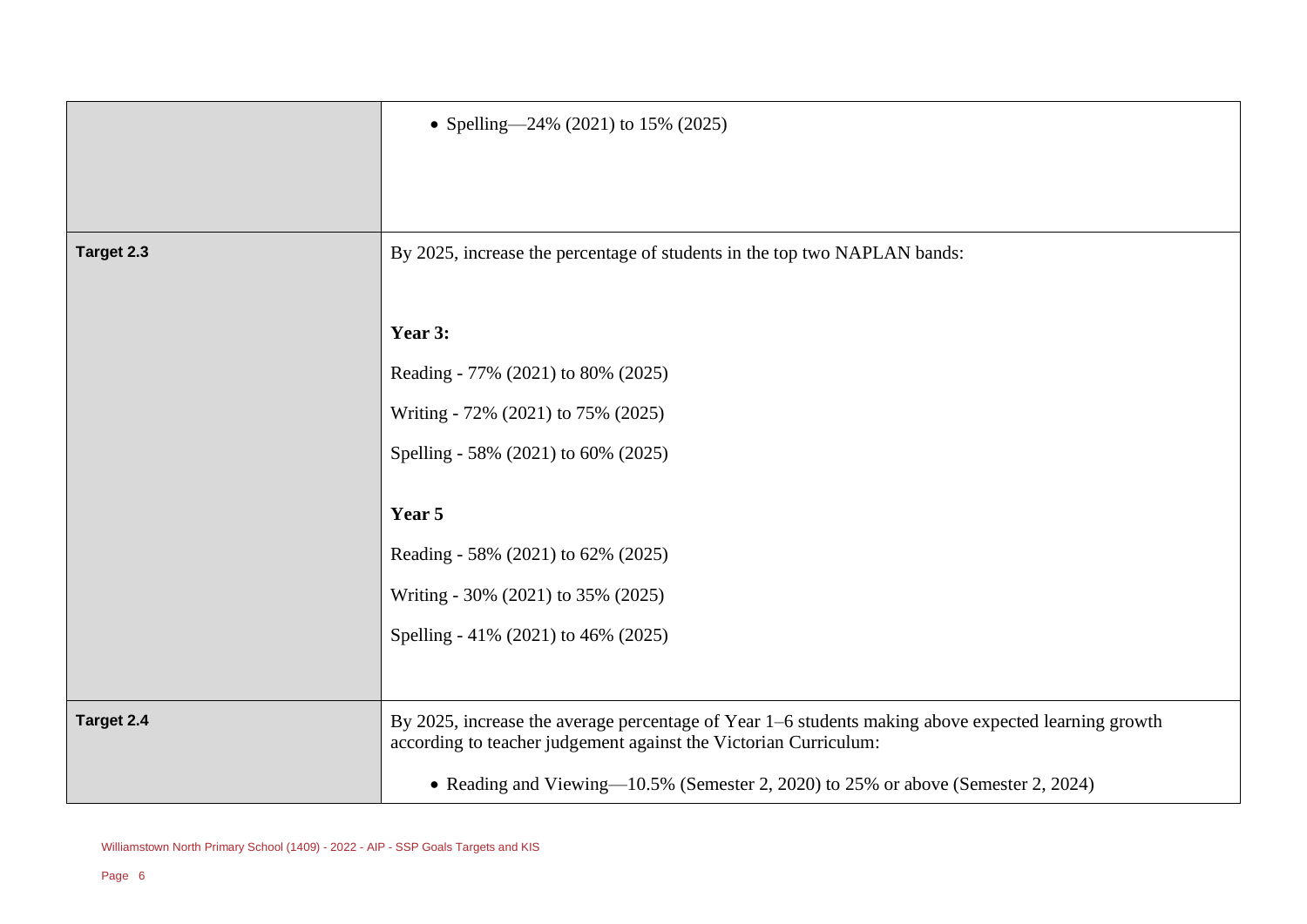|                                                                            | • Speaking and Listening—6.3% (Semester 2, 2020) to 25% or above (Semester 2, 2024)<br>• Writing—8.8% (Semester 2, 2020) to 25% or above (Semester 2, 2024)                                                                                                       |
|----------------------------------------------------------------------------|-------------------------------------------------------------------------------------------------------------------------------------------------------------------------------------------------------------------------------------------------------------------|
| Target 2.5                                                                 | By 2025, increase the percentage of positive endorsement for SSS factors:<br>• Guaranteed and viable curriculum— $55\%$ (2019) to 75% (2025)<br>• Teacher collaboration—40% (2019) to 75% (2025)<br>• Understand how to analyse data— $62\%$ (2019) to 80% (2025) |
| <b>Key Improvement Strategy 2.a</b><br>Instructional and shared leadership | Implement whole school leadership that supports high quality learning outcomes for students.                                                                                                                                                                      |
| <b>Key Improvement Strategy 2.b</b><br><b>Building practice excellence</b> | Develop and implement consistent whole school approaches to the planning and teaching of Writing and Spelling.                                                                                                                                                    |
| <b>Key Improvement Strategy 2.c</b><br>Evaluating impact on learning       | Build teacher capacity to use multiple sources of assessment and evidence, including student feedback, to respond to the<br>learning needs of students.                                                                                                           |
| Goal 3                                                                     | Improve students' engagement in their learning.                                                                                                                                                                                                                   |
| Target 3.1                                                                 | By 2025, increase the percentage of positive endorsement for SSS factors:<br>• Use student feedback to improve practice— $62\%$ (2019) to 80% (2025)<br>• Knowledge of high impact teaching strategies—48% (2019) to 70% (2025)                                   |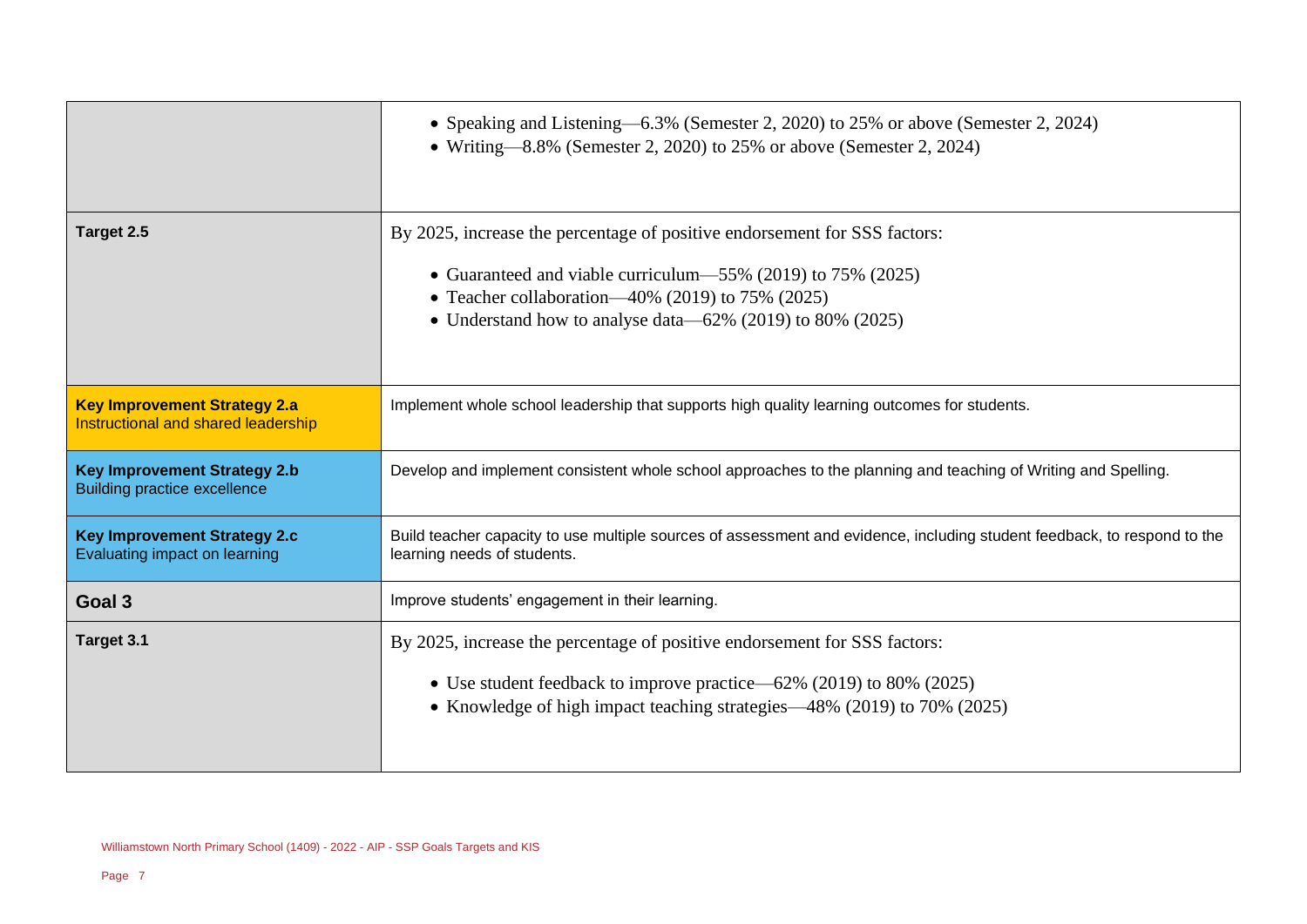| Target 3.2                                                                              | By 2025, increase the percentage of positive endorsement for the AToSS factors:                                                                                          |
|-----------------------------------------------------------------------------------------|--------------------------------------------------------------------------------------------------------------------------------------------------------------------------|
|                                                                                         | • Student voice and agency— $67\%$ (2019) to 85% (2025)<br>• Stimulated learning—76% (2019) to 85% (2025)<br>• Motivation and interest—78% (2019) to 85% (2025)          |
| Target 3.3                                                                              | By 2025, increase the percentage of positive endorsement for POS factors:                                                                                                |
|                                                                                         | • Teacher communication—79% (2019) to 85% (2025)<br>• Student voice and agency— $85\%$ (2019) to 90% (2025)<br>• Student motivation and support—82% (2019) to 90% (2025) |
| <b>Key Improvement Strategy 3.a</b><br>Empowering students and building school<br>pride | Strengthen student voice and agency in their learning.                                                                                                                   |
| <b>Key Improvement Strategy 3.b</b><br>Intellectual engagement and self-<br>awareness   | Enable and extend students to be engaged and motivated learners.                                                                                                         |
| <b>Key Improvement Strategy 3.c</b><br>Parents and carers as partners                   | Strengthen learning partnerships between home and school.                                                                                                                |
| Goal 4                                                                                  | Improve students' sense of wellbeing.                                                                                                                                    |
| Target 4.1                                                                              | By 2025, increase the percentage of positive endorsement for the AToSS factors:                                                                                          |
|                                                                                         | • Sense of connectedness— $78\%$ (2019) to 85% (2025)                                                                                                                    |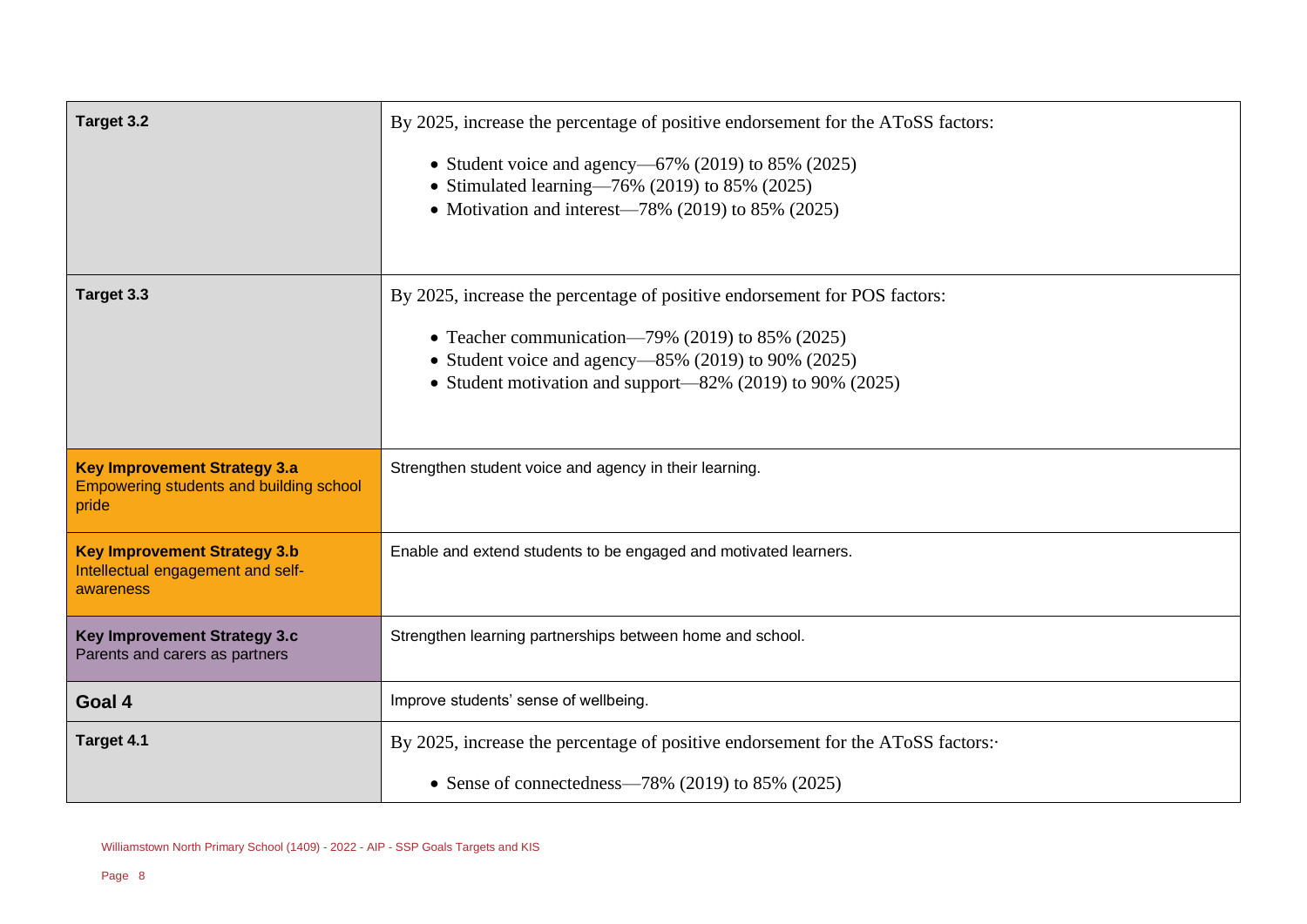|                                                                                        | • Resilience—80% (2019) to 85% (2025)<br>• Sense of inclusion—88% (2019) to 95% (2025)<br>• Teacher concern—77% (2019) to 85% (2025)                                                          |
|----------------------------------------------------------------------------------------|-----------------------------------------------------------------------------------------------------------------------------------------------------------------------------------------------|
| Target 4.2                                                                             | By 2025, increase the percentage of positive endorsement for POS factors:<br>• Respect for diversity—89% (2019) to 95% (2025)<br>• Confidence & resiliency skills—93% (2019) to $95\%$ (2025) |
| Target 4.3                                                                             | By 2025, decrease the percentage of students with 20 or more days of absence annually:<br>• 25% (2019) to 20% (2025)                                                                          |
| <b>Key Improvement Strategy 4.a</b><br><b>Health and wellbeing</b>                     | Develop and implement a school-wide approach to wellbeing.                                                                                                                                    |
| <b>Key Improvement Strategy 4.b</b><br><b>Health and wellbeing</b>                     | Strengthen strategies to support students to build resilience, enhance their social skills and build positive relationships with<br>their peers.                                              |
| <b>Key Improvement Strategy 4.c</b><br>Setting expectations and promoting<br>inclusion | Embed a culture of inclusion that embraces individual difference and cultural diversity.                                                                                                      |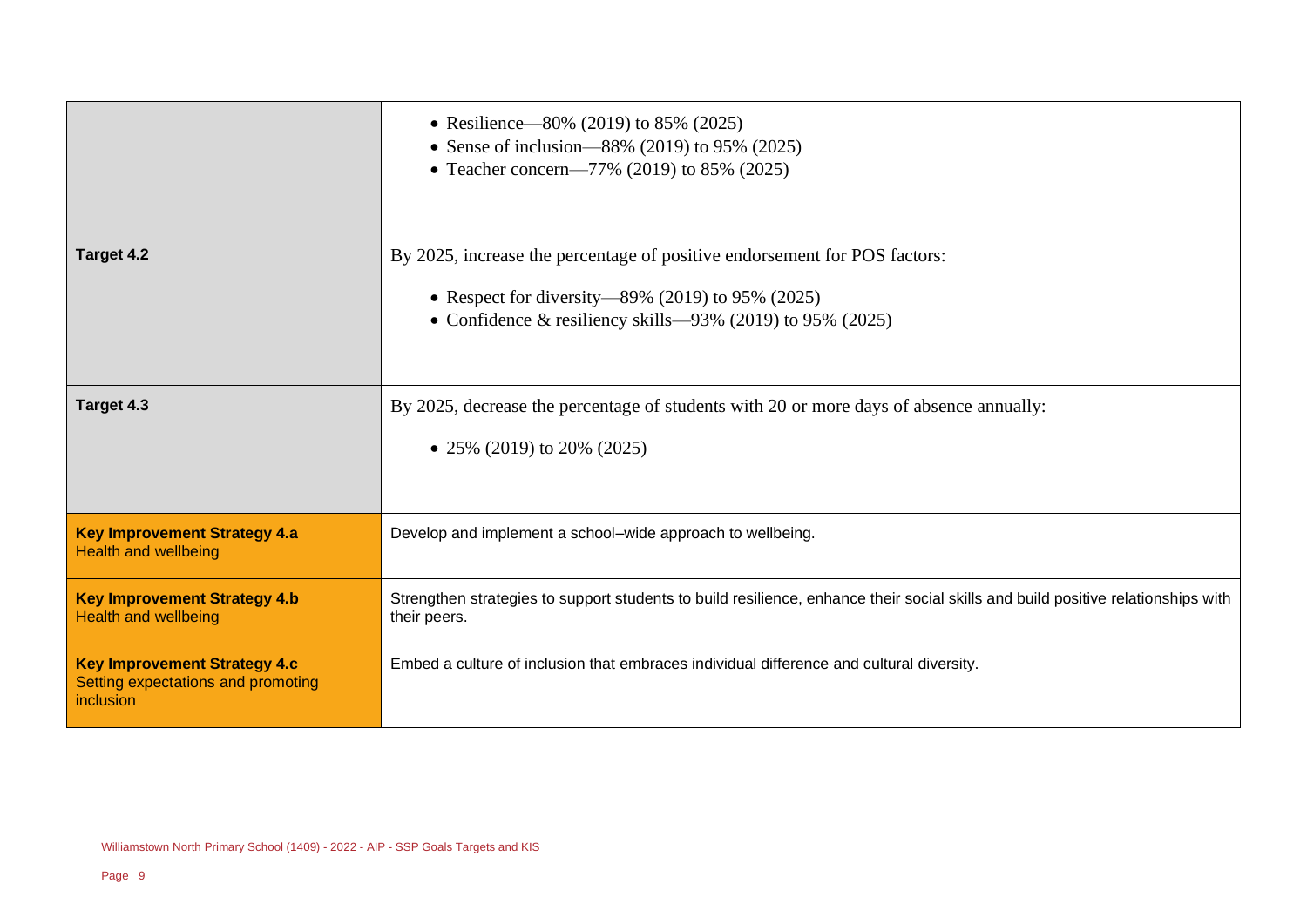Williamstown North Primary School (1409) - 2022 - AIP - SSP Goals Targets and KIS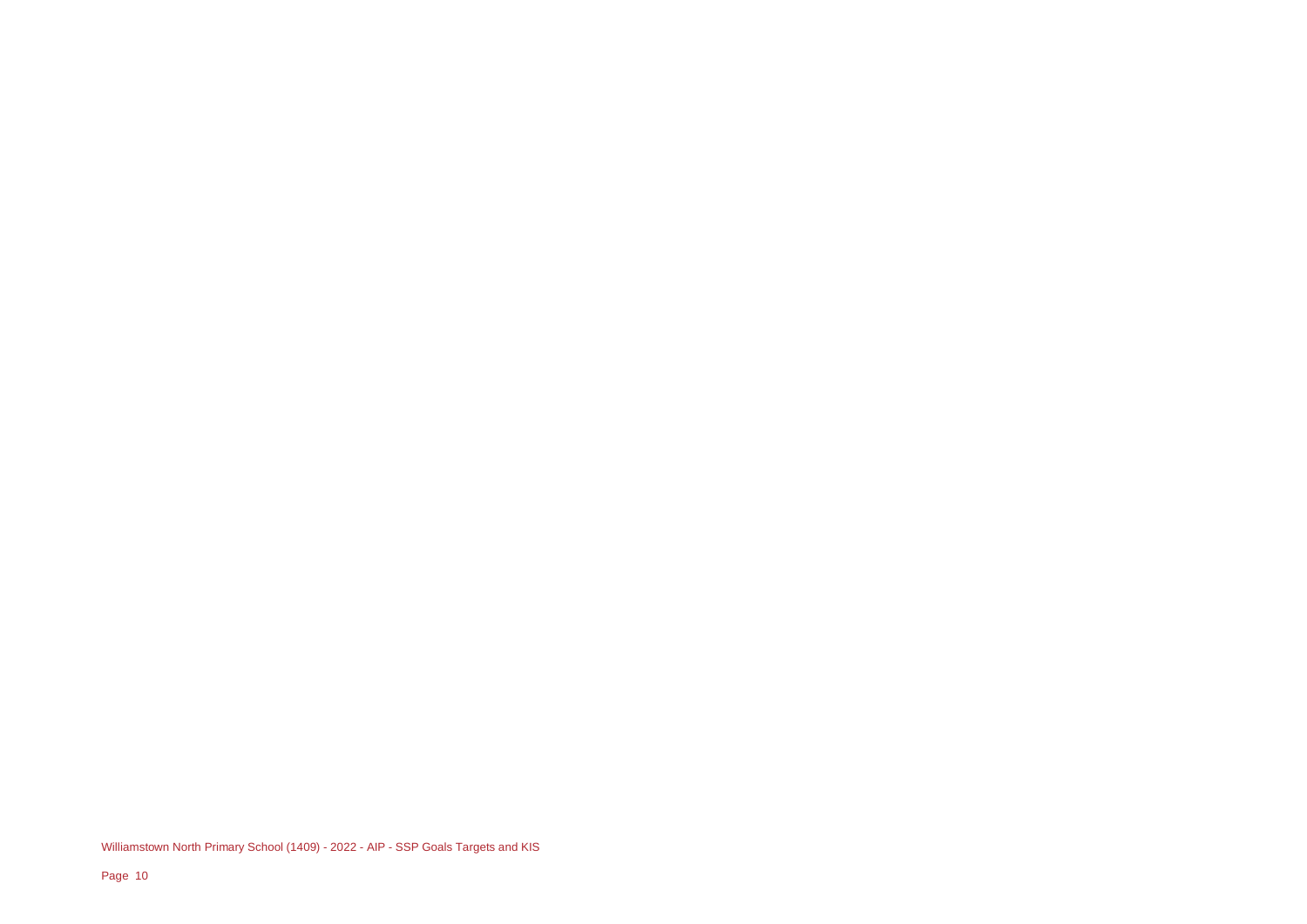## **Select Annual Goals and KIS**

| <b>Four Year Strategic Goals</b>                                                                                                                                                              | Is this<br>selected for<br>focus this<br>year? | <b>Four Year Strategic Targets</b> | 12 month target<br>The 12 month target is an incremental step<br>towards meeting the 4-year target, using the<br>same data set.                                                                                                                                                                                                                                                                                                                                                                                                                                                                                                                                                                                                                                                                                                                                                                                                                                                                        |
|-----------------------------------------------------------------------------------------------------------------------------------------------------------------------------------------------|------------------------------------------------|------------------------------------|--------------------------------------------------------------------------------------------------------------------------------------------------------------------------------------------------------------------------------------------------------------------------------------------------------------------------------------------------------------------------------------------------------------------------------------------------------------------------------------------------------------------------------------------------------------------------------------------------------------------------------------------------------------------------------------------------------------------------------------------------------------------------------------------------------------------------------------------------------------------------------------------------------------------------------------------------------------------------------------------------------|
| <b>2022 Priorities Goal</b><br><br><br>Some of our students have thrived in<br>the remote learning environment,<br>others have maintained their learning<br>progress, and some need extra<br> | Yes                                            | Support for the 2022 Priorities    | 1. In addition to the structured tiers of<br>intervention that operate across the<br>school, the school will operate an<br>extensive TLI (Tutor Learning Initiative)<br>again in 2022. Three tutors will be<br>employed for the year, with each tutor<br>tagged to a sub school. Through our<br>collaborative processes, it has been<br>agreed that the TLI will only focus on<br>Reading (given how central reading is to<br>all curriculum areas).<br>In February, every student from F-6 will<br>undertake a DIBELS assessment.<br>Students identified as being well below<br>goal in areas such as fluency and<br>comprehension through DIBELS, will be<br>considered for the TLI. (DIBELS data will<br>be triangulated with progression point<br>data & PAT.)<br>The school is aiming for 60 students to<br>participate in the TLI in Semester 1 and<br>Semester 2.<br>The school aims for 75% of students<br>participating in the TLI to make 12<br>months growth in Reading in one<br>semester. |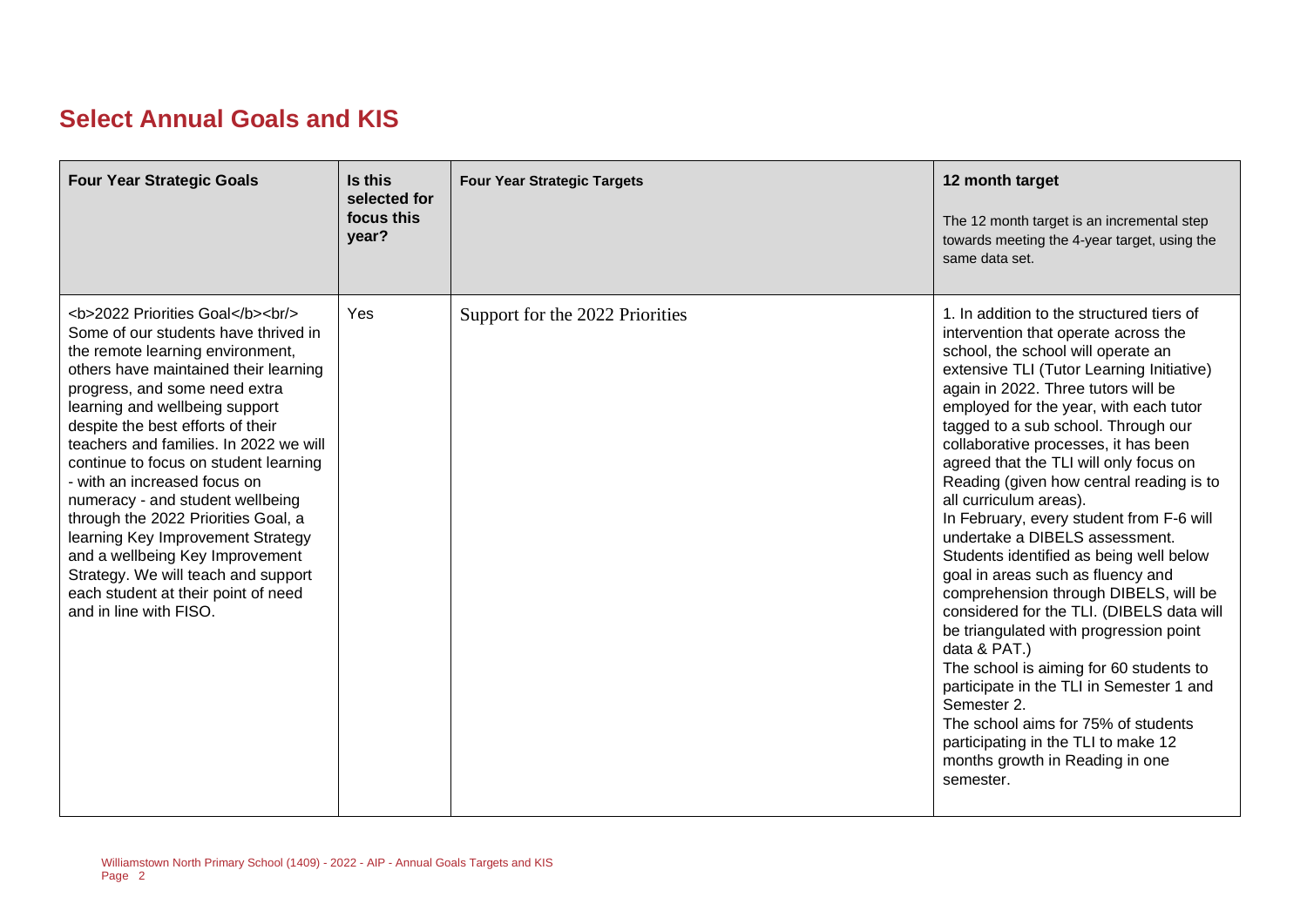|  | 2. Whilst the school has extensive<br>goals/target & actions for Literacy (as<br>described in goal 2), a strong numeracy<br>focus in semester one will aim to target<br>the are of problem solving. A staff training<br>day in Term 2, will focus solely on the<br>scaffolded development of problem<br>solving in Numeracy. Given the school's<br>strong numeracy data, we aim to maintain<br>achievement levels at or above similar<br>schools. |
|--|---------------------------------------------------------------------------------------------------------------------------------------------------------------------------------------------------------------------------------------------------------------------------------------------------------------------------------------------------------------------------------------------------------------------------------------------------|
|  | 3. A strong Wellbeing focus has been<br>planned for 2022 to further support<br>students who have been impacted by the<br>pandemic. Goal 4 outlines targets and<br>actions to further support student<br>Wellbeing.<br>Key targets relate to survey data and<br>absence data:<br>We aim to increase the percentage of<br>positive endorsement for the AToSS<br>variables:<br>Sense of connectedness-78% (2019) to<br>80% (2022)                    |
|  | Resilience-80% (2019) to 81% (2022)<br>Sense of inclusion-88% (2019) to 90%<br>(2022)<br>Teacher concern-77% (2019) to 80%<br>(2022)<br>We aim to also increase the percentage<br>of positive endorsement for POS factors:<br>Respect for diversity-89% (2019) to<br>91% (2022)<br>Confidence & resiliency skills-93%<br>(2019) to 94% (2022)                                                                                                     |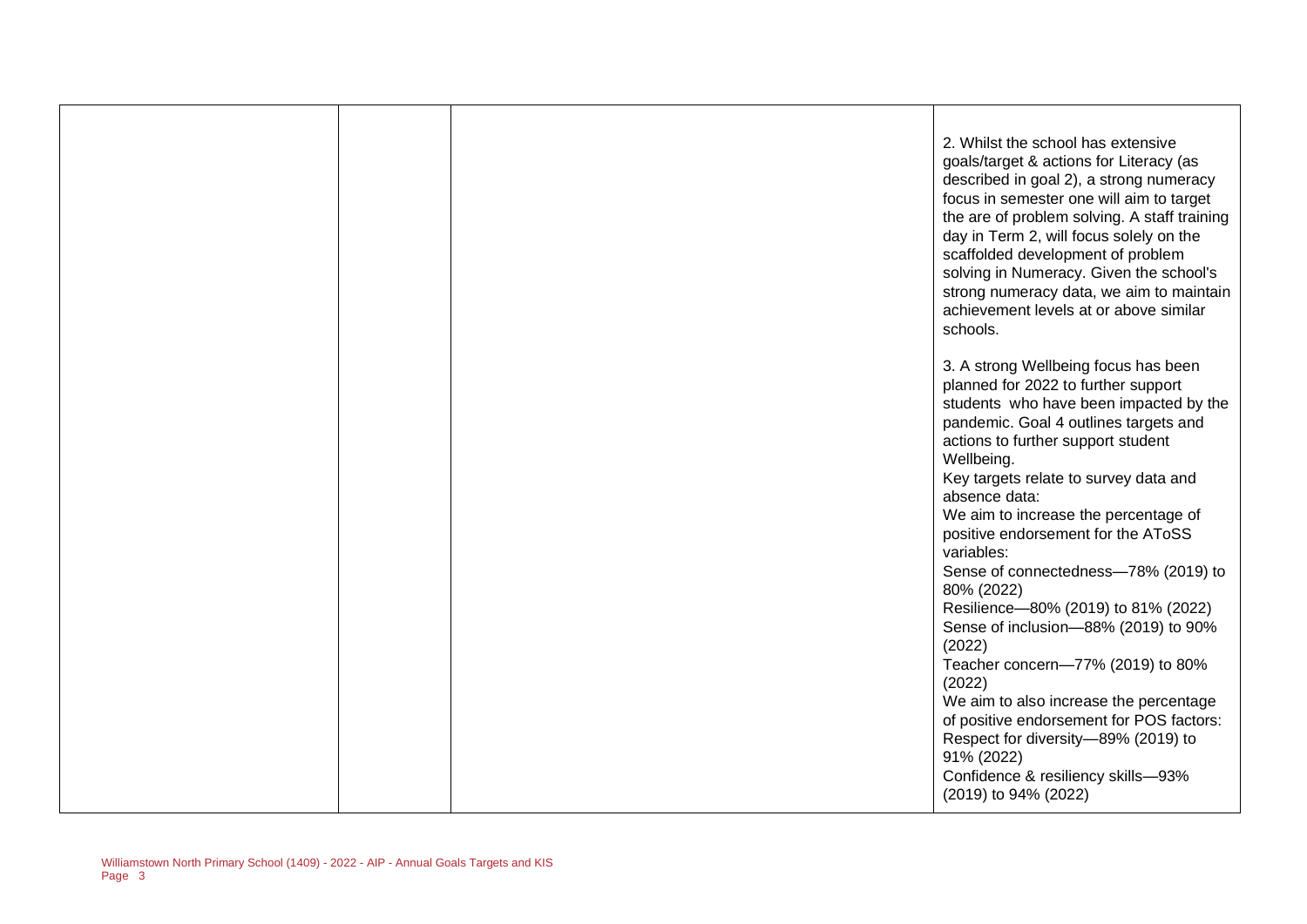|                                                                 |     |                                                                                                                                                                                                                       | We finally aim to decrease the<br>percentage of students with 20 or more<br>days of absence annually from 25%<br>(2019) to 23% (2022)                                                                  |
|-----------------------------------------------------------------|-----|-----------------------------------------------------------------------------------------------------------------------------------------------------------------------------------------------------------------------|--------------------------------------------------------------------------------------------------------------------------------------------------------------------------------------------------------|
| Improve student achievement and<br>learning growth in Literacy. | Yes | By 2025, increase the percentage of Year 5 students making<br>above NAPLAN benchmark growth:<br>• Reading $-31\%$ (2021) to 35% (2025)<br>• Writing—27% (2021) to $32\%(2025)$<br>• Spelling—24% (2021) to 30% (2025) | Increase the percentage of Year 5<br>students making above NAPLAN<br>benchmark growth:<br>Reading-31% (2021) to 32% (2022)<br>Writing-27% (2021) to 28%(2022)<br>Spelling-24% (2021) maintain in 2022  |
|                                                                 |     | By 2025, decrease the percentage of Year 5 students making<br>below NAPLAN benchmark growth:<br>• Reading—22% (2021) to 15% (2025)<br>• Writing—22% (2021) to 15% (2025)<br>• Spelling—24% (2021) to 15% (2025)       | Decrease the percentage of Year 5<br>students making below NAPLAN<br>benchmark growth:<br>Reading-22% (2021) to 20% (2022)<br>Writing-22% (2021) to 20% (2022)<br>Spelling-24% (2021) maintain in 2022 |
|                                                                 |     | By 2025, increase the percentage of students in the top two<br><b>NAPLAN</b> bands:                                                                                                                                   | Increase the percentage of students in<br>the top two NAPLAN bands:<br>Year 3:                                                                                                                         |
|                                                                 |     |                                                                                                                                                                                                                       | Reading - 77% (2021) to 78% (2022)                                                                                                                                                                     |
|                                                                 |     | Year 3:                                                                                                                                                                                                               | Writing - 72% (2021) to 73% (2022)                                                                                                                                                                     |
|                                                                 |     |                                                                                                                                                                                                                       | Spelling - 58% (2021) maintain in 2022                                                                                                                                                                 |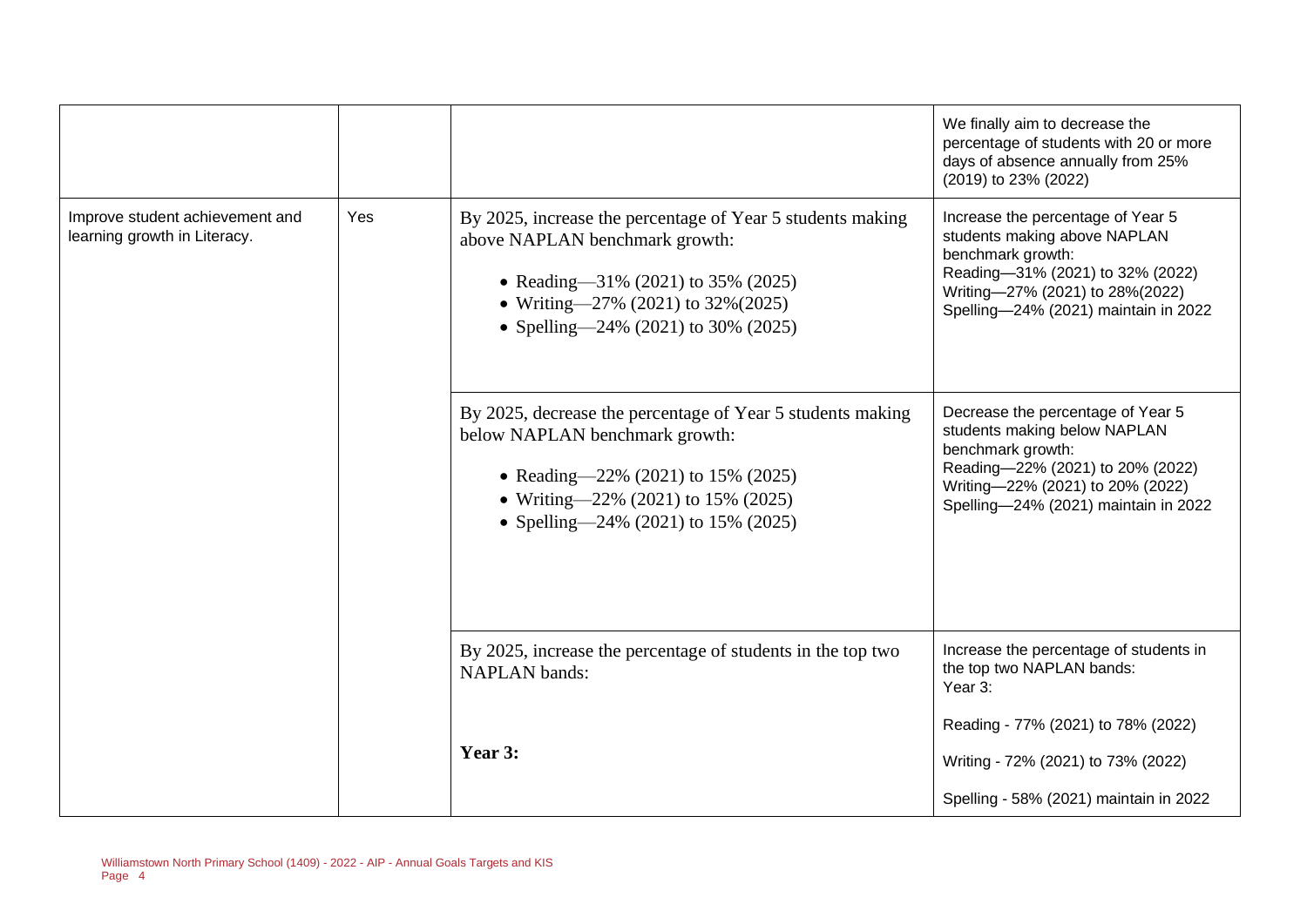| Reading - 77% (2021) to 80% (2025)<br>Writing - 72% (2021) to 75% (2025)<br>Spelling - 58% (2021) to 60% (2025)                                                                                                                                                                                                                                                                                                                               | Year 5<br>Reading - 58% (2021) to 59% (2022)<br>Writing - 30% (2021) to 31% (2022)                                                                                                                                                                                                                                                                                                                                                   |
|-----------------------------------------------------------------------------------------------------------------------------------------------------------------------------------------------------------------------------------------------------------------------------------------------------------------------------------------------------------------------------------------------------------------------------------------------|--------------------------------------------------------------------------------------------------------------------------------------------------------------------------------------------------------------------------------------------------------------------------------------------------------------------------------------------------------------------------------------------------------------------------------------|
| Year 5<br>Reading - 58% (2021) to 62% (2025)<br>Writing - 30% (2021) to 35% (2025)<br>Spelling - 41% (2021) to 46% (2025)                                                                                                                                                                                                                                                                                                                     | Spelling - 41% (2021) maintain in 2022                                                                                                                                                                                                                                                                                                                                                                                               |
| By 2025, increase the average percentage of Year $1-6$<br>students making above expected learning growth according to<br>teacher judgement against the Victorian Curriculum:<br>• Reading and Viewing—10.5% (Semester 2, 2020) to<br>25% or above (Semester 2, 2024)<br>• Speaking and Listening—6.3% (Semester 2, 2020) to<br>25% or above (Semester 2, 2024)<br>• Writing— $8.8\%$ (Semester 2, 2020) to 25% or above<br>(Semester 2, 2024) | increase the average percentage of Year<br>1-6 students making above expected<br>learning growth according to teacher<br>judgement against the Victorian<br>Curriculum:<br>Reading and Viewing-10.5% (Semester<br>2, 2020) to 15% or above (Semester 2,<br>2022)<br>Speaking and Listening-6.3% (Semester<br>2, 2020) to 10% or above (Semester 2,<br>2022)<br>Writing-8.8% (Semester 2, 2020) to<br>15% or above (Semester 2, 2022) |
| By 2025, increase the percentage of positive endorsement for<br>SSS factors:                                                                                                                                                                                                                                                                                                                                                                  | Increase the percentage of positive<br>endorsement for SSS factors:<br>Guaranteed and viable curriculum-55%<br>(2019) to 60% (2022)                                                                                                                                                                                                                                                                                                  |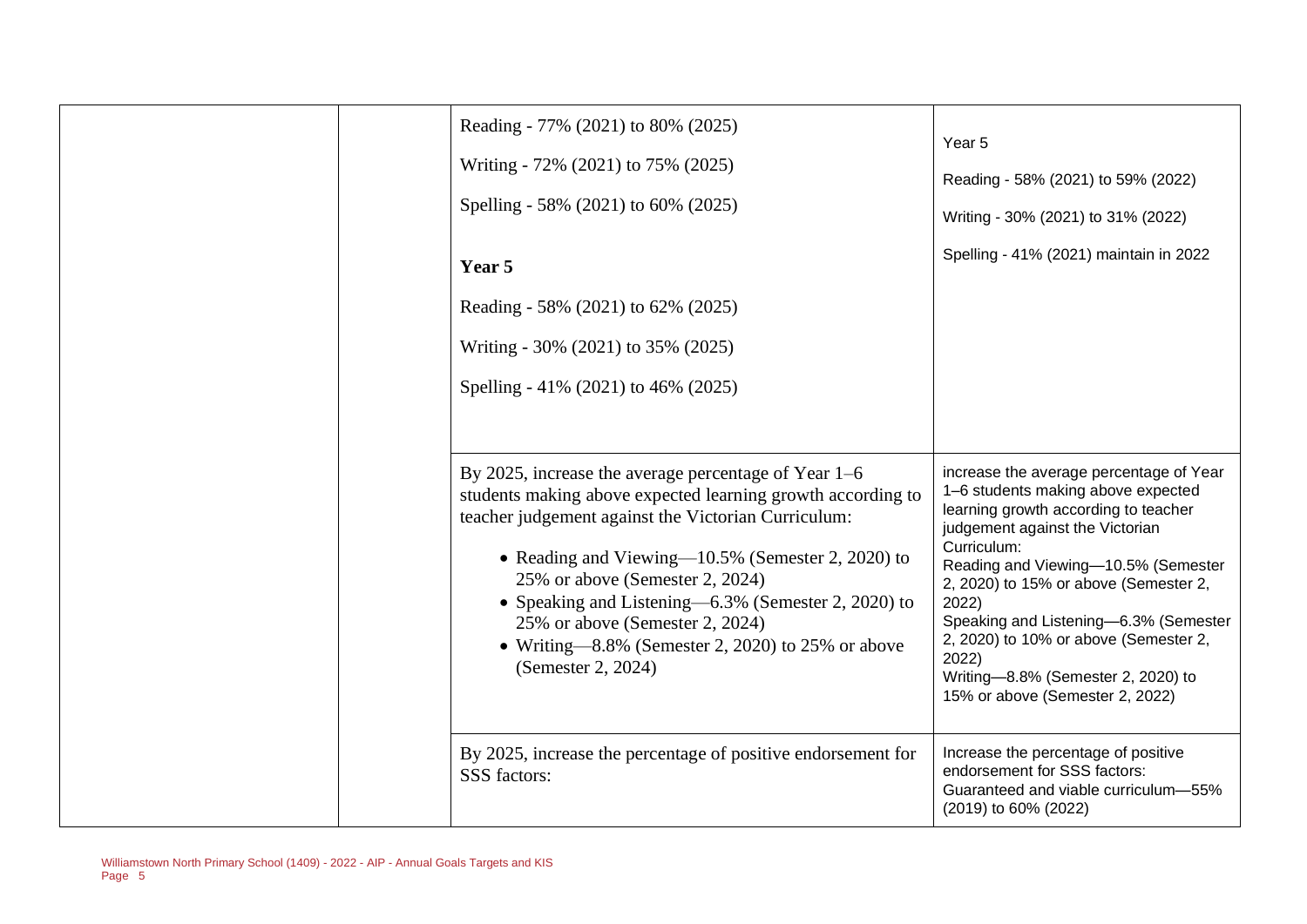|                                                    |     | • Guaranteed and viable curriculum— $55\%$ (2019) to<br>75% (2025)<br>• Teacher collaboration—40% (2019) to 75% (2025)<br>• Understand how to analyse data—62% (2019) to 80%<br>(2025)                                                               | Teacher collaboration-40% (2019) to<br>50% (2022)<br>Understand how to analyse data-62%<br>(2019) to 70% (2022)                                                                                                                             |
|----------------------------------------------------|-----|------------------------------------------------------------------------------------------------------------------------------------------------------------------------------------------------------------------------------------------------------|---------------------------------------------------------------------------------------------------------------------------------------------------------------------------------------------------------------------------------------------|
| Improve students' engagement in<br>their learning. | Yes | By 2025, increase the percentage of positive endorsement for<br>SSS factors:<br>• Use student feedback to improve practice—62%<br>$(2019)$ to 80% $(2025)$<br>• Knowledge of high impact teaching strategies—48%<br>$(2019)$ to 70% $(2025)$         | Use student feedback to improve<br>practice-62% (2019) to 65% (2022)<br>Knowledge of high impact teaching<br>strategies-48% (2019) to 55% (2022)                                                                                            |
|                                                    |     | By 2025, increase the percentage of positive endorsement for<br>the AToSS factors:<br>• Student voice and agency—67% (2019) to 85%<br>(2025)<br>• Stimulated learning—76% (2019) to 85% (2025)<br>• Motivation and interest—78% (2019) to 85% (2025) | Increase the percentage of positive<br>endorsement for the AToSS factors:<br>Student voice and agency-67% (2019)<br>to 72% (2022)<br>Stimulated learning-76% (2019) to 79%<br>(2022)<br>Motivation and interest-78% (2019) to<br>80% (2022) |
|                                                    |     | By 2025, increase the percentage of positive endorsement for<br>POS factors:<br>• Teacher communication—79% (2019) to 85% (2025)                                                                                                                     | Increase the percentage of positive<br>endorsement for POS factors:<br>Teacher communication-79% (2019) to<br>81% (2022)<br>Student voice and agency-85% (2019)                                                                             |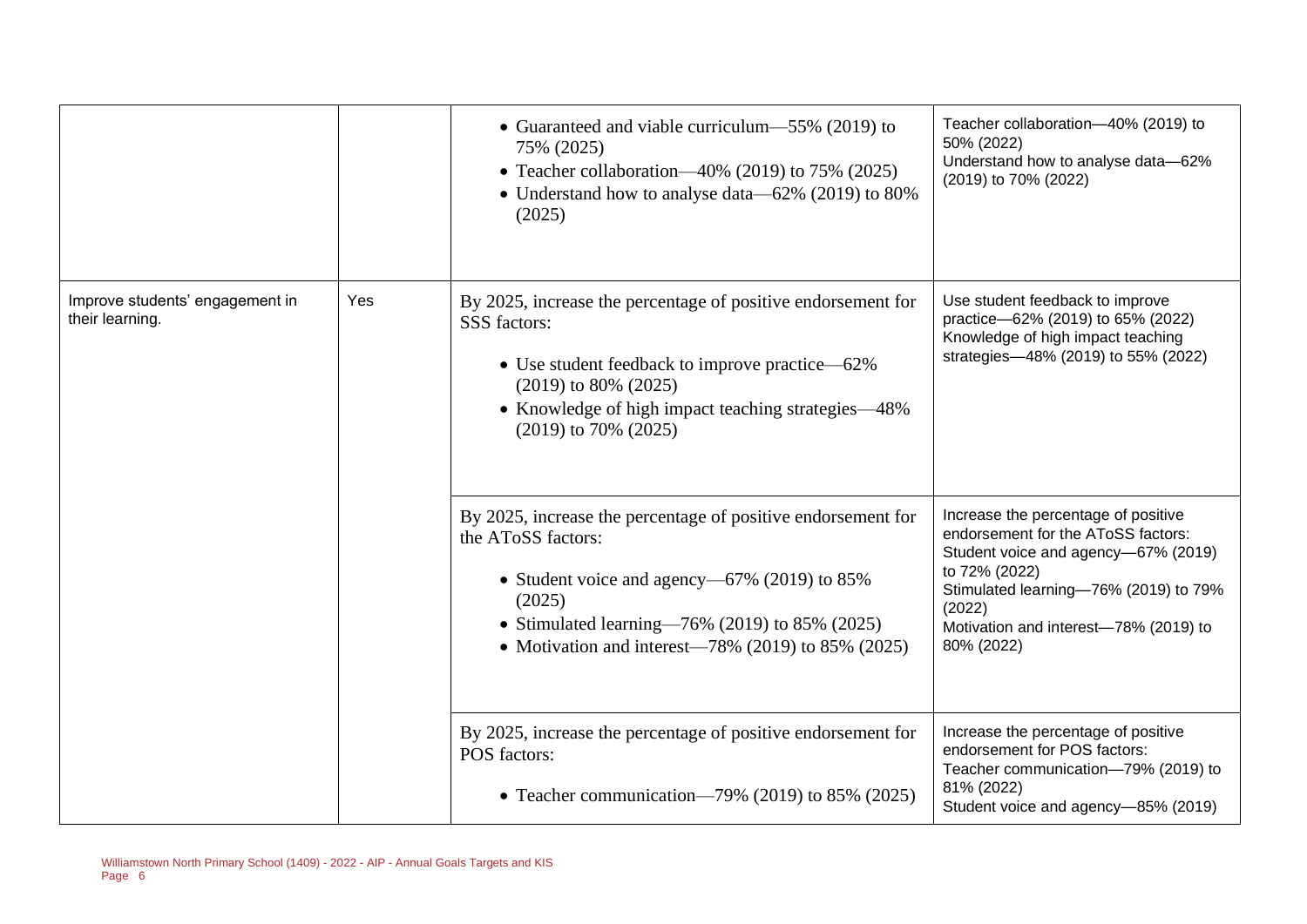|                                       |     | • Student voice and agency—85% (2019) to 90%<br>(2025)<br>• Student motivation and support—82% (2019) to 90%<br>(2025)                                                                                                                                                              | to 87% (2022)<br>Student motivation and support-82%<br>(2019) to 84% (2022)                                                                                                                |
|---------------------------------------|-----|-------------------------------------------------------------------------------------------------------------------------------------------------------------------------------------------------------------------------------------------------------------------------------------|--------------------------------------------------------------------------------------------------------------------------------------------------------------------------------------------|
| Improve students' sense of wellbeing. | Yes | By 2025, increase the percentage of positive endorsement for<br>the AToSS factors:<br>• Sense of connectedness— $78\%$ (2019) to 85% (2025)<br>• Resilience—80% (2019) to 85% (2025)<br>• Sense of inclusion—88% (2019) to 95% (2025)<br>• Teacher concern—77% (2019) to 85% (2025) | Sense of connectedness-78% (2019) to<br>80% (2022)<br>Resilience-80% (2019) to 81% (2022)<br>Sense of inclusion-88% (2019) to 90%<br>(2022)<br>Teacher concern-77% (2019) to 80%<br>(2022) |
|                                       |     | By 2025, increase the percentage of positive endorsement for<br>POS factors:<br>• Respect for diversity—89% (2019) to 95% (2025)<br>• Confidence & resiliency skills—93% (2019) to 95%<br>(2025)                                                                                    | Respect for diversity-89% (2019) to<br>91% (2022)<br>Confidence & resiliency skills-93%<br>(2019) to 94% (2022)                                                                            |
|                                       |     | By 2025, decrease the percentage of students with 20 or more<br>days of absence annually:<br>• 25% (2019) to 20% (2025)                                                                                                                                                             | Decrease the percentage of students with<br>20 or more days of absence annually:<br>25% (2019) to 23% (2022)                                                                               |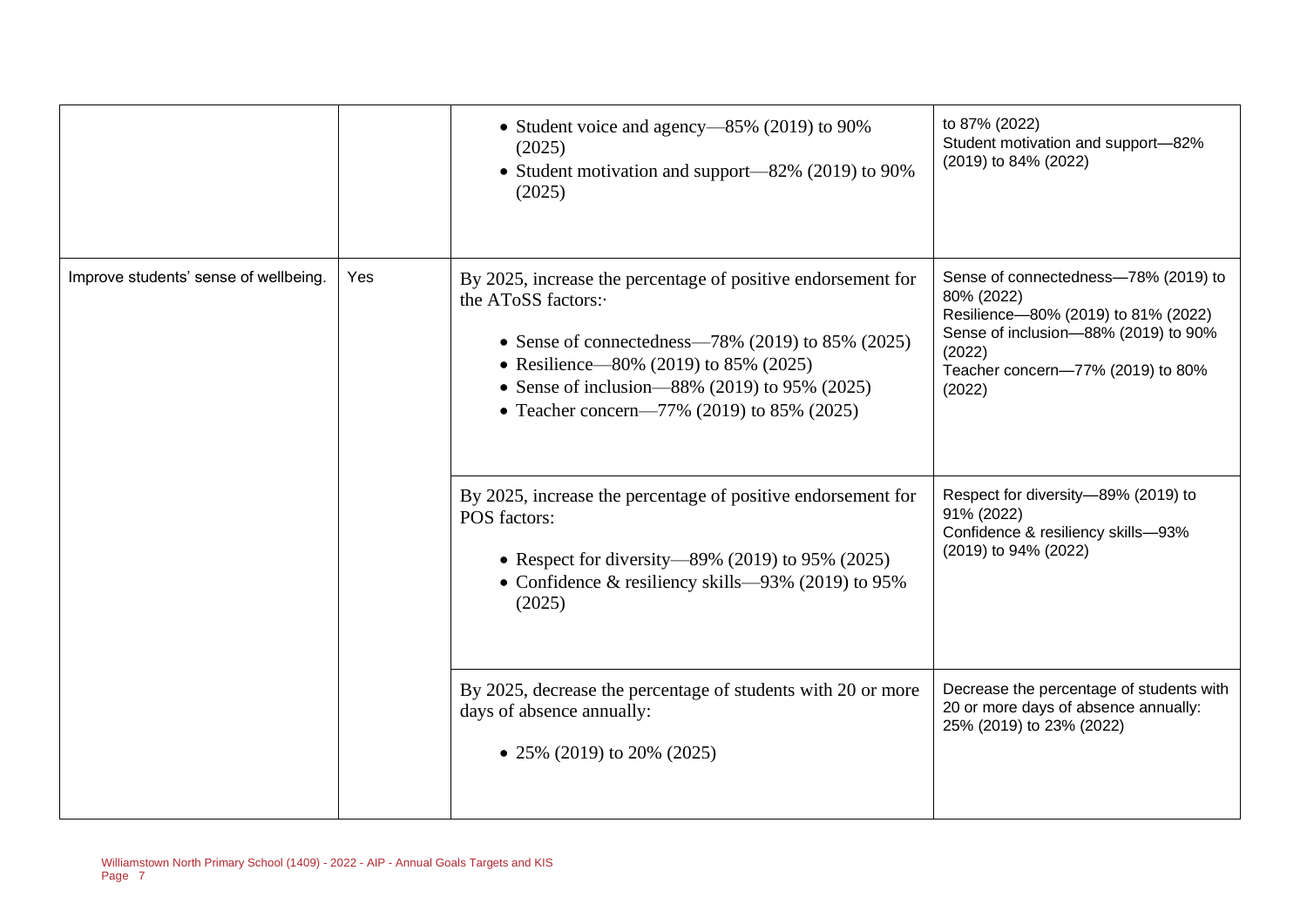| Goal 1              | <b>2022 Priorities Goal</b><br><br><br>Some of our students have thrived in the remote learning environment, others have maintained their learning progress, and<br>some need extra learning and wellbeing support despite the best efforts of their teachers and families. In 2022 we will continue<br>to focus on student learning - with an increased focus on numeracy - and student wellbeing through the 2022 Priorities Goal, a<br>learning Key Improvement Strategy and a wellbeing Key Improvement Strategy. We will teach and support each student at<br>their point of need and in line with FISO.                                                                                                                                                                                                                                                                                                                                                                                                                                                                                                                                                                                                                                                                                                                                                                                                                                                                                                                                                                                                                                                                                                                                                                                                                                                                                                                                                                                                                                                                                                                   |
|---------------------|---------------------------------------------------------------------------------------------------------------------------------------------------------------------------------------------------------------------------------------------------------------------------------------------------------------------------------------------------------------------------------------------------------------------------------------------------------------------------------------------------------------------------------------------------------------------------------------------------------------------------------------------------------------------------------------------------------------------------------------------------------------------------------------------------------------------------------------------------------------------------------------------------------------------------------------------------------------------------------------------------------------------------------------------------------------------------------------------------------------------------------------------------------------------------------------------------------------------------------------------------------------------------------------------------------------------------------------------------------------------------------------------------------------------------------------------------------------------------------------------------------------------------------------------------------------------------------------------------------------------------------------------------------------------------------------------------------------------------------------------------------------------------------------------------------------------------------------------------------------------------------------------------------------------------------------------------------------------------------------------------------------------------------------------------------------------------------------------------------------------------------|
| 12 Month Target 1.1 | 1. In addition to the structured tiers of intervention that operate across the school, the school will operate an extensive TLI<br>(Tutor Learning Initiative) again in 2022. Three tutors will be employed for the year, with each tutor tagged to a sub school.<br>Through our collaborative processes, it has been agreed that the TLI will only focus on Reading (given how central reading is<br>to all curriculum areas).<br>In February, every student from F-6 will undertake a DIBELS assessment. Students identified as being well below goal in<br>areas such as fluency and comprehension through DIBELS, will be considered for the TLI. (DIBELS data will be triangulated<br>with progression point data & PAT.)<br>The school is aiming for 60 students to participate in the TLI in Semester 1 and Semester 2.<br>The school aims for 75% of students participating in the TLI to make 12 months growth in Reading in one semester.<br>2. Whilst the school has extensive goals/target & actions for Literacy (as described in goal 2), a strong numeracy focus in<br>semester one will aim to target the are of problem solving. A staff training day in Term 2, will focus solely on the scaffolded<br>development of problem solving in Numeracy. Given the school's strong numeracy data, we aim to maintain achievement<br>levels at or above similar schools.<br>3. A strong Wellbeing focus has been planned for 2022 to further support students who have been impacted by the pandemic.<br>Goal 4 outlines targets and actions to further support student Wellbeing.<br>Key targets relate to survey data and absence data:<br>We aim to increase the percentage of positive endorsement for the AToSS variables:<br>Sense of connectedness-78% (2019) to 80% (2022)<br>Resilience-80% (2019) to 81% (2022)<br>Sense of inclusion-88% (2019) to 90% (2022)<br>Teacher concern-77% (2019) to 80% (2022)<br>We aim to also increase the percentage of positive endorsement for POS factors:<br>Respect for diversity-89% (2019) to 91% (2022)<br>Confidence & resiliency skills-93% (2019) to 94% (2022) |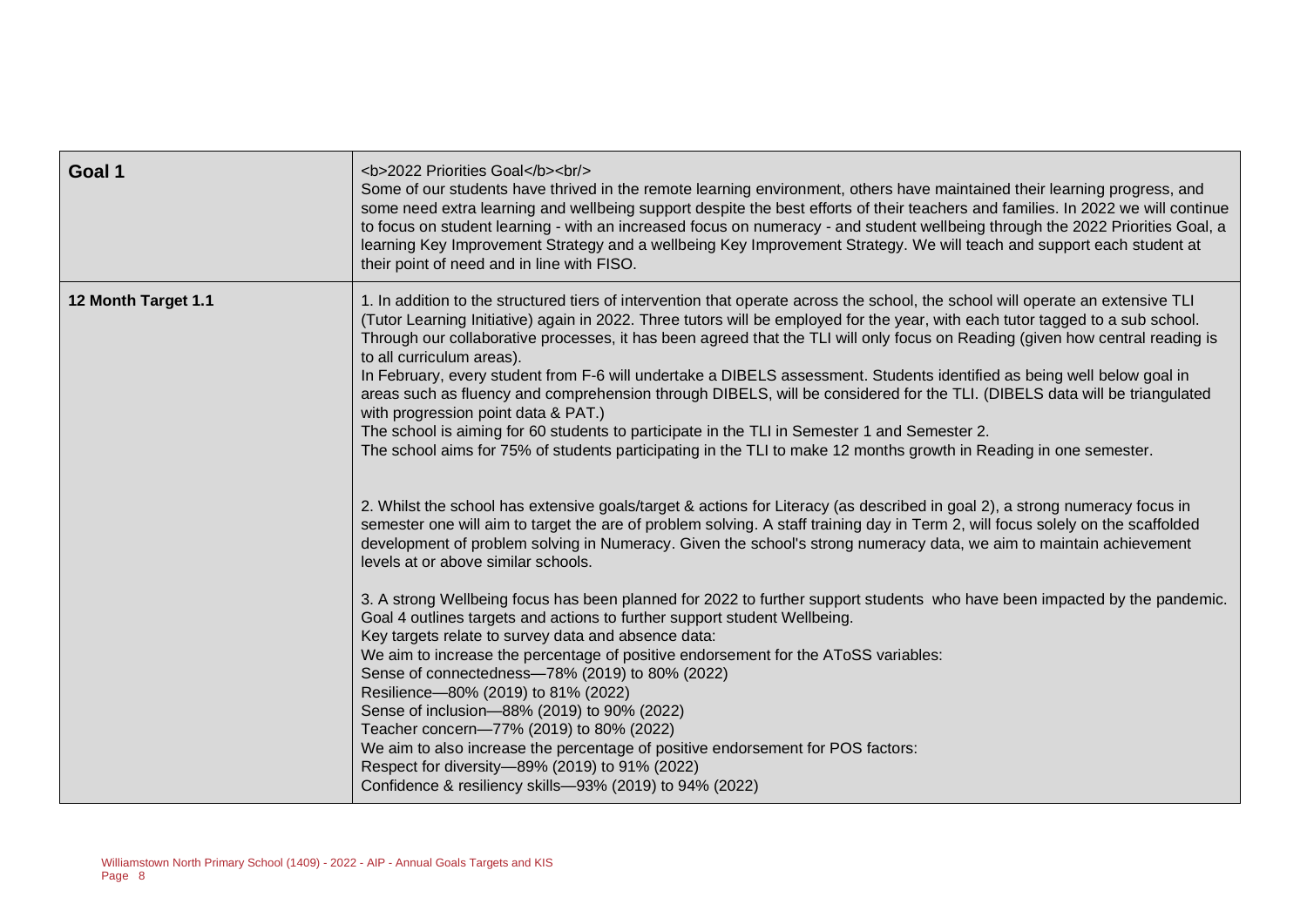|                                                                                                                                                                                                                                                                                           | We finally aim to decrease the percentage of students with 20 or more days of absence annually from 25% (2019) to 23%<br>(2022)                                                                  |                                              |  |
|-------------------------------------------------------------------------------------------------------------------------------------------------------------------------------------------------------------------------------------------------------------------------------------------|--------------------------------------------------------------------------------------------------------------------------------------------------------------------------------------------------|----------------------------------------------|--|
| <b>Key Improvement Strategies</b>                                                                                                                                                                                                                                                         |                                                                                                                                                                                                  | Is this KIS selected for focus this<br>year? |  |
| KIS <sub>1</sub><br>Priority 2022 Dimension                                                                                                                                                                                                                                               | Learning - Support both those who need extra support and those who have thrived to<br>continue to extend their learning, especially in numeracy                                                  | Yes                                          |  |
| KIS <sub>2</sub><br>Priority 2022 Dimension                                                                                                                                                                                                                                               | Wellbeing - Effectively mobilise available resources to support students' wellbeing and<br>mental health, especially the most vulnerable                                                         | Yes                                          |  |
| Explain why the school has selected this<br>KIS as a focus for this year. Please make<br>reference to the self-evaluation, relevant<br>school data, the progress against School<br>Strategic Plan (SSP) goals, targets, and the<br>diagnosis of issues requiring particular<br>attention. | Please leave this field empty. Schools are not required to provide a rationale as this is in line with system priorities for 2022.                                                               |                                              |  |
| Goal 2                                                                                                                                                                                                                                                                                    | Improve student achievement and learning growth in Literacy.                                                                                                                                     |                                              |  |
| 12 Month Target 2.1                                                                                                                                                                                                                                                                       | Increase the percentage of Year 5 students making above NAPLAN benchmark growth:<br>Reading-31% (2021) to 32% (2022)<br>Writing-27% (2021) to 28%(2022)<br>Spelling-24% (2021) maintain in 2022  |                                              |  |
| 12 Month Target 2.2                                                                                                                                                                                                                                                                       | Decrease the percentage of Year 5 students making below NAPLAN benchmark growth:<br>Reading-22% (2021) to 20% (2022)<br>Writing-22% (2021) to 20% (2022)<br>Spelling-24% (2021) maintain in 2022 |                                              |  |
| 12 Month Target 2.3                                                                                                                                                                                                                                                                       | Increase the percentage of students in the top two NAPLAN bands:<br>Year 3:<br>Reading - 77% (2021) to 78% (2022)                                                                                |                                              |  |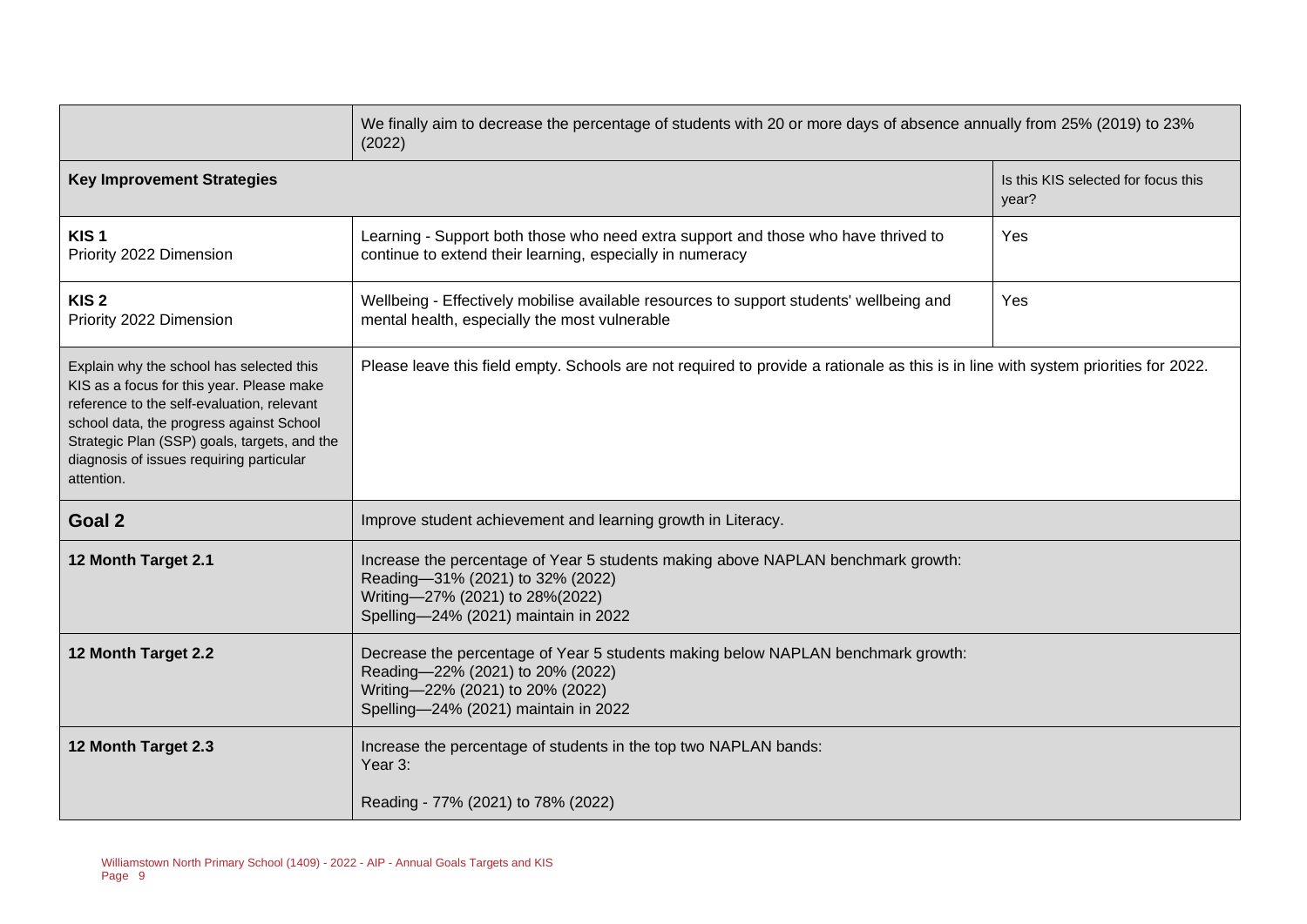|                                                         | Writing - 72% (2021) to 73% (2022)<br>Spelling - 58% (2021) maintain in 2022<br>Year <sub>5</sub><br>Reading - 58% (2021) to 59% (2022)<br>Writing - 30% (2021) to 31% (2022)<br>Spelling - 41% (2021) maintain in 2022                                                                                                                                                                                      |                                              |
|---------------------------------------------------------|--------------------------------------------------------------------------------------------------------------------------------------------------------------------------------------------------------------------------------------------------------------------------------------------------------------------------------------------------------------------------------------------------------------|----------------------------------------------|
| 12 Month Target 2.4                                     | increase the average percentage of Year 1–6 students making above expected learning growth according to teacher<br>judgement against the Victorian Curriculum:<br>Reading and Viewing-10.5% (Semester 2, 2020) to 15% or above (Semester 2, 2022)<br>Speaking and Listening-6.3% (Semester 2, 2020) to 10% or above (Semester 2, 2022)<br>Writing-8.8% (Semester 2, 2020) to 15% or above (Semester 2, 2022) |                                              |
| 12 Month Target 2.5                                     | Increase the percentage of positive endorsement for SSS factors:<br>Guaranteed and viable curriculum-55% (2019) to 60% (2022)<br>Teacher collaboration-40% (2019) to 50% (2022)<br>Understand how to analyse data-62% (2019) to 70% (2022)                                                                                                                                                                   |                                              |
| <b>Key Improvement Strategies</b>                       |                                                                                                                                                                                                                                                                                                                                                                                                              | Is this KIS selected for focus this<br>year? |
| KIS <sub>1</sub><br>Instructional and shared leadership | Implement whole school leadership that supports high quality learning outcomes for<br>students.                                                                                                                                                                                                                                                                                                              | Yes                                          |
| KIS <sub>2</sub><br><b>Building practice excellence</b> | Develop and implement consistent whole school approaches to the planning and teaching<br>of Writing and Spelling.                                                                                                                                                                                                                                                                                            | Yes                                          |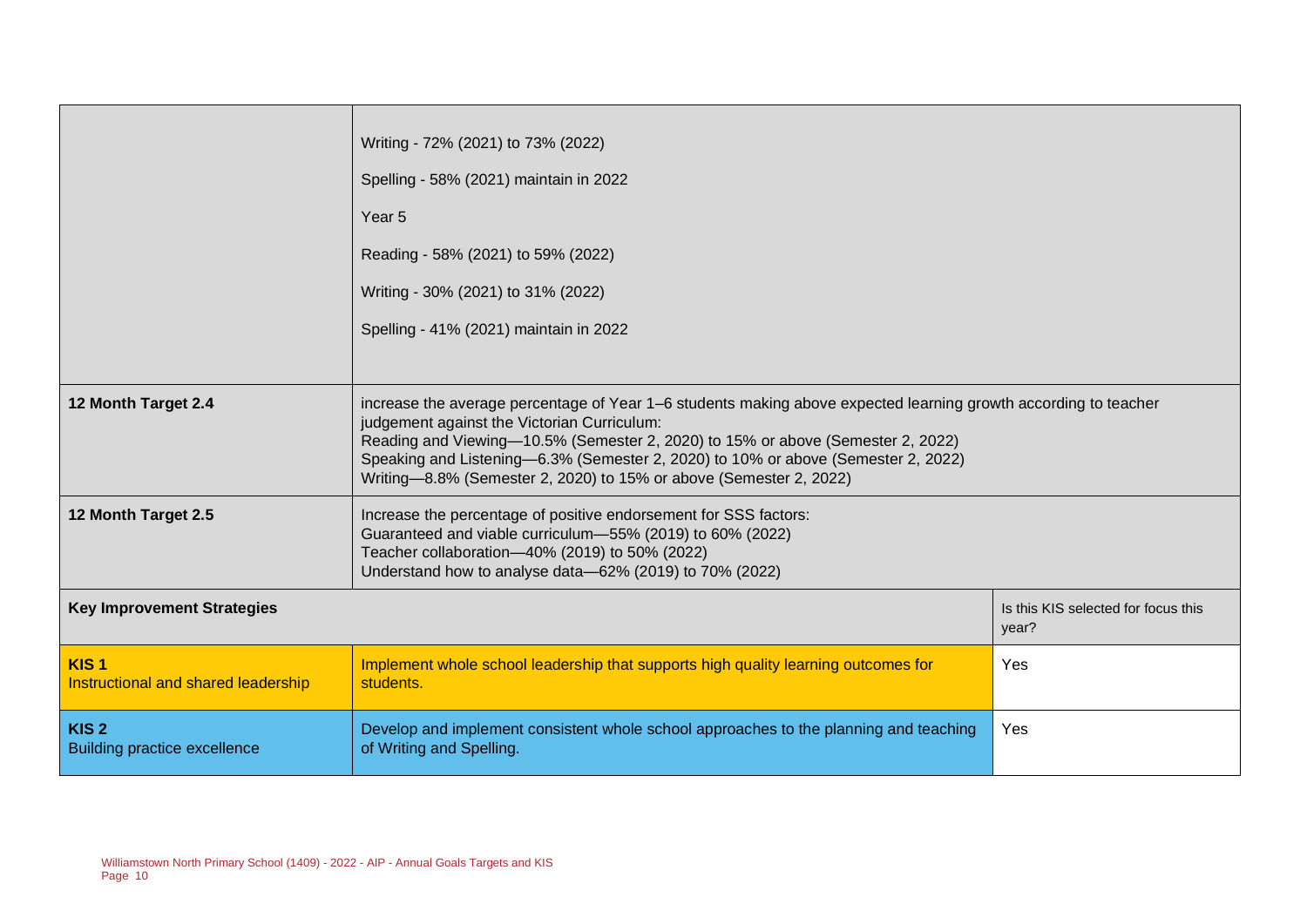| KIS <sub>3</sub><br>Evaluating impact on learning                                                                                                                                                                                                                                         | Build teacher capacity to use multiple sources of assessment and evidence, including<br>student feedback, to respond to the learning needs of students.                                                                                                                                                                                                                                                                                                                                                                                                                                                                                                                                                                                                                                                                                                                                                                                  | No                                           |  |
|-------------------------------------------------------------------------------------------------------------------------------------------------------------------------------------------------------------------------------------------------------------------------------------------|------------------------------------------------------------------------------------------------------------------------------------------------------------------------------------------------------------------------------------------------------------------------------------------------------------------------------------------------------------------------------------------------------------------------------------------------------------------------------------------------------------------------------------------------------------------------------------------------------------------------------------------------------------------------------------------------------------------------------------------------------------------------------------------------------------------------------------------------------------------------------------------------------------------------------------------|----------------------------------------------|--|
| Explain why the school has selected this<br>KIS as a focus for this year. Please make<br>reference to the self-evaluation, relevant<br>school data, the progress against School<br>Strategic Plan (SSP) goals, targets, and the<br>diagnosis of issues requiring particular<br>attention. | Due to the extended time frame for our school review, several strategies relating to this goal began in 2021. The school would<br>like to maintain the momentum in these areas in 2022.<br>After the introduction of the 6+1 Traits last year, a deeper focus on implementation of the traits will unfold in 2022. Further to<br>this focus on Writing, the school would like a core group of staff to undertake extensive training in the 'Sounds Write' program<br>in order to facilitate a review of the school's Spelling program.<br>A common assessment tool for Reading was introduced in 2021 (DIBELS). The school aims to embed DIBELS throughout<br>2022. The school also aims to explore common assessment tools for Spelling in 2022.<br>The introduction of a 'Literacy Planner' will aim to streamline teacher planning in all areas of literacy.<br>Targeted PL to support PLT leaders in their roles (Janine Stratford). |                                              |  |
| Goal 3                                                                                                                                                                                                                                                                                    | Improve students' engagement in their learning.                                                                                                                                                                                                                                                                                                                                                                                                                                                                                                                                                                                                                                                                                                                                                                                                                                                                                          |                                              |  |
| 12 Month Target 3.1                                                                                                                                                                                                                                                                       | Use student feedback to improve practice-62% (2019) to 65% (2022)<br>Knowledge of high impact teaching strategies-48% (2019) to 55% (2022)                                                                                                                                                                                                                                                                                                                                                                                                                                                                                                                                                                                                                                                                                                                                                                                               |                                              |  |
| 12 Month Target 3.2                                                                                                                                                                                                                                                                       | Increase the percentage of positive endorsement for the AToSS factors:<br>Student voice and agency-67% (2019) to 72% (2022)<br>Stimulated learning-76% (2019) to 79% (2022)<br>Motivation and interest-78% (2019) to 80% (2022)                                                                                                                                                                                                                                                                                                                                                                                                                                                                                                                                                                                                                                                                                                          |                                              |  |
| 12 Month Target 3.3                                                                                                                                                                                                                                                                       | Increase the percentage of positive endorsement for POS factors:<br>Teacher communication-79% (2019) to 81% (2022)<br>Student voice and agency-85% (2019) to 87% (2022)<br>Student motivation and support-82% (2019) to 84% (2022)                                                                                                                                                                                                                                                                                                                                                                                                                                                                                                                                                                                                                                                                                                       |                                              |  |
| <b>Key Improvement Strategies</b>                                                                                                                                                                                                                                                         |                                                                                                                                                                                                                                                                                                                                                                                                                                                                                                                                                                                                                                                                                                                                                                                                                                                                                                                                          | Is this KIS selected for focus this<br>year? |  |
| KIS <sub>1</sub><br><b>Empowering students and building</b><br>school pride                                                                                                                                                                                                               | Strengthen student voice and agency in their learning.                                                                                                                                                                                                                                                                                                                                                                                                                                                                                                                                                                                                                                                                                                                                                                                                                                                                                   | Yes                                          |  |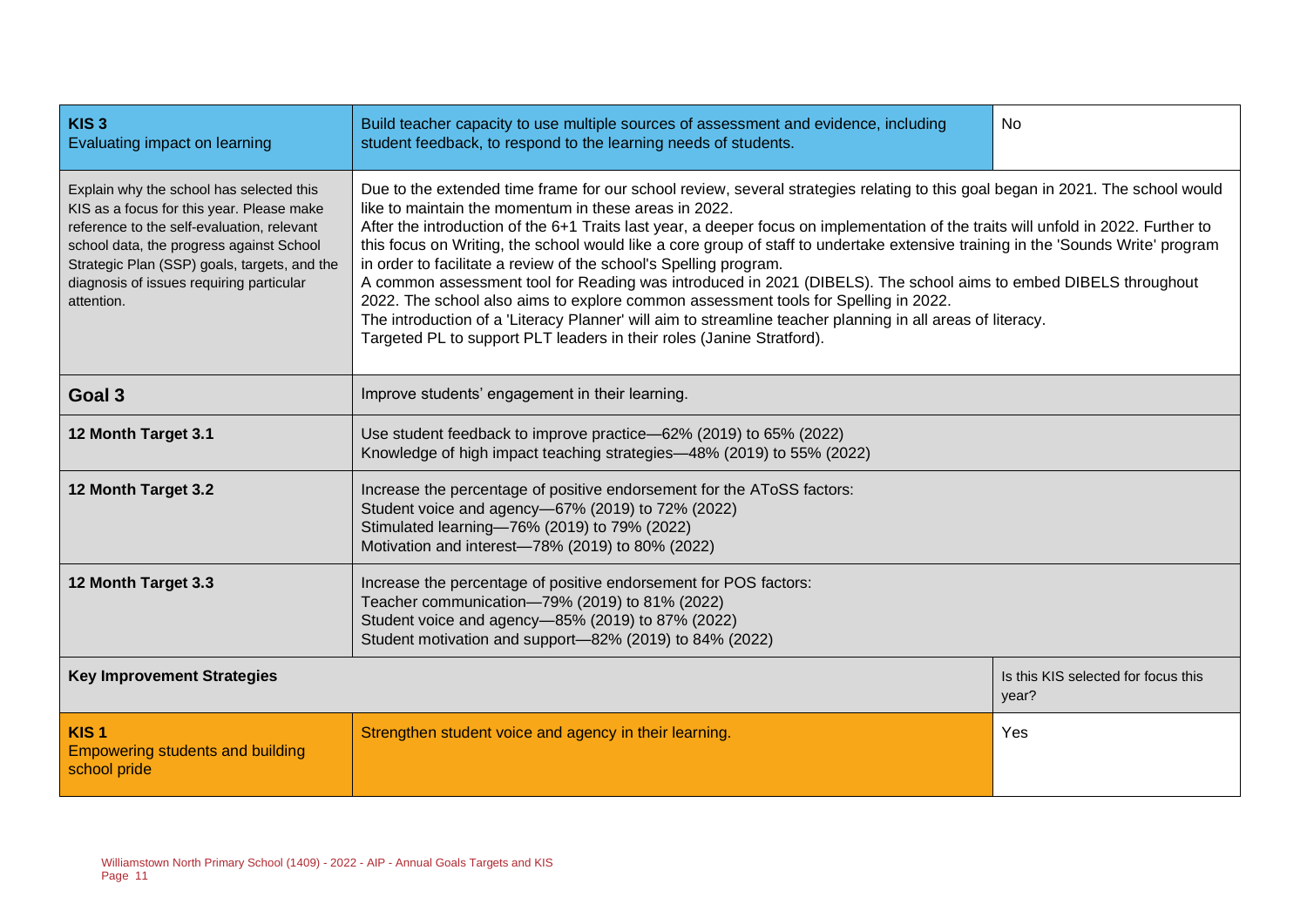| KIS <sub>2</sub><br>Intellectual engagement and self-<br>awareness                                                                                                                                                                                                                        | Enable and extend students to be engaged and motivated learners.                                                                                                                                                                                                                                                                                                                                                                                                                                                                                                                                       | Yes                                          |  |
|-------------------------------------------------------------------------------------------------------------------------------------------------------------------------------------------------------------------------------------------------------------------------------------------|--------------------------------------------------------------------------------------------------------------------------------------------------------------------------------------------------------------------------------------------------------------------------------------------------------------------------------------------------------------------------------------------------------------------------------------------------------------------------------------------------------------------------------------------------------------------------------------------------------|----------------------------------------------|--|
| KIS <sub>3</sub><br>Parents and carers as partners                                                                                                                                                                                                                                        | Strengthen learning partnerships between home and school.                                                                                                                                                                                                                                                                                                                                                                                                                                                                                                                                              | Yes                                          |  |
| Explain why the school has selected this<br>KIS as a focus for this year. Please make<br>reference to the self-evaluation, relevant<br>school data, the progress against School<br>Strategic Plan (SSP) goals, targets, and the<br>diagnosis of issues requiring particular<br>attention. | All staff to undertake PL on DET resources such as 'Amplify' to facilitate agreed understandings of student voice and agency.<br>Use this as the catalyst to review the school's goal setting practices.<br>Inquiry learning processes to strengthen collaborative learning in each classroom.<br>Parent information evenings in Literacy & Numeracy to strengthen the home/school learning partnership.<br>The school will aim to better utilise 'social media' to further promote student achievement, learning programs and the vast<br>range of extra curricula activities undertaken by students. |                                              |  |
| Goal 4                                                                                                                                                                                                                                                                                    | Improve students' sense of wellbeing.                                                                                                                                                                                                                                                                                                                                                                                                                                                                                                                                                                  |                                              |  |
| 12 Month Target 4.1                                                                                                                                                                                                                                                                       | Sense of connectedness-78% (2019) to 80% (2022)<br>Resilience-80% (2019) to 81% (2022)<br>Sense of inclusion-88% (2019) to 90% (2022)<br>Teacher concern-77% (2019) to 80% (2022)                                                                                                                                                                                                                                                                                                                                                                                                                      |                                              |  |
| 12 Month Target 4.2                                                                                                                                                                                                                                                                       | Respect for diversity-89% (2019) to 91% (2022)<br>Confidence & resiliency skills-93% (2019) to 94% (2022)                                                                                                                                                                                                                                                                                                                                                                                                                                                                                              |                                              |  |
| 12 Month Target 4.3                                                                                                                                                                                                                                                                       | Decrease the percentage of students with 20 or more days of absence annually:<br>25% (2019) to 23% (2022)                                                                                                                                                                                                                                                                                                                                                                                                                                                                                              |                                              |  |
| <b>Key Improvement Strategies</b>                                                                                                                                                                                                                                                         |                                                                                                                                                                                                                                                                                                                                                                                                                                                                                                                                                                                                        | Is this KIS selected for focus this<br>year? |  |
| KIS <sub>1</sub><br><b>Health and wellbeing</b>                                                                                                                                                                                                                                           | Develop and implement a school-wide approach to wellbeing.                                                                                                                                                                                                                                                                                                                                                                                                                                                                                                                                             | Yes                                          |  |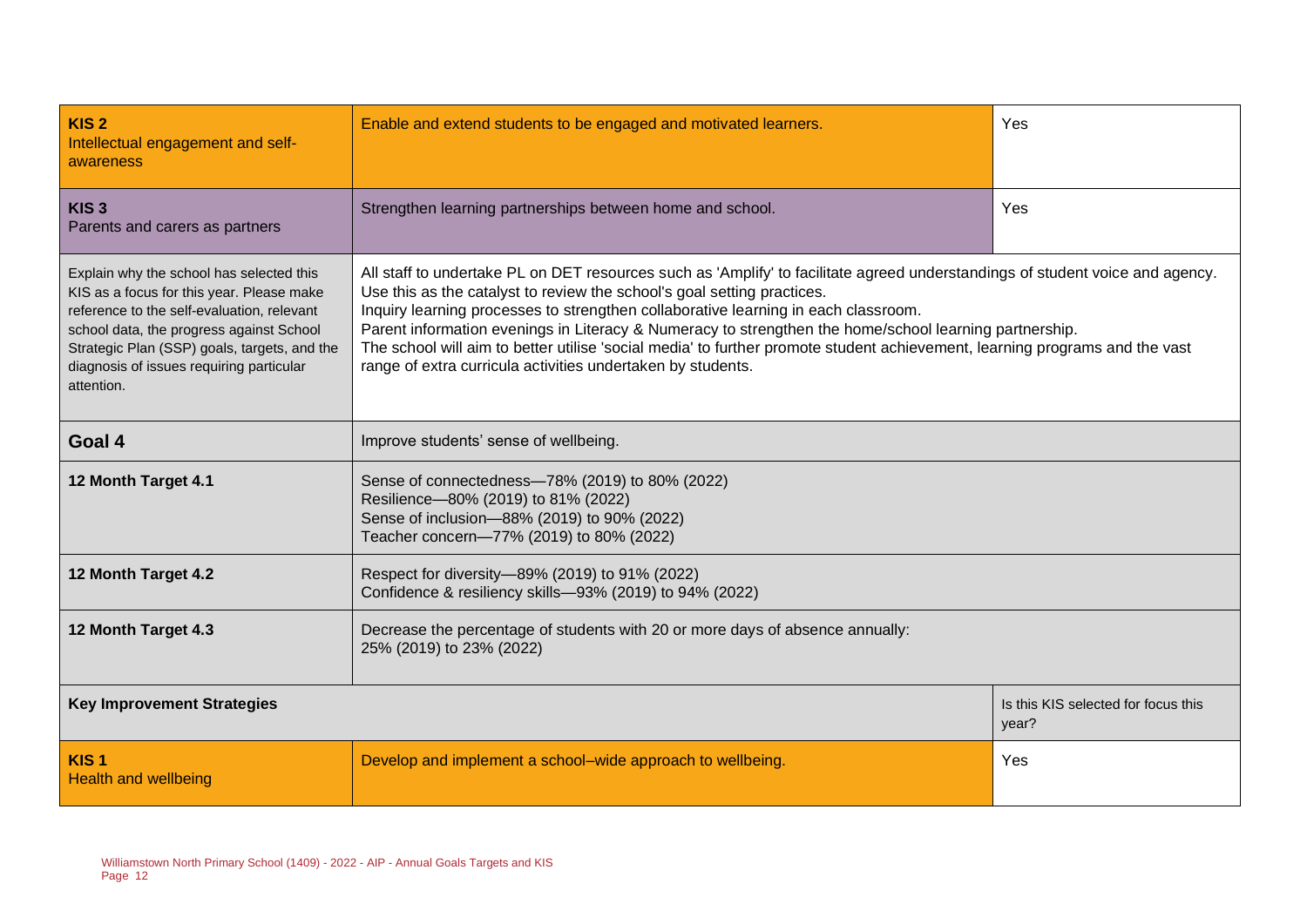| KIS <sub>2</sub><br><b>Health and wellbeing</b>                                                                                                                                                                                                                                           | Strengthen strategies to support students to build resilience, enhance their social skills<br>and build positive relationships with their peers.                                                                                                                                                                                                                                                                                                                                                                                                                              | Yes |
|-------------------------------------------------------------------------------------------------------------------------------------------------------------------------------------------------------------------------------------------------------------------------------------------|-------------------------------------------------------------------------------------------------------------------------------------------------------------------------------------------------------------------------------------------------------------------------------------------------------------------------------------------------------------------------------------------------------------------------------------------------------------------------------------------------------------------------------------------------------------------------------|-----|
| KIS <sub>3</sub><br>Setting expectations and promoting<br>inclusion                                                                                                                                                                                                                       | Embed a culture of inclusion that embraces individual difference and cultural diversity.                                                                                                                                                                                                                                                                                                                                                                                                                                                                                      | Yes |
| Explain why the school has selected this<br>KIS as a focus for this year. Please make<br>reference to the self-evaluation, relevant<br>school data, the progress against School<br>Strategic Plan (SSP) goals, targets, and the<br>diagnosis of issues requiring particular<br>attention. | Comprehensive Wellbeing Planners to be embedded across the school to facilitate a weekly Wellbeing focus in every class.<br>This to include extensive use of the 4R curriculum.<br>Flowcharts to be developed to document the school's Wellbeing practices.<br>Improve the school's focus on cultural/gender identity to deepen the school's inclusion practices. The careful selection of<br>inclusive mentor texts will be a key focus.<br>Develop consistent practices across the members of the SIT team for documenting Wellbeing matters using Compass<br>(chronicles). |     |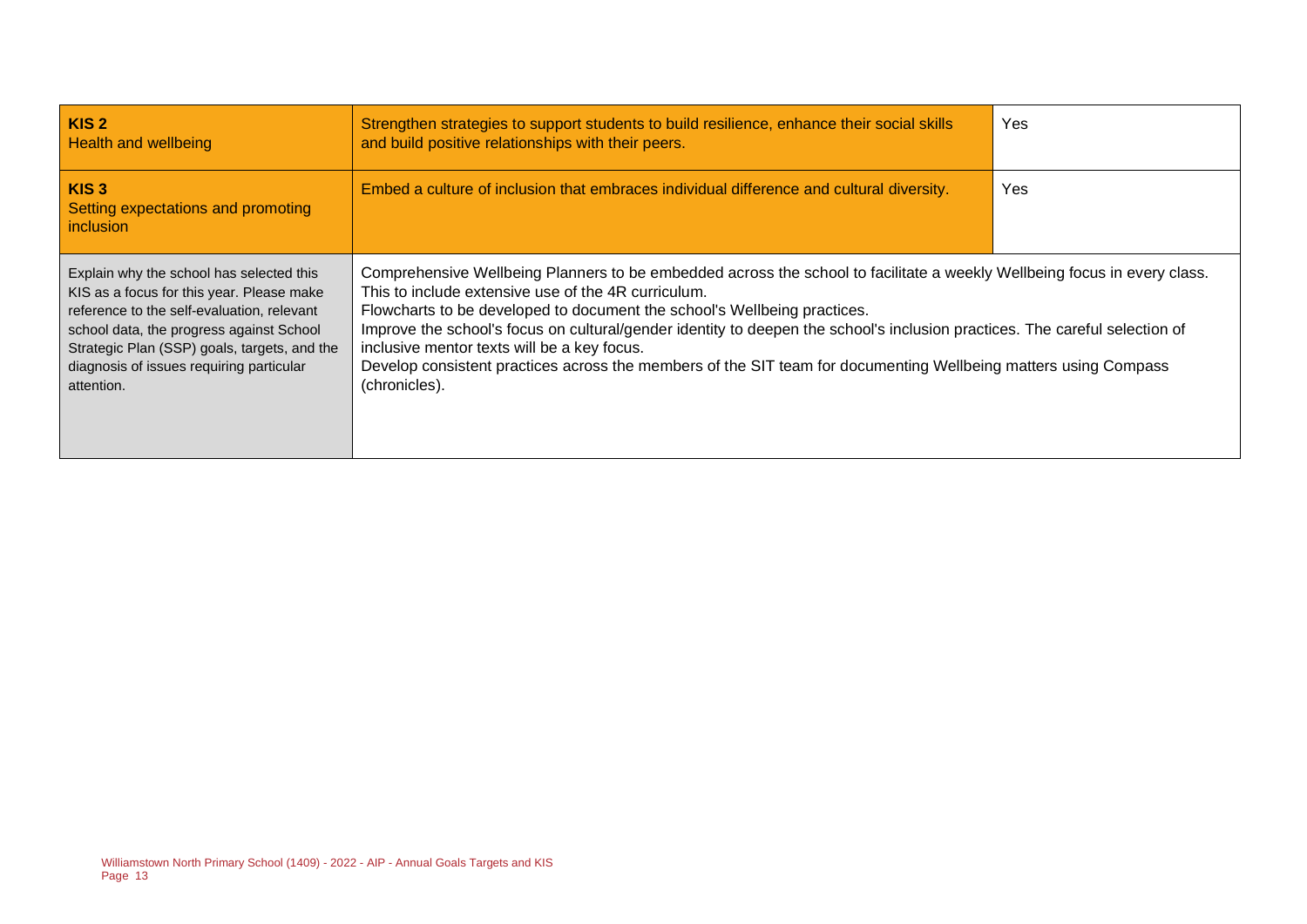## **Define Actions, Outcomes and Activities**

| Goal 1              | <b>2022 Priorities Goal</b><br>Some of our students have thrived in the remote learning environment, others have maintained their learning progress, and some<br>need extra learning and wellbeing support despite the best efforts of their teachers and families. In 2022 we will continue to focus on<br>student learning - with an increased focus on numeracy - and student wellbeing through the 2022 Priorities Goal, a learning Key<br>Improvement Strategy and a wellbeing Key Improvement Strategy. We will teach and support each student at their point of need and<br>in line with FISO.                                                                                                                                                                                                                                                                                                                                                                                                                                                                                                         |
|---------------------|---------------------------------------------------------------------------------------------------------------------------------------------------------------------------------------------------------------------------------------------------------------------------------------------------------------------------------------------------------------------------------------------------------------------------------------------------------------------------------------------------------------------------------------------------------------------------------------------------------------------------------------------------------------------------------------------------------------------------------------------------------------------------------------------------------------------------------------------------------------------------------------------------------------------------------------------------------------------------------------------------------------------------------------------------------------------------------------------------------------|
| 12 Month Target 1.1 | 1. In addition to the structured tiers of intervention that operate across the school, the school will operate an extensive TLI (Tutor<br>Learning Initiative) again in 2022. Three tutors will be employed for the year, with each tutor tagged to a sub school. Through our<br>collaborative processes, it has been agreed that the TLI will only focus on Reading (given how central reading is to all curriculum<br>areas).<br>In February, every student from F-6 will undertake a DIBELS assessment. Students identified as being well below goal in areas such<br>as fluency and comprehension through DIBELS, will be considered for the TLI. (DIBELS data will be triangulated with progression<br>point data & PAT.)<br>The school is aiming for 60 students to participate in the TLI in Semester 1 and Semester 2.<br>The school aims for 75% of students participating in the TLI to make 12 months growth in Reading in one semester.                                                                                                                                                           |
|                     | 2. Whilst the school has extensive goals/target & actions for Literacy (as described in goal 2), a strong numeracy focus in semester<br>one will aim to target the are of problem solving. A staff training day in Term 2, will focus solely on the scaffolded development of<br>problem solving in Numeracy. Given the school's strong numeracy data, we aim to maintain achievement levels at or above similar<br>schools.<br>3. A strong Wellbeing focus has been planned for 2022 to further support students who have been impacted by the pandemic. Goal<br>4 outlines targets and actions to further support student Wellbeing.<br>Key targets relate to survey data and absence data:<br>We aim to increase the percentage of positive endorsement for the AToSS variables:<br>Sense of connectedness-78% (2019) to 80% (2022)<br>Resilience-80% (2019) to 81% (2022)<br>Sense of inclusion-88% (2019) to 90% (2022)<br>Teacher concern-77% (2019) to 80% (2022)<br>We aim to also increase the percentage of positive endorsement for POS factors:<br>Respect for diversity-89% (2019) to 91% (2022) |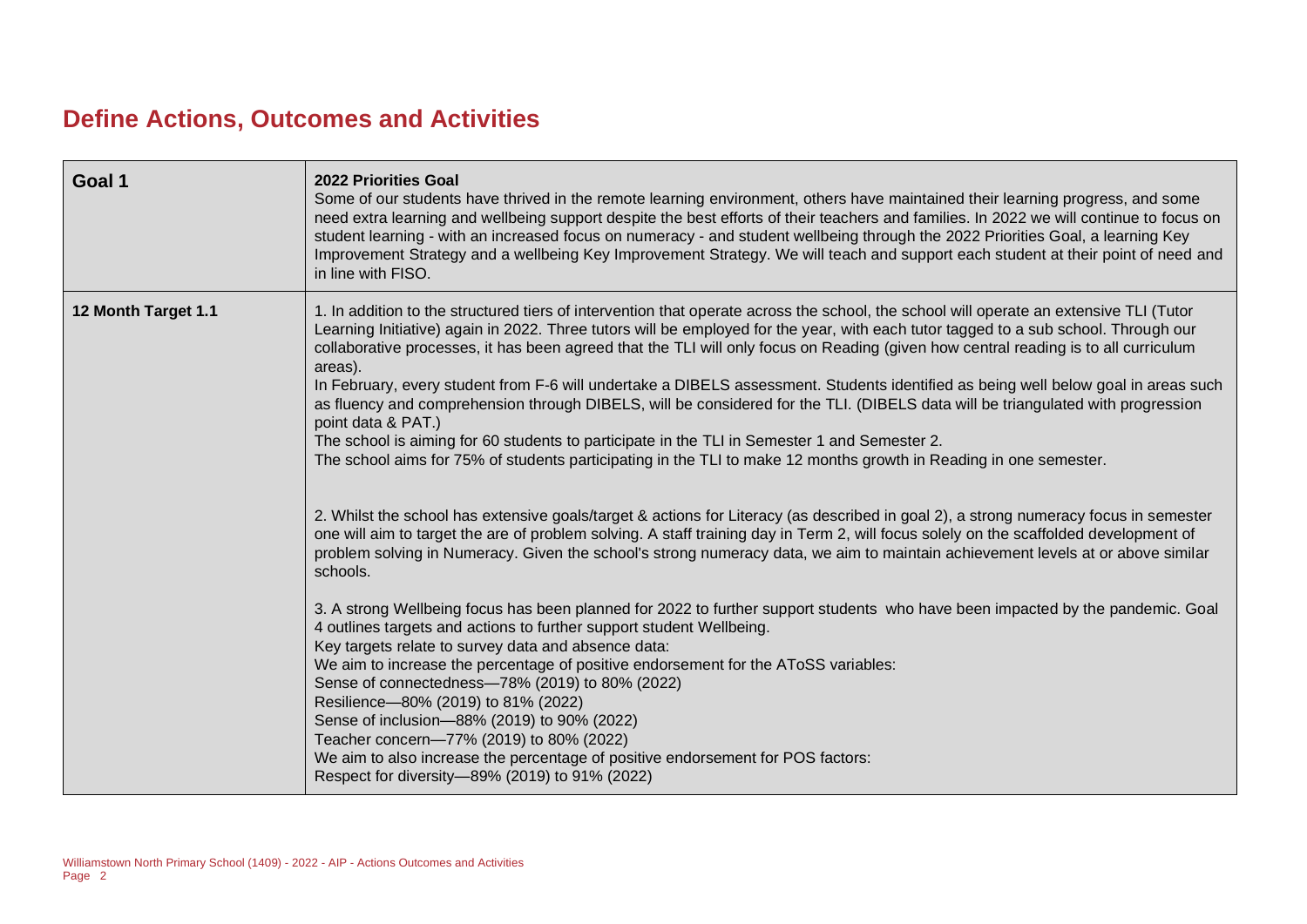|                                                                                                            | Confidence & resiliency skills-93% (2019) to 94% (2022)<br>We finally aim to decrease the percentage of students with 20 or more days of absence annually from 25% (2019) to 23% (2022)                                                                                         |                                                                                                                                     |                                 |                                  |                                                                                                                                                                                          |
|------------------------------------------------------------------------------------------------------------|---------------------------------------------------------------------------------------------------------------------------------------------------------------------------------------------------------------------------------------------------------------------------------|-------------------------------------------------------------------------------------------------------------------------------------|---------------------------------|----------------------------------|------------------------------------------------------------------------------------------------------------------------------------------------------------------------------------------|
| KIS <sub>1</sub><br>Priority 2022 Dimension                                                                | numeracy                                                                                                                                                                                                                                                                        | Learning - Support both those who need extra support and those who have thrived to continue to extend their learning, especially in |                                 |                                  |                                                                                                                                                                                          |
| <b>Actions</b>                                                                                             | Literacy Project Team to work closely with the school's three tutors to analyse data, select participating students and guide small<br>group intervention.<br>Michael Minas (consultant) will lead a full staff training day program on the are of problem solving in numeracy. |                                                                                                                                     |                                 |                                  |                                                                                                                                                                                          |
| <b>Outcomes</b>                                                                                            | Accelerated learning gain for all students participating in the TLI.<br>PLT planners to demonstrate an enhanced focus on problem solving - clearly utilising strategies from the staff training day.                                                                            |                                                                                                                                     |                                 |                                  |                                                                                                                                                                                          |
| <b>Success Indicators</b>                                                                                  |                                                                                                                                                                                                                                                                                 | Learning catch up demonstrated by 75% of tutor participants making twelve months reading gain in 6 months.                          |                                 |                                  |                                                                                                                                                                                          |
|                                                                                                            |                                                                                                                                                                                                                                                                                 | Teacher anecdotal observations highlight students utilising a broader range of problem solving strategies during numeracy sessions. |                                 |                                  |                                                                                                                                                                                          |
| <b>Activities and Milestones</b>                                                                           |                                                                                                                                                                                                                                                                                 | <b>People Responsible</b>                                                                                                           | Is this a PL<br><b>Priority</b> | When                             | <b>Funding Streams</b>                                                                                                                                                                   |
| Three Tutors to facilitate several tutor sessions each week in<br>reading throughout 2022.<br>in numeracy. | Staff Training Day (Friday 20th May) focussed on 'Problem Solving'                                                                                                                                                                                                              | $\overline{\mathbf{y}}$ Administration Team<br>$\overline{\mathsf{M}}$ All Staff                                                    | $\Box$ PLP<br>Priority          | from:<br>Term 1<br>to:<br>Term 4 | \$2,000.00<br>$\Box$ Equity funding will<br>be used<br>$\Box$ Disability Inclusion<br>Tier 2 Funding will be<br>used<br>$\Box$ Schools Mental<br>Health Menu items<br>will be used which |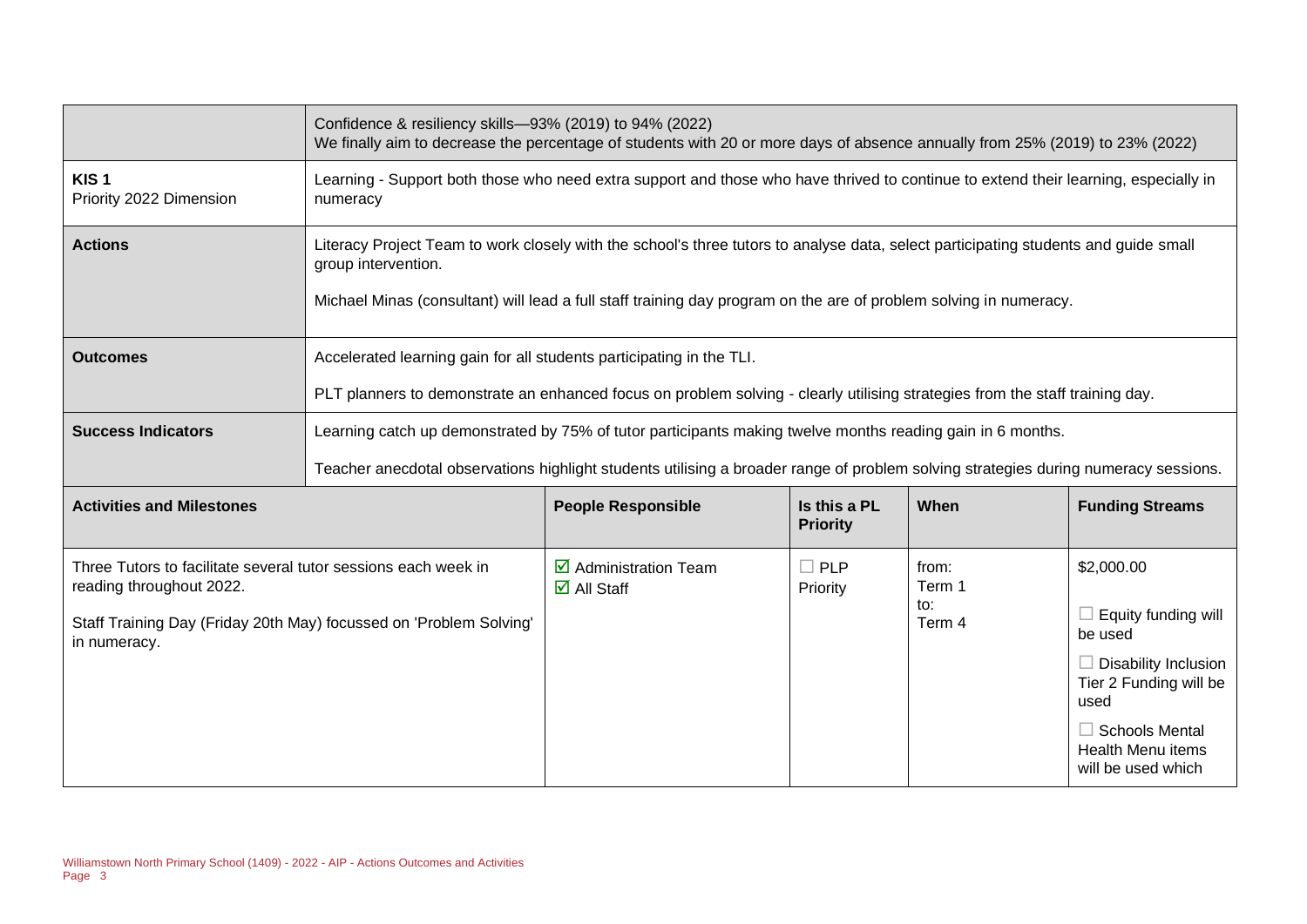|                                             |                                                                                                                      |                                                                                                                                       |                                 |                                  | may include DET<br>funded or free items                                                                                                                                                                                      |
|---------------------------------------------|----------------------------------------------------------------------------------------------------------------------|---------------------------------------------------------------------------------------------------------------------------------------|---------------------------------|----------------------------------|------------------------------------------------------------------------------------------------------------------------------------------------------------------------------------------------------------------------------|
| KIS <sub>2</sub><br>Priority 2022 Dimension |                                                                                                                      | Wellbeing - Effectively mobilise available resources to support students' wellbeing and mental health, especially the most vulnerable |                                 |                                  |                                                                                                                                                                                                                              |
| <b>Actions</b>                              | See Goal 4 below.                                                                                                    |                                                                                                                                       |                                 |                                  |                                                                                                                                                                                                                              |
| <b>Outcomes</b>                             | See Goal 4 below.                                                                                                    |                                                                                                                                       |                                 |                                  |                                                                                                                                                                                                                              |
| <b>Success Indicators</b>                   | See Goal 4 below.                                                                                                    |                                                                                                                                       |                                 |                                  |                                                                                                                                                                                                                              |
| <b>Activities and Milestones</b>            |                                                                                                                      | <b>People Responsible</b>                                                                                                             | Is this a PL<br><b>Priority</b> | When                             | <b>Funding Streams</b>                                                                                                                                                                                                       |
| See KIS 4a, 4b and 4c                       |                                                                                                                      | $\overline{\mathbf{2}}$ Administration Team<br>$\boxtimes$ All Staff<br>$\triangledown$ Wellbeing Team                                | $\Box$ PLP<br>Priority          | from:<br>Term 1<br>to:<br>Term 4 | \$2,000.00<br>Equity funding will<br>be used<br>Disability Inclusion<br>Tier 2 Funding will be<br>used<br>$\Box$ Schools Mental<br><b>Health Menu items</b><br>will be used which<br>may include DET<br>funded or free items |
| Goal 2                                      | Improve student achievement and learning growth in Literacy.                                                         |                                                                                                                                       |                                 |                                  |                                                                                                                                                                                                                              |
| 12 Month Target 2.1                         | Increase the percentage of Year 5 students making above NAPLAN benchmark growth:<br>Reading-31% (2021) to 32% (2022) |                                                                                                                                       |                                 |                                  |                                                                                                                                                                                                                              |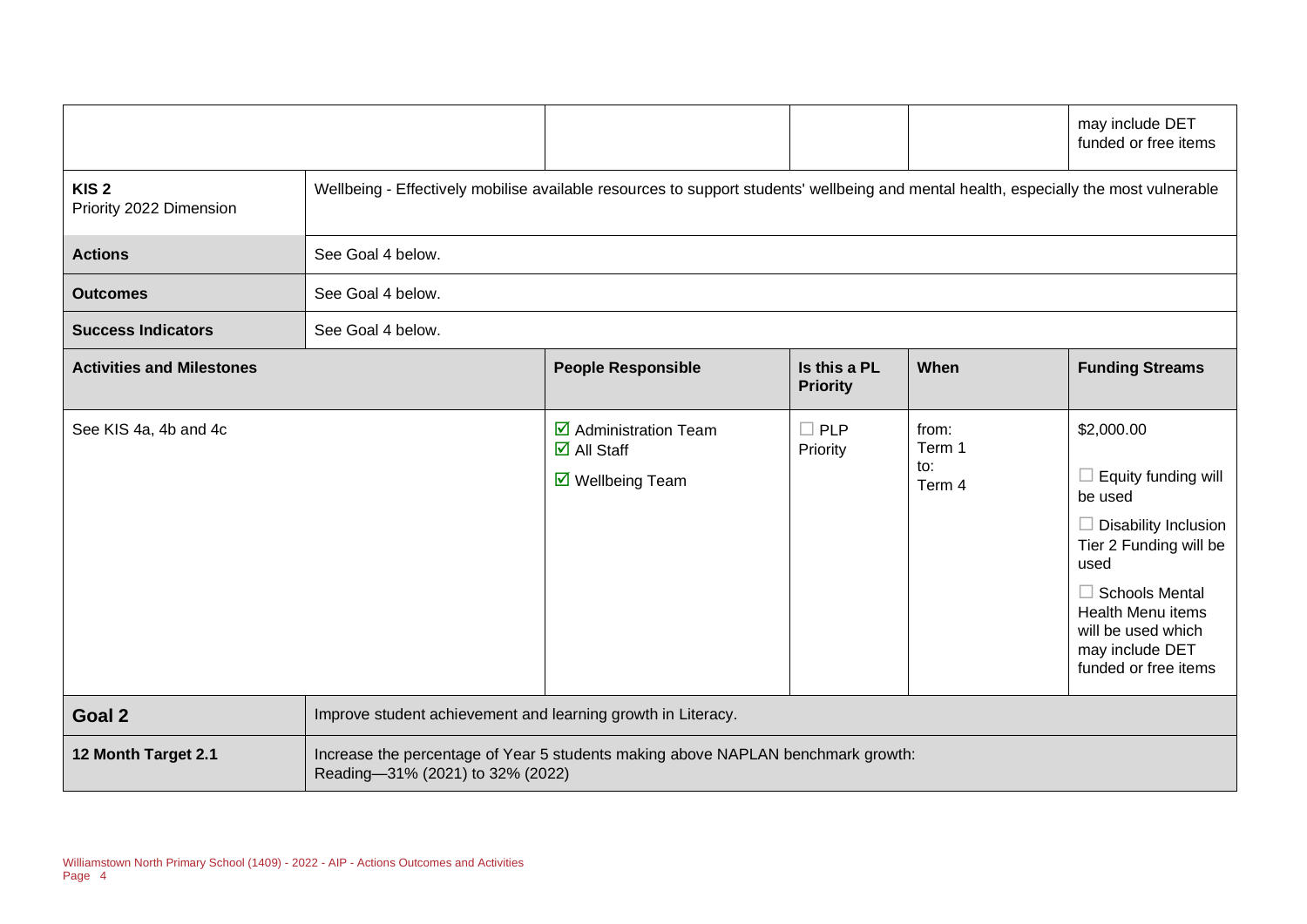|                     | Writing-27% (2021) to 28%(2022)<br>Spelling-24% (2021) maintain in 2022                                                                                                                                                                                                                                                                                                                                      |
|---------------------|--------------------------------------------------------------------------------------------------------------------------------------------------------------------------------------------------------------------------------------------------------------------------------------------------------------------------------------------------------------------------------------------------------------|
| 12 Month Target 2.2 | Decrease the percentage of Year 5 students making below NAPLAN benchmark growth:<br>Reading-22% (2021) to 20% (2022)<br>Writing-22% (2021) to 20% (2022)<br>Spelling-24% (2021) maintain in 2022                                                                                                                                                                                                             |
| 12 Month Target 2.3 | Increase the percentage of students in the top two NAPLAN bands:<br>Year 3:<br>Reading - 77% (2021) to 78% (2022)<br>Writing - 72% (2021) to 73% (2022)<br>Spelling - 58% (2021) maintain in 2022<br>Year <sub>5</sub><br>Reading - 58% (2021) to 59% (2022)<br>Writing - 30% (2021) to 31% (2022)<br>Spelling - 41% (2021) maintain in 2022                                                                 |
| 12 Month Target 2.4 | increase the average percentage of Year 1-6 students making above expected learning growth according to teacher judgement<br>against the Victorian Curriculum:<br>Reading and Viewing-10.5% (Semester 2, 2020) to 15% or above (Semester 2, 2022)<br>Speaking and Listening-6.3% (Semester 2, 2020) to 10% or above (Semester 2, 2022)<br>Writing-8.8% (Semester 2, 2020) to 15% or above (Semester 2, 2022) |
| 12 Month Target 2.5 | Increase the percentage of positive endorsement for SSS factors:<br>Guaranteed and viable curriculum-55% (2019) to 60% (2022)<br>Teacher collaboration-40% (2019) to 50% (2022)<br>Understand how to analyse data-62% (2019) to 70% (2022)                                                                                                                                                                   |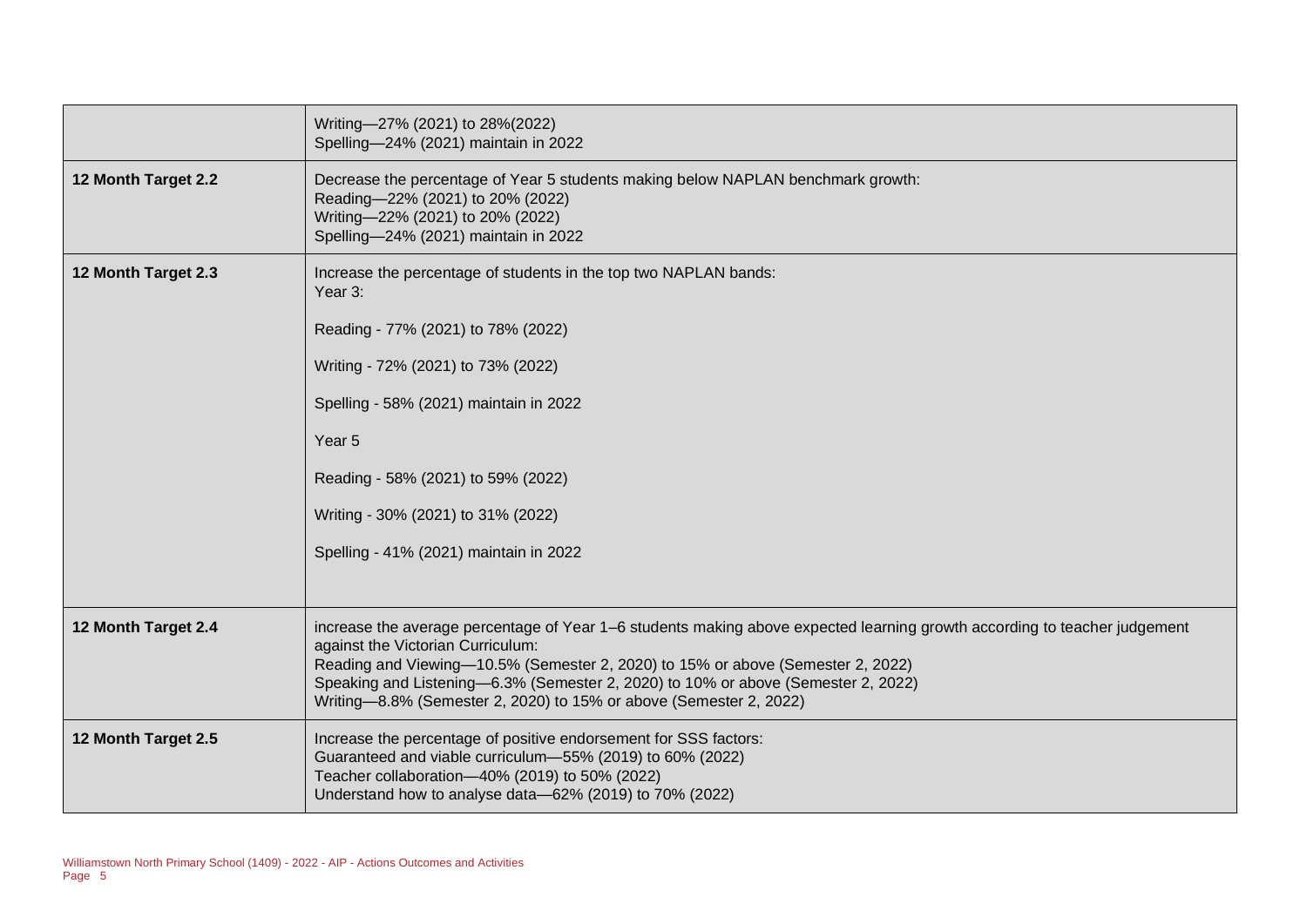| KIS <sub>1</sub><br>Instructional and shared<br>leadership                                                         | Implement whole school leadership that supports high quality learning outcomes for students.                   |                                                                                                                                                                                                                                                                                    |                                 |                                  |                                                                                                                                                                                                                                     |
|--------------------------------------------------------------------------------------------------------------------|----------------------------------------------------------------------------------------------------------------|------------------------------------------------------------------------------------------------------------------------------------------------------------------------------------------------------------------------------------------------------------------------------------|---------------------------------|----------------------------------|-------------------------------------------------------------------------------------------------------------------------------------------------------------------------------------------------------------------------------------|
| <b>Actions</b>                                                                                                     |                                                                                                                | Targeted PL to support PLT leaders in their roles (facilitated by consultant, Janine Stratford).                                                                                                                                                                                   |                                 |                                  |                                                                                                                                                                                                                                     |
| <b>Outcomes</b>                                                                                                    |                                                                                                                | Strong collaborative planning and decision making practices evident in all PLT's.                                                                                                                                                                                                  |                                 |                                  |                                                                                                                                                                                                                                     |
| <b>Success Indicators</b>                                                                                          | how to utilise data.                                                                                           | Improved Staff Survey results relating to the variables: guaranteed and viable curriculum, teacher collaboration and understanding of                                                                                                                                              |                                 |                                  |                                                                                                                                                                                                                                     |
| <b>Activities and Milestones</b>                                                                                   |                                                                                                                | <b>People Responsible</b>                                                                                                                                                                                                                                                          | Is this a PL<br><b>Priority</b> | When                             | <b>Funding Streams</b>                                                                                                                                                                                                              |
| 'Having Difficult Conversations' will be the semester one PL focus<br>for PLT leaders.<br>Semester 2 focus is TBC. |                                                                                                                | $\boxtimes$ Administration Team<br>$\overline{\boxtimes}$ PLT Leaders                                                                                                                                                                                                              | $\overline{M}$ PLP<br>Priority  | from:<br>Term 1<br>to:<br>Term 4 | \$5,000.00<br>$\Box$ Equity funding will<br>be used<br>$\Box$ Disability Inclusion<br>Tier 2 Funding will be<br>used<br>$\Box$ Schools Mental<br>Health Menu items<br>will be used which<br>may include DET<br>funded or free items |
| KIS <sub>2</sub><br><b>Building practice excellence</b>                                                            | Develop and implement consistent whole school approaches to the planning and teaching of Writing and Spelling. |                                                                                                                                                                                                                                                                                    |                                 |                                  |                                                                                                                                                                                                                                     |
| <b>Actions</b>                                                                                                     | facilitate a review of the school's Spelling program.                                                          | After the introduction of the 6+1 Traits last year, a deeper focus on implementation of the traits will unfold in 2022. Further to this<br>focus on Writing, the school would like a core group of staff to undertake extensive training in the 'Sounds Write' program in order to |                                 |                                  |                                                                                                                                                                                                                                     |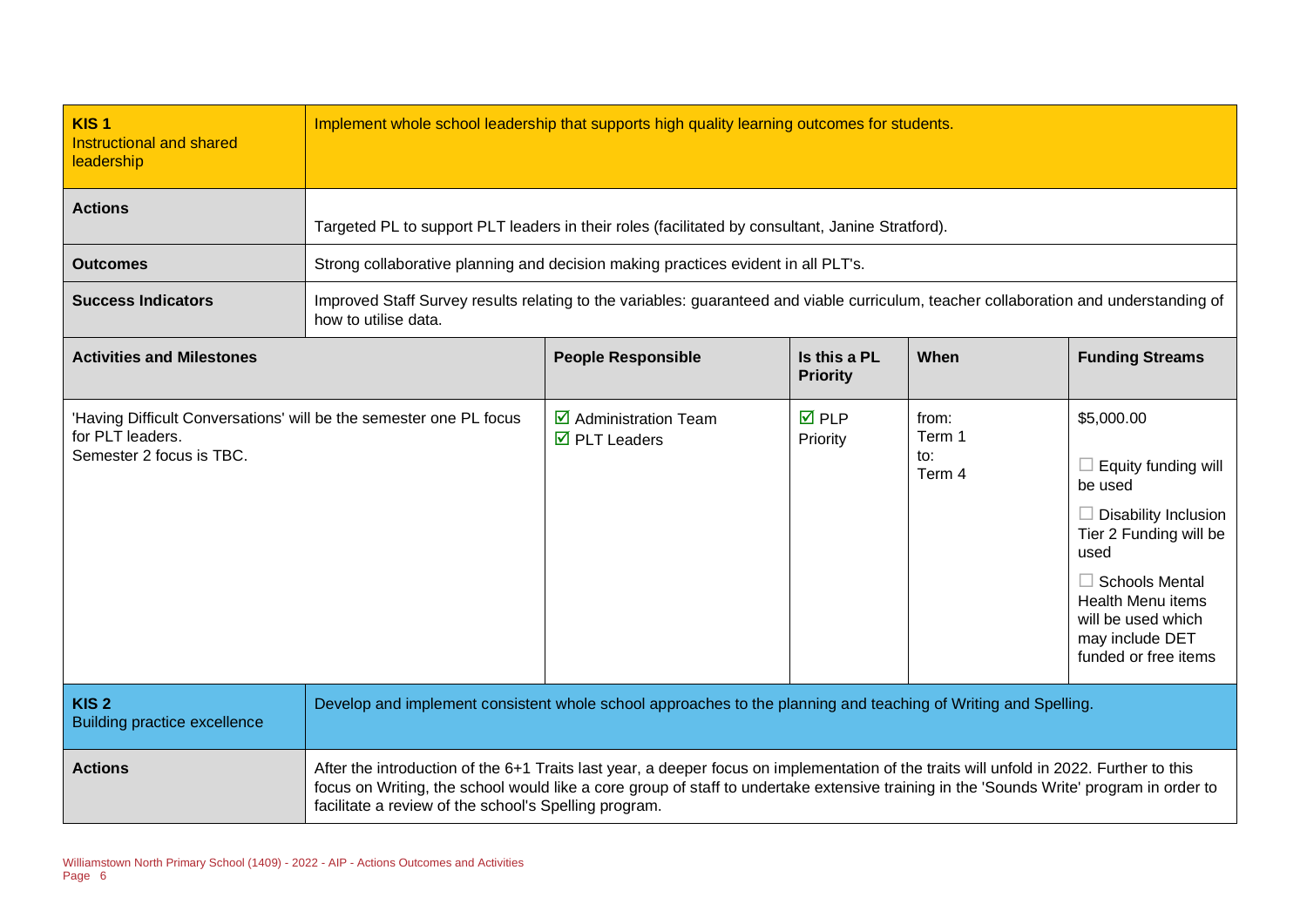|                                                                                                                                                                                                                                                                                                                                                   | A common assessment tool for Reading was introduced in 2021 (DIBELS). The school aims to embed DIBELS throughout 2022. The<br>school also aims to explore common assessment tools for Spelling in 2022.<br>The introduction of a 'Literacy Planner' will aim to streamline teacher planning in all areas of literacy. |                                                                                                               |                                 |                                  |                                                                                                                                                                                                                                                       |
|---------------------------------------------------------------------------------------------------------------------------------------------------------------------------------------------------------------------------------------------------------------------------------------------------------------------------------------------------|-----------------------------------------------------------------------------------------------------------------------------------------------------------------------------------------------------------------------------------------------------------------------------------------------------------------------|---------------------------------------------------------------------------------------------------------------|---------------------------------|----------------------------------|-------------------------------------------------------------------------------------------------------------------------------------------------------------------------------------------------------------------------------------------------------|
| <b>Outcomes</b>                                                                                                                                                                                                                                                                                                                                   | Improved instructional practice in writing and spelling.                                                                                                                                                                                                                                                              | Consistent assessments practices utilised across the school in Reading, Writing & Spelling.                   |                                 |                                  |                                                                                                                                                                                                                                                       |
| <b>Success Indicators</b>                                                                                                                                                                                                                                                                                                                         |                                                                                                                                                                                                                                                                                                                       | Improved student achievement data in Literacy as measured through NAPLAN and teacher judgement targets above. |                                 |                                  |                                                                                                                                                                                                                                                       |
| <b>Activities and Milestones</b>                                                                                                                                                                                                                                                                                                                  |                                                                                                                                                                                                                                                                                                                       | <b>People Responsible</b>                                                                                     | Is this a PL<br><b>Priority</b> | When                             | <b>Funding Streams</b>                                                                                                                                                                                                                                |
| Ten selected staff to complete the Sounds Write program during<br>Term 1.<br>Narissa Leung to be engaged as the school's critical friend to<br>support the next implementation stage of the 6+1 Traits.<br>All classroom teachers to utilise DIBELS for whole school<br>assessments at the start of the school year, mid-year and end of<br>year. |                                                                                                                                                                                                                                                                                                                       | $\boxtimes$ Administration Team<br>$\overline{\mathsf{d}}$ All Staff                                          | <b>☑</b> PLP<br>Priority        | from:<br>Term 1<br>to:<br>Term 4 | \$15,000.00<br>$\triangleright$ Equity funding will<br>be used<br>$\Box$ Disability Inclusion<br>Tier 2 Funding will be<br>used<br>$\Box$ Schools Mental<br><b>Health Menu items</b><br>will be used which<br>may include DET<br>funded or free items |
| Goal <sub>3</sub>                                                                                                                                                                                                                                                                                                                                 | Improve students' engagement in their learning.                                                                                                                                                                                                                                                                       |                                                                                                               |                                 |                                  |                                                                                                                                                                                                                                                       |
| 12 Month Target 3.1                                                                                                                                                                                                                                                                                                                               | Use student feedback to improve practice-62% (2019) to 65% (2022)<br>Knowledge of high impact teaching strategies-48% (2019) to 55% (2022)                                                                                                                                                                            |                                                                                                               |                                 |                                  |                                                                                                                                                                                                                                                       |
| 12 Month Target 3.2                                                                                                                                                                                                                                                                                                                               | Increase the percentage of positive endorsement for the AToSS factors:<br>Student voice and agency-67% (2019) to 72% (2022)<br>Stimulated learning-76% (2019) to 79% (2022)<br>Motivation and interest-78% (2019) to 80% (2022)                                                                                       |                                                                                                               |                                 |                                  |                                                                                                                                                                                                                                                       |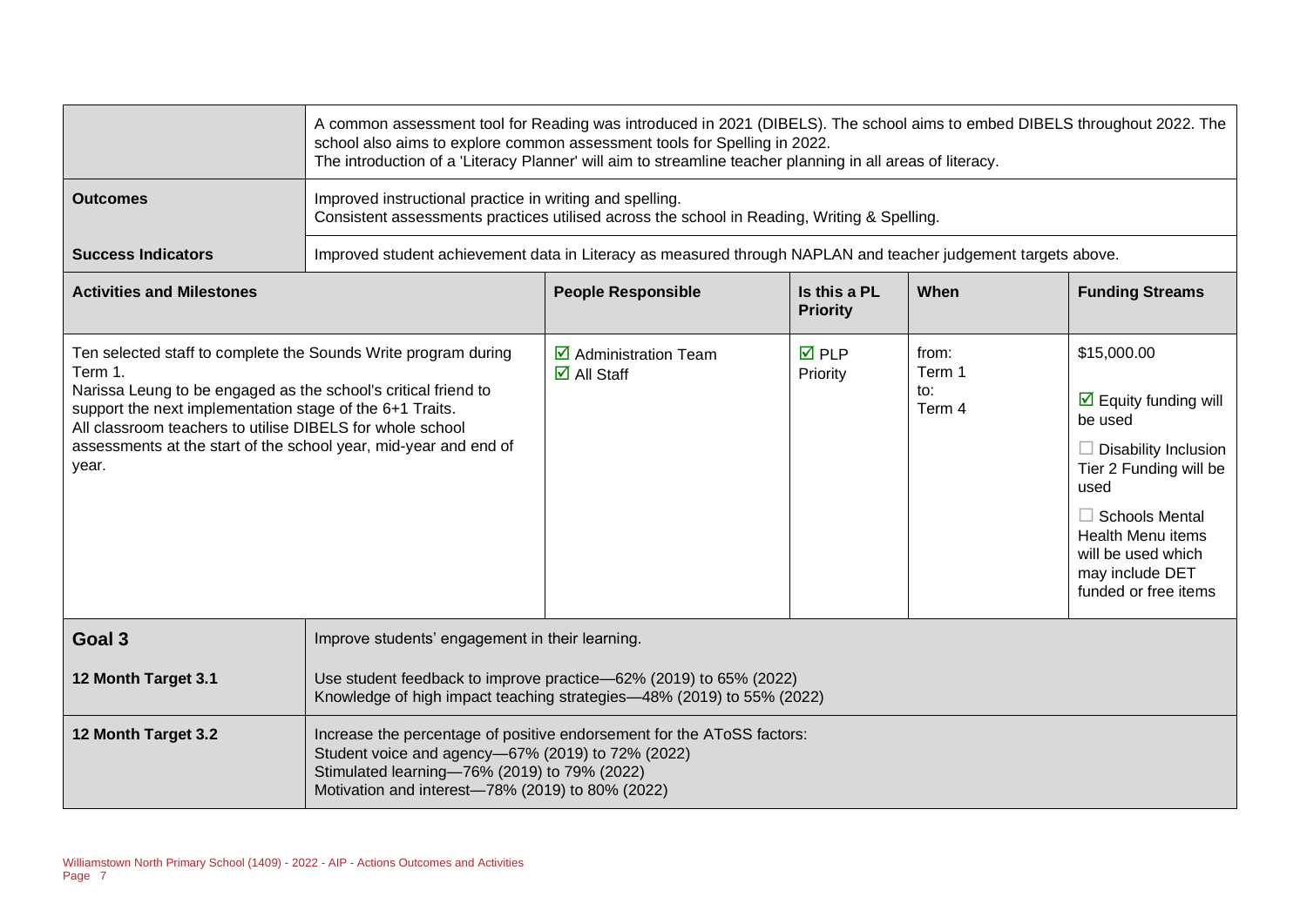| 12 Month Target 3.3                                                                           | Increase the percentage of positive endorsement for POS factors:<br>Teacher communication-79% (2019) to 81% (2022)<br>Student voice and agency-85% (2019) to 87% (2022)<br>Student motivation and support-82% (2019) to 84% (2022)                                                                                                                                                            |                                                                                                                                   |                                 |                                  |                                                                                                                                                                                                 |
|-----------------------------------------------------------------------------------------------|-----------------------------------------------------------------------------------------------------------------------------------------------------------------------------------------------------------------------------------------------------------------------------------------------------------------------------------------------------------------------------------------------|-----------------------------------------------------------------------------------------------------------------------------------|---------------------------------|----------------------------------|-------------------------------------------------------------------------------------------------------------------------------------------------------------------------------------------------|
| KIS <sub>1</sub><br><b>Empowering students and</b><br>building school pride                   | Strengthen student voice and agency in their learning.                                                                                                                                                                                                                                                                                                                                        |                                                                                                                                   |                                 |                                  |                                                                                                                                                                                                 |
| <b>Actions</b>                                                                                | Undertake whole staff professional learning in 2022 to develop agreed and common understandings of student voice and student<br>agency.<br>Designate staff representatives to participate in the network 'Student Voice & Agency' Community of Practice (Co - op)<br>Undertake schools visitations to explore best practice.<br>Trial the 'Verso' program in Years 4,5 & 6 during semester 2. |                                                                                                                                   |                                 |                                  |                                                                                                                                                                                                 |
| Outcomes                                                                                      | Staff all familiar with the 'Amplify' document and can articulate agreed understandings of student voice & agency.<br>A repertoire of best practice strategies used by other schools is developed.<br>Structured student feedback (through Verso) to facilitate student voice in regards to their learning.                                                                                   |                                                                                                                                   |                                 |                                  |                                                                                                                                                                                                 |
| <b>Success Indicators</b>                                                                     | AToSS data to verify improvements.                                                                                                                                                                                                                                                                                                                                                            | Students more engaged in their learning as a result of improved feedback mechanisms and greater voice & agency in their learning. |                                 |                                  |                                                                                                                                                                                                 |
| <b>Activities and Milestones</b>                                                              |                                                                                                                                                                                                                                                                                                                                                                                               | <b>People Responsible</b>                                                                                                         | Is this a PL<br><b>Priority</b> | When                             | <b>Funding Streams</b>                                                                                                                                                                          |
| Further workshops to be facilitated throughout the year.<br>Registration with Verso platform. | Staff Workshop - Student Voice & Agency (Monday 28th February).                                                                                                                                                                                                                                                                                                                               | $\boxtimes$ Administration Team<br>$\overline{\mathbf{M}}$ All Staff<br>$\overline{\boxtimes}$ PLC Leaders                        | $\overline{M}$ PLP<br>Priority  | from:<br>Term 1<br>to:<br>Term 4 | \$2,000.00<br>$\Box$ Equity funding will<br>be used<br>$\Box$ Disability Inclusion<br>Tier 2 Funding will be<br>used<br>$\Box$ Schools Mental<br><b>Health Menu items</b><br>will be used which |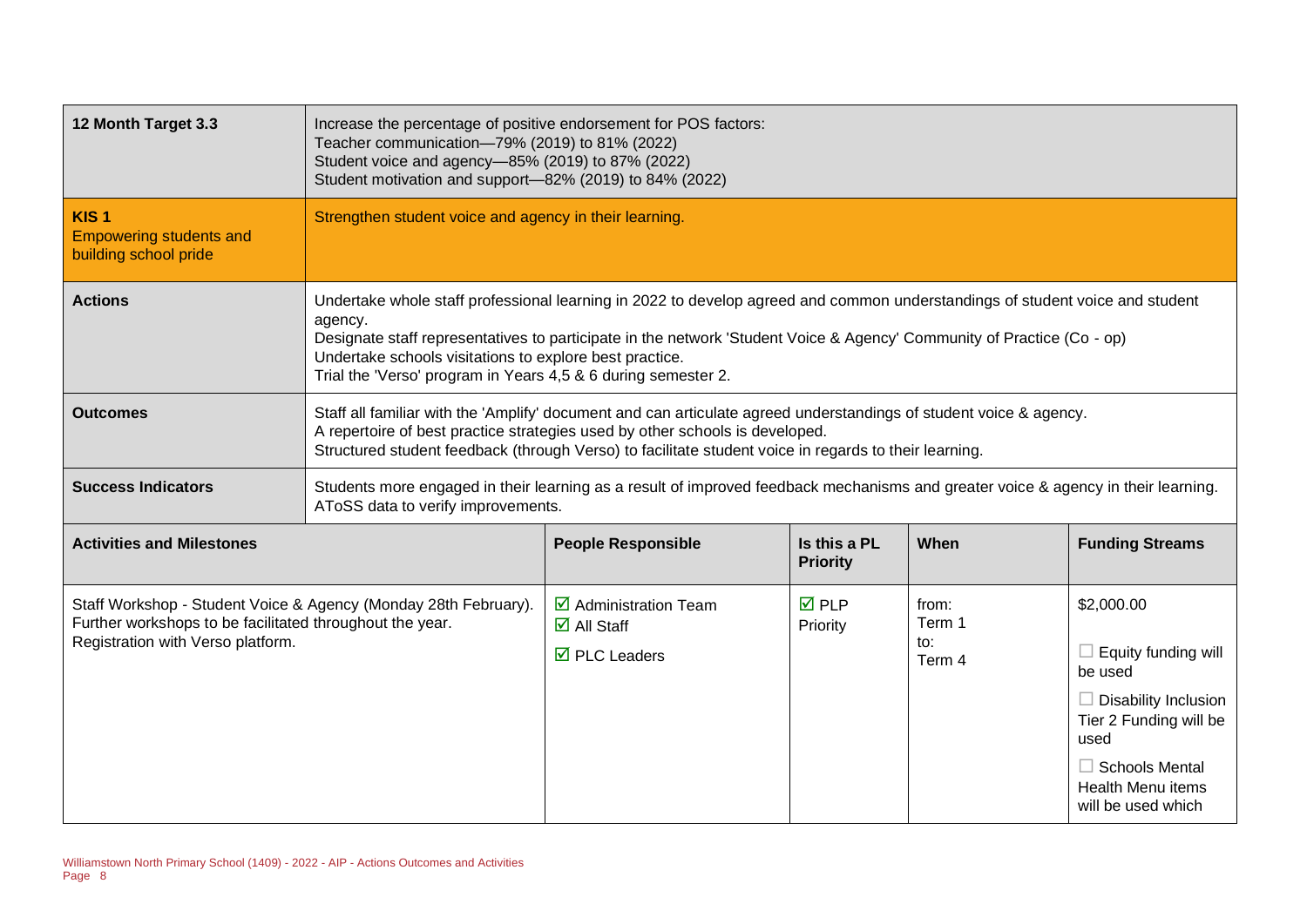|                                                                                           |                                                                                                                                                                                                                                                                                    |                                                                                                                                   |                                 |                                  | may include DET<br>funded or free items                                                                          |
|-------------------------------------------------------------------------------------------|------------------------------------------------------------------------------------------------------------------------------------------------------------------------------------------------------------------------------------------------------------------------------------|-----------------------------------------------------------------------------------------------------------------------------------|---------------------------------|----------------------------------|------------------------------------------------------------------------------------------------------------------|
| KIS <sub>2</sub><br>Intellectual engagement and<br>self-awareness                         |                                                                                                                                                                                                                                                                                    | Enable and extend students to be engaged and motivated learners.                                                                  |                                 |                                  |                                                                                                                  |
| <b>Actions</b>                                                                            | Forge consistent student goal setting practices across the school F - 6.<br>Develop a new template for Individual Education Plans and generate agreed protocols for the use of IEP's.<br>Inquiry Learning to support heightened collaborative learning opportunities for students. |                                                                                                                                   |                                 |                                  |                                                                                                                  |
| <b>Outcomes</b>                                                                           | Students become increasingly skilled at setting SMART goals.<br>Three new IEP templates to be developed;<br>1 Students working 6 - 12 months below expected levels<br>2 Students working 12 - 18 months above expected levels<br>2 Students with additional needs                  |                                                                                                                                   |                                 |                                  |                                                                                                                  |
| <b>Success Indicators</b>                                                                 | learning). AToSS and POS data to confirm.                                                                                                                                                                                                                                          | Students demonstrate greater motivation and engagement towards their learning (particularly after the last two years of disrupted |                                 |                                  |                                                                                                                  |
| <b>Activities and Milestones</b>                                                          |                                                                                                                                                                                                                                                                                    | <b>People Responsible</b>                                                                                                         | Is this a PL<br><b>Priority</b> | When                             | <b>Funding Streams</b>                                                                                           |
| New IEP documents developed and agreed protocols for their use<br>in place.<br>4 and 5-6. | Student goal setting protocols documented for students in F, 1-2, 3-                                                                                                                                                                                                               | $\overline{\mathbf{M}}$ All Staff                                                                                                 | $\Box$ PLP<br>Priority          | from:<br>Term 1<br>to:<br>Term 4 | \$0.00<br>$\Box$ Equity funding will<br>be used<br>$\Box$ Disability Inclusion<br>Tier 2 Funding will be<br>used |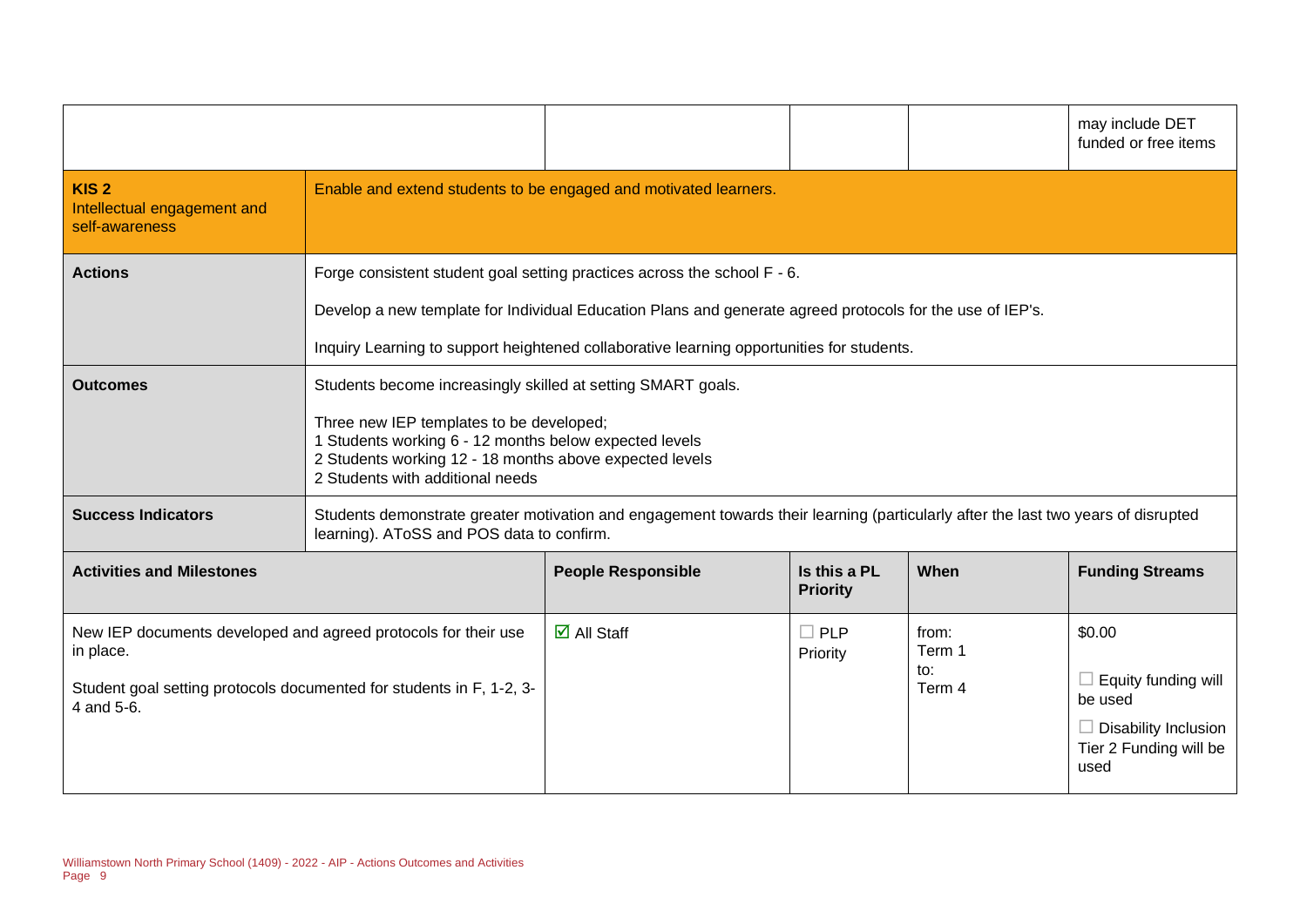|                                                                                               |                                                                                                                                                                                                                                                                          |                                                                                               |                                 |                                  | $\Box$ Schools Mental<br><b>Health Menu items</b><br>will be used which<br>may include DET<br>funded or free items   |
|-----------------------------------------------------------------------------------------------|--------------------------------------------------------------------------------------------------------------------------------------------------------------------------------------------------------------------------------------------------------------------------|-----------------------------------------------------------------------------------------------|---------------------------------|----------------------------------|----------------------------------------------------------------------------------------------------------------------|
| KIS <sub>3</sub><br>Parents and carers as partners                                            | Strengthen learning partnerships between home and school.                                                                                                                                                                                                                |                                                                                               |                                 |                                  |                                                                                                                      |
| <b>Actions</b>                                                                                | Class Rep Program to be embedded for 2022.<br>Community Calendar of events to implemented/promoted.<br>School Web-site to be redeveloped.                                                                                                                                |                                                                                               |                                 |                                  |                                                                                                                      |
| <b>Outcomes</b>                                                                               | Home/school partnerships strengthened around the school's learning platforms and parents demonstrate higher levels of<br>participation in school events.<br>A more pro-active promotional platform to be forged by the school with more streamlined enrolment processes. |                                                                                               |                                 |                                  |                                                                                                                      |
| <b>Success Indicators</b>                                                                     | Positive student enrolment trajectory established.                                                                                                                                                                                                                       | Parents more actively involved in all facets of the school. POS data to confirm improvements. |                                 |                                  |                                                                                                                      |
| <b>Activities and Milestones</b>                                                              |                                                                                                                                                                                                                                                                          | <b>People Responsible</b>                                                                     | Is this a PL<br><b>Priority</b> | When                             | <b>Funding Streams</b>                                                                                               |
| School Council to endorse a new website structure and<br>promotional strategy for the school. |                                                                                                                                                                                                                                                                          | $\boxtimes$ Administration Team                                                               | $\square$ PLP<br>Priority       | from:<br>Term 1<br>to:<br>Term 2 | \$5,000.00<br>$\Box$ Equity funding will<br>be used<br>$\Box$ Disability Inclusion<br>Tier 2 Funding will be<br>used |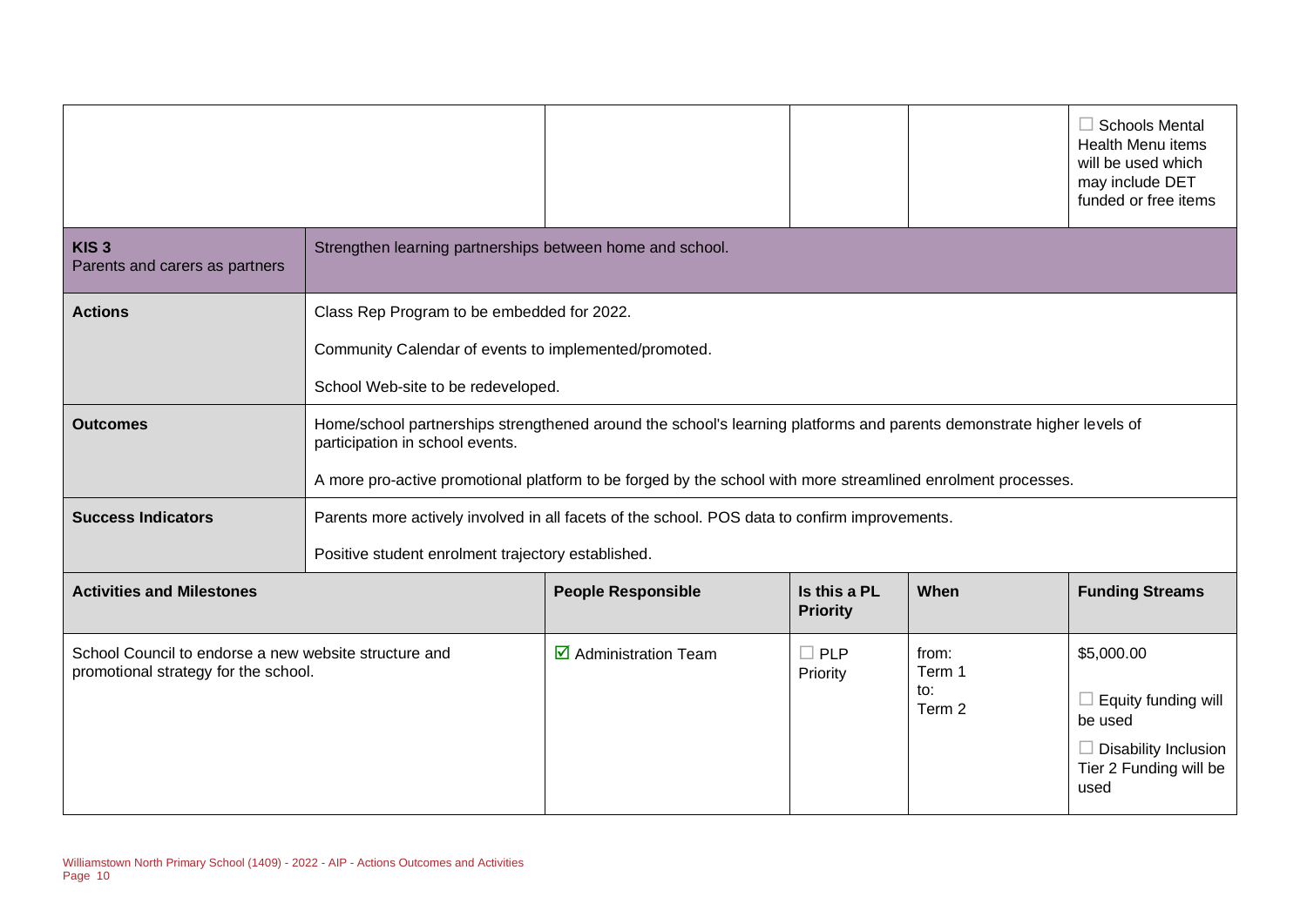|                                                 |                                                                                                                                                                                   | $\Box$ Schools Mental<br><b>Health Menu items</b><br>will be used which<br>may include DET<br>funded or free items |  |  |  |
|-------------------------------------------------|-----------------------------------------------------------------------------------------------------------------------------------------------------------------------------------|--------------------------------------------------------------------------------------------------------------------|--|--|--|
| Goal 4                                          | Improve students' sense of wellbeing.                                                                                                                                             |                                                                                                                    |  |  |  |
| 12 Month Target 4.1                             | Sense of connectedness-78% (2019) to 80% (2022)<br>Resilience-80% (2019) to 81% (2022)<br>Sense of inclusion-88% (2019) to 90% (2022)<br>Teacher concern-77% (2019) to 80% (2022) |                                                                                                                    |  |  |  |
| 12 Month Target 4.2                             | Respect for diversity-89% (2019) to 91% (2022)<br>Confidence & resiliency skills-93% (2019) to 94% (2022)                                                                         |                                                                                                                    |  |  |  |
| 12 Month Target 4.3                             | Decrease the percentage of students with 20 or more days of absence annually:<br>25% (2019) to 23% (2022)                                                                         |                                                                                                                    |  |  |  |
| KIS <sub>1</sub><br><b>Health and wellbeing</b> | Develop and implement a school-wide approach to wellbeing.                                                                                                                        |                                                                                                                    |  |  |  |
| <b>Actions</b>                                  | Revamped 'Start Up' program implemented for all year levels.                                                                                                                      |                                                                                                                    |  |  |  |
|                                                 | Wellbeing Scope & Sequence Planners embedded for all Year levels. Planners to incorporate: SWPBS, 4R Curriculum, Cybersafety,<br>Social Thinking                                  |                                                                                                                    |  |  |  |
| <b>Outcomes</b>                                 | All year levels to implement a weekly Wellbeing focus in each classroom.                                                                                                          |                                                                                                                    |  |  |  |
|                                                 | Compass Chronicles extended to all members of the School Improvement Team - with agreed protocols for documenting student<br>behaviours.                                          |                                                                                                                    |  |  |  |
| <b>Success Indicators</b>                       | Students display positive interaction in the classroom and playground, demonstrating support of the school's values. AToSS & POS<br>data to reflect improved levels of wellbeing. |                                                                                                                    |  |  |  |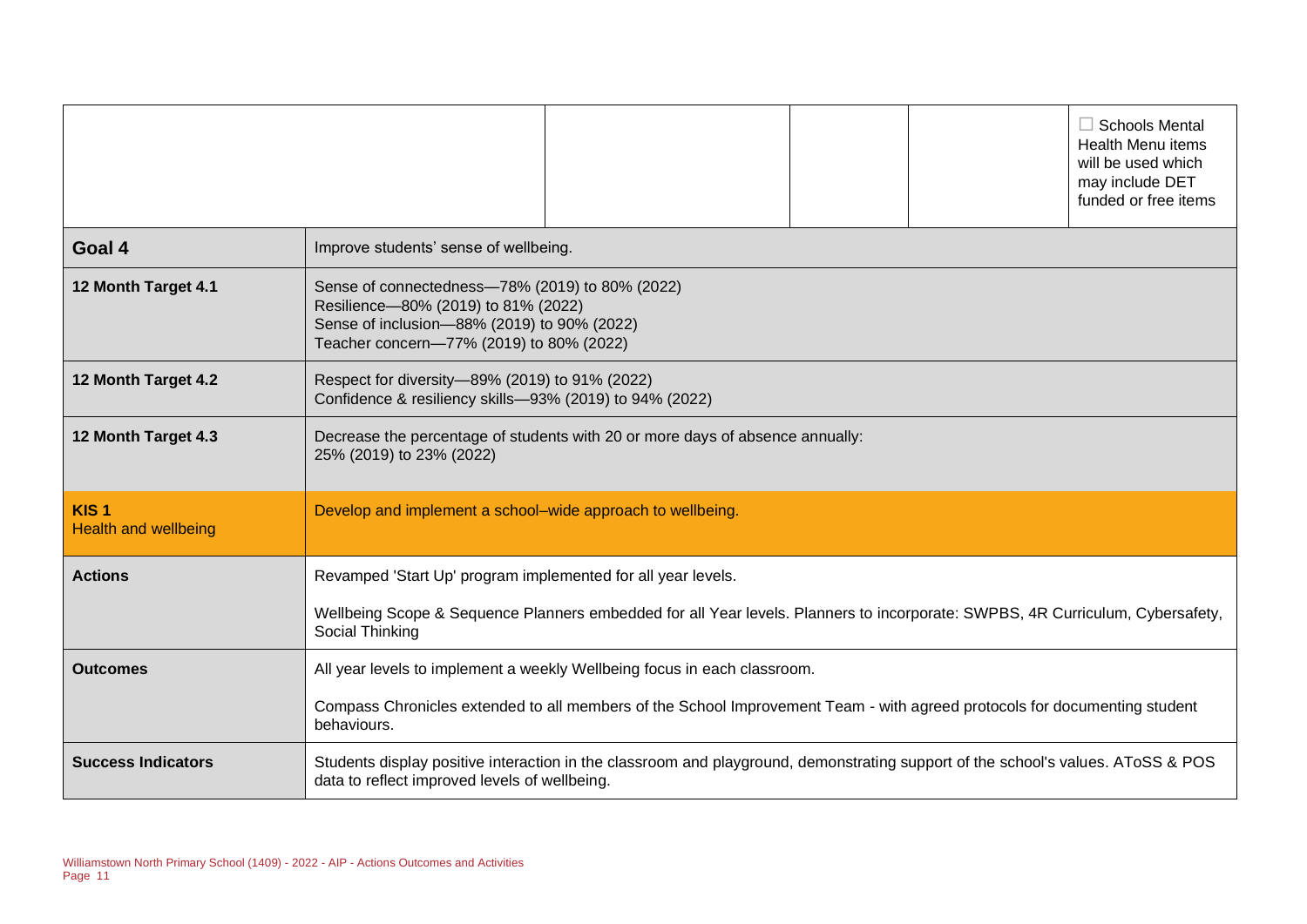|                                                                                      | Improved student attendance data.                                                                                                                                                                                                                                      |                                                                                                                                                                                                                        |                                 |                                  |                                                                                                                                                                                                                                        |
|--------------------------------------------------------------------------------------|------------------------------------------------------------------------------------------------------------------------------------------------------------------------------------------------------------------------------------------------------------------------|------------------------------------------------------------------------------------------------------------------------------------------------------------------------------------------------------------------------|---------------------------------|----------------------------------|----------------------------------------------------------------------------------------------------------------------------------------------------------------------------------------------------------------------------------------|
| <b>Activities and Milestones</b>                                                     |                                                                                                                                                                                                                                                                        | <b>People Responsible</b>                                                                                                                                                                                              | Is this a PL<br><b>Priority</b> | When                             | <b>Funding Streams</b>                                                                                                                                                                                                                 |
| Wellbeing Scope & Sequence Planners documented and finalised<br>for all year levels. |                                                                                                                                                                                                                                                                        | $\overline{\mathbf{2}}$ Administration Team<br>$\overline{\Box}$ All Staff                                                                                                                                             | $\Box$ PLP<br>Priority          | from:<br>Term 1<br>to:<br>Term 4 | \$0.00<br>$\Box$ Equity funding will<br>be used<br>$\Box$ Disability Inclusion<br>Tier 2 Funding will be<br>used<br>$\Box$ Schools Mental<br><b>Health Menu items</b><br>will be used which<br>may include DET<br>funded or free items |
| KIS <sub>2</sub><br><b>Health and wellbeing</b>                                      | peers.                                                                                                                                                                                                                                                                 | Strengthen strategies to support students to build resilience, enhance their social skills and build positive relationships with their                                                                                 |                                 |                                  |                                                                                                                                                                                                                                        |
| <b>Actions</b>                                                                       | Re-introduce a school wide buddy program.<br>Teachers across F-6 to utilise the token system in each classroom and in the playground.<br>Leadership programs in Years 5 & 6 to be revamped.<br>Zones of Regulation & Restorative Practices refresher PL for all staff. |                                                                                                                                                                                                                        |                                 |                                  |                                                                                                                                                                                                                                        |
| <b>Outcomes</b>                                                                      |                                                                                                                                                                                                                                                                        | Students demonstrate improved/broader levels of connectedness within their own cohorts and across year levels.<br>Teachers utilising a broader suite of strategies to support positive relationships between students. |                                 |                                  |                                                                                                                                                                                                                                        |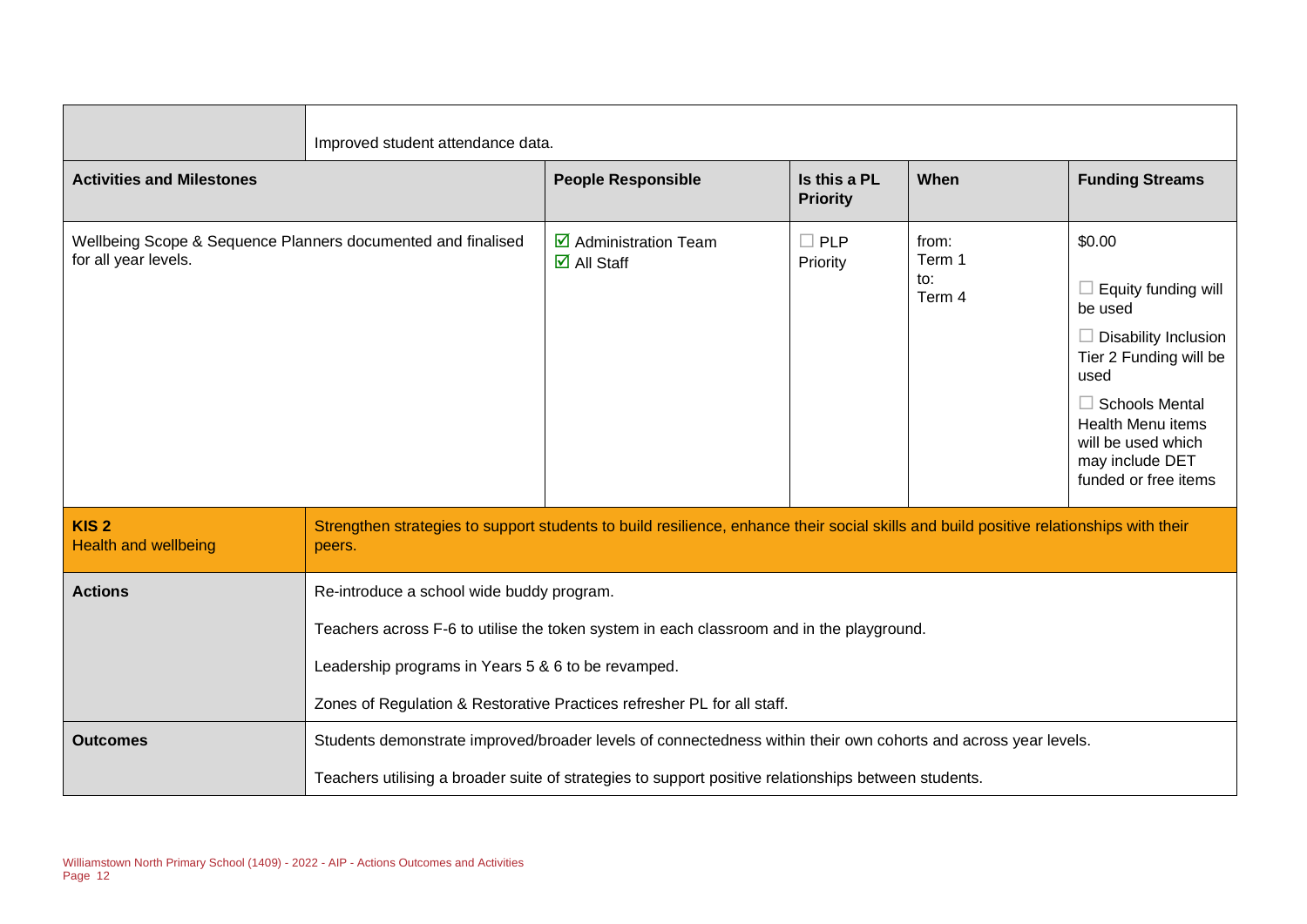| <b>Success Indicators</b>                                                                                                                                                                                                                                                                                                   | A reduction in Compass Chronicles and referrals to the Wellbeing Committee.<br>AToSS and POS survey data demonstrate improve resilience levels & social skills in students.                                                        |                                                                                                |                                 |                                  |                                                                                                                                                                                                                                        |
|-----------------------------------------------------------------------------------------------------------------------------------------------------------------------------------------------------------------------------------------------------------------------------------------------------------------------------|------------------------------------------------------------------------------------------------------------------------------------------------------------------------------------------------------------------------------------|------------------------------------------------------------------------------------------------|---------------------------------|----------------------------------|----------------------------------------------------------------------------------------------------------------------------------------------------------------------------------------------------------------------------------------|
| <b>Activities and Milestones</b>                                                                                                                                                                                                                                                                                            |                                                                                                                                                                                                                                    | <b>People Responsible</b>                                                                      | Is this a PL<br><b>Priority</b> | When                             | <b>Funding Streams</b>                                                                                                                                                                                                                 |
| Staff professional learning programs maintain a wellbeing focus<br>throughout the year with workshops focusing on the Zones of<br>Regulation and the use of Restorative Practices.<br>Students in Years 5 & 6 participate in structured leadership<br>programs.<br>Bubby programs to be re-introduced during terms 2,3 & 4. |                                                                                                                                                                                                                                    | $\overline{\mathbf{M}}$ All Staff                                                              | $\square$ PLP<br>Priority       | from:<br>Term 1<br>to:<br>Term 4 | \$0.00<br>$\Box$ Equity funding will<br>be used<br>$\Box$ Disability Inclusion<br>Tier 2 Funding will be<br>used<br>$\Box$ Schools Mental<br><b>Health Menu items</b><br>will be used which<br>may include DET<br>funded or free items |
| KIS <sub>3</sub><br>Setting expectations and<br>promoting inclusion                                                                                                                                                                                                                                                         |                                                                                                                                                                                                                                    | Embed a culture of inclusion that embraces individual difference and cultural diversity.       |                                 |                                  |                                                                                                                                                                                                                                        |
| <b>Actions</b>                                                                                                                                                                                                                                                                                                              | 4R curriculum to foster deeper understandings of gender identity for students.<br>Newly purchased mentor texts to reflect high levels of inclusion.<br>School Calendar of Events to include a broader focus on different cultures. |                                                                                                |                                 |                                  |                                                                                                                                                                                                                                        |
| <b>Outcomes</b>                                                                                                                                                                                                                                                                                                             |                                                                                                                                                                                                                                    | Students demonstrate improved levels of respect and acceptance of all identities and cultures. |                                 |                                  |                                                                                                                                                                                                                                        |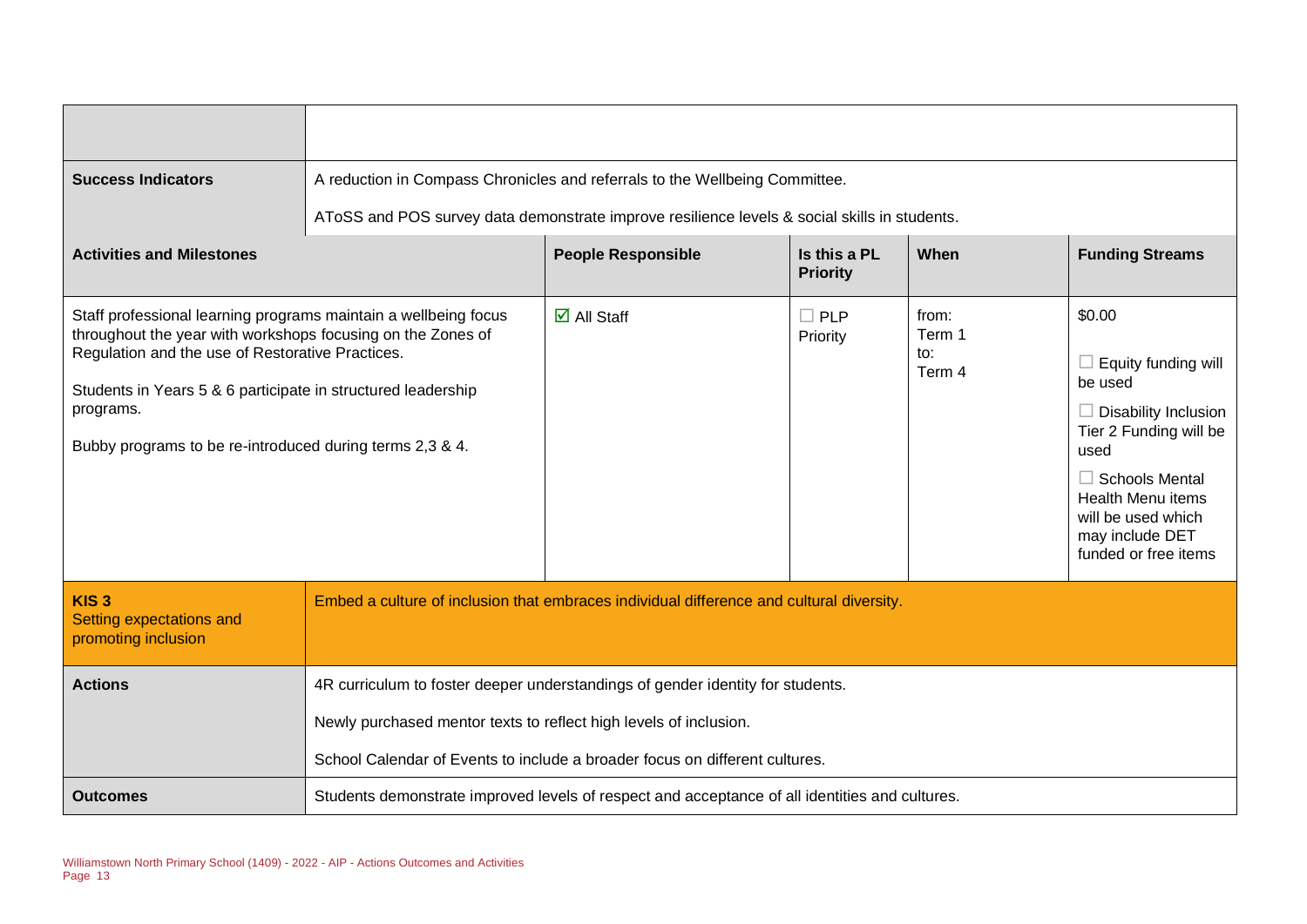| <b>Success Indicators</b>                                                                                                                                                                                                                                                                    | Related AToSS variables demonstrate higher levels of endorsement.<br>Improved student attendance data. |                                   |                                 |                                  |                                                                                                                                                                                                                                    |  |
|----------------------------------------------------------------------------------------------------------------------------------------------------------------------------------------------------------------------------------------------------------------------------------------------|--------------------------------------------------------------------------------------------------------|-----------------------------------|---------------------------------|----------------------------------|------------------------------------------------------------------------------------------------------------------------------------------------------------------------------------------------------------------------------------|--|
| <b>Activities and Milestones</b>                                                                                                                                                                                                                                                             |                                                                                                        | <b>People Responsible</b>         | Is this a PL<br><b>Priority</b> | When                             | <b>Funding Streams</b>                                                                                                                                                                                                             |  |
| Teachers undertake further professional learning around the<br>Respectful Relations program, specifically focusing on gender<br>identity.<br>New banks of mentor texts purchased for each year level.<br>A more culturally inclusive Calendar of Events to be documented<br>and implemented. |                                                                                                        | $\overline{\mathsf{M}}$ All Staff | $\overline{M}$ PLP<br>Priority  | from:<br>Term 1<br>to:<br>Term 4 | \$10,000.00<br>$\boxtimes$ Equity funding will<br>be used<br>Disability Inclusion<br>Tier 2 Funding will be<br>used<br><b>Schools Mental</b><br>Health Menu items<br>will be used which<br>may include DET<br>funded or free items |  |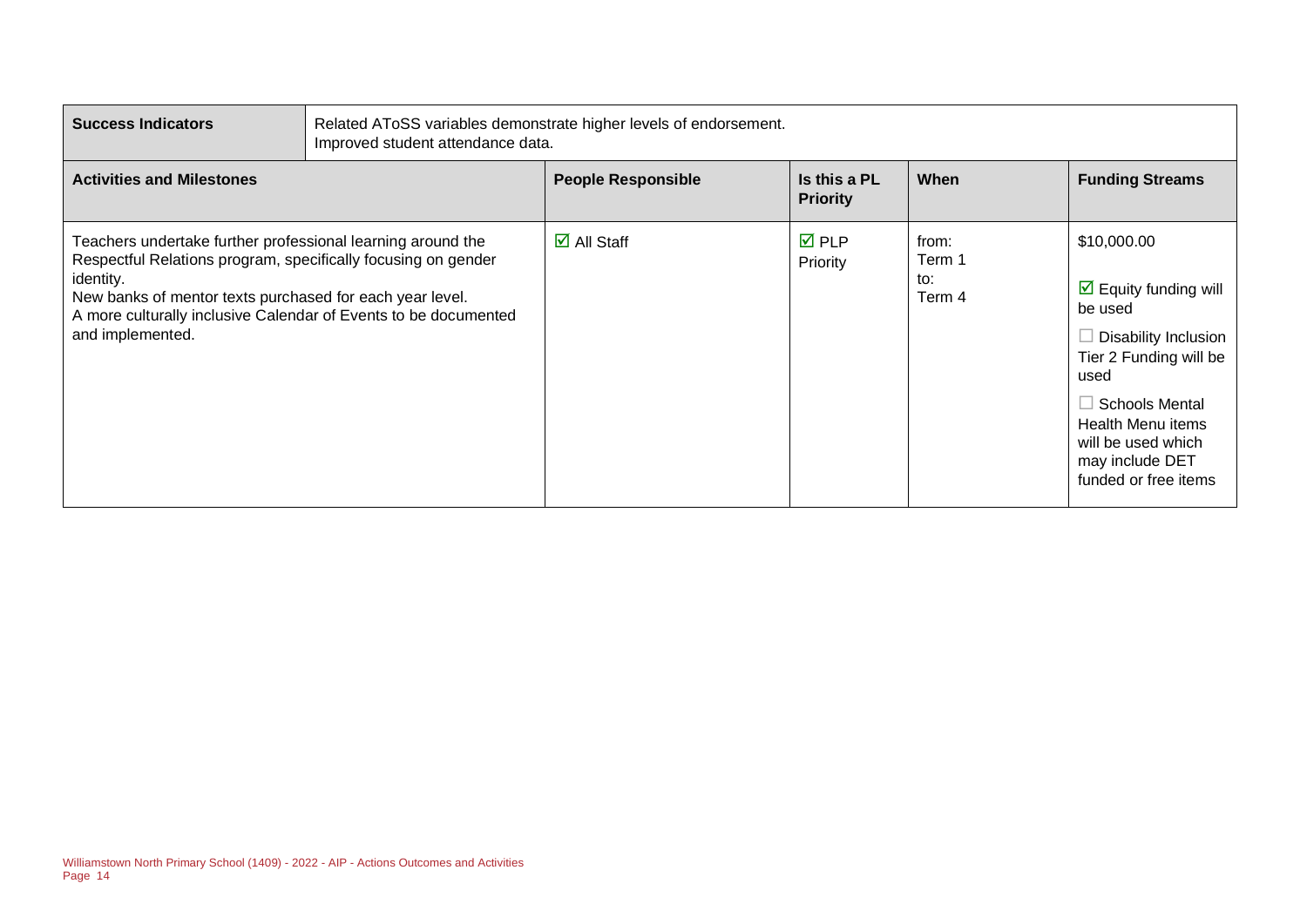## **Funding Planner**

### Summary of Budget and Allocated Funding

| <b>Summary of Budget</b>            | School's total funding (\$) | <b>Funding Allocated in activities (\$)</b> | Still available/shortfall |
|-------------------------------------|-----------------------------|---------------------------------------------|---------------------------|
| <b>Equity Funding</b>               | \$20,065.00                 | \$20,065.00                                 | \$0.00                    |
| Disability Inclusion Tier 2 Funding | \$0.00                      | \$0.00                                      | \$0.00                    |
| Schools Mental Health Fund and Menu | \$0.00                      | \$0.00                                      | \$0.00                    |
| <b>Total</b>                        | \$20,065.00                 | \$20,065.00                                 | \$0.00                    |

### Activities and Milestones – Total Budget

| <b>Activities and Milestones</b>                                                                                                                                                                                                                                                                                                                  | <b>Budget</b> |
|---------------------------------------------------------------------------------------------------------------------------------------------------------------------------------------------------------------------------------------------------------------------------------------------------------------------------------------------------|---------------|
| Ten selected staff to complete the Sounds Write program<br>during Term 1.<br>Narissa Leung to be engaged as the school's critical friend<br>to support the next implementation stage of the 6+1 Traits.<br>All classroom teachers to utilise DIBELS for whole school<br>assessments at the start of the school year, mid-year and<br>end of year. | \$15,000.00   |
| Teachers undertake further professional learning around<br>the Respectful Relations program, specifically focusing on<br>gender identity.<br>New banks of mentor texts purchased for each year level.<br>A more culturally inclusive Calendar of Events to be<br>documented and implemented.                                                      | \$10,000.00   |
| <b>Totals</b>                                                                                                                                                                                                                                                                                                                                     | \$25,000.00   |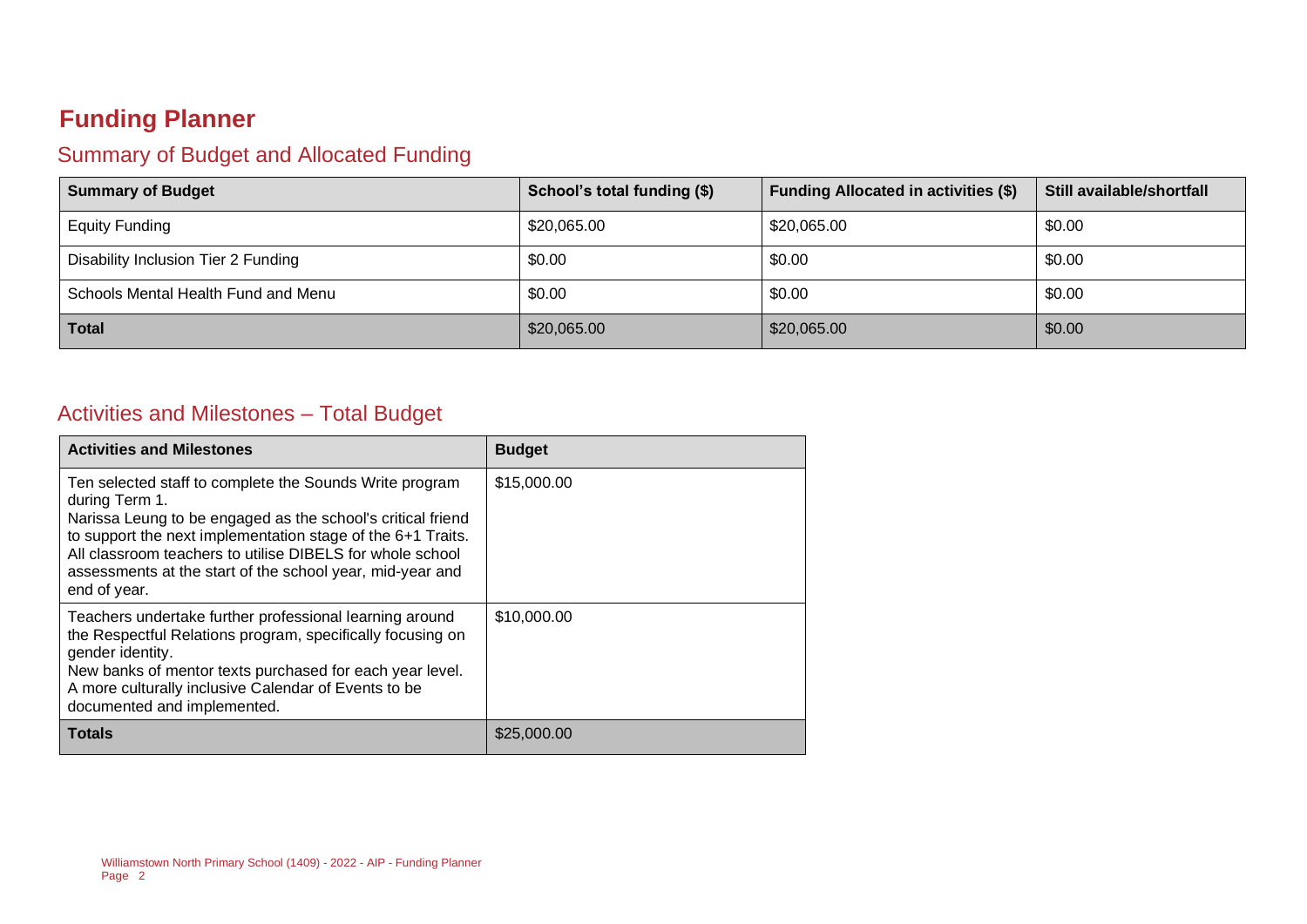### Activities and Milestones - Equity Funding

| <b>Activities and Milestones</b>                                                                                                                                                                                                                                                                                                                           | When                             | <b>Funding allocated (\$)</b> | Category                                                                                                                                                       |
|------------------------------------------------------------------------------------------------------------------------------------------------------------------------------------------------------------------------------------------------------------------------------------------------------------------------------------------------------------|----------------------------------|-------------------------------|----------------------------------------------------------------------------------------------------------------------------------------------------------------|
| Ten selected staff to complete the<br>Sounds Write program during Term<br>Narissa Leung to be engaged as<br>the school's critical friend to<br>support the next implementation<br>stage of the 6+1 Traits.<br>All classroom teachers to utilise<br>DIBELS for whole school<br>assessments at the start of the<br>school year, mid-year and end of<br>year. | from:<br>Term 1<br>to:<br>Term 4 | \$9,943.00                    | $\triangleright$ Teaching and learning programs and resources<br>$\triangledown$ Professional development (excluding CRT costs and new FTE)<br>$\boxtimes$ CRT |
| Teachers undertake further<br>professional learning around the<br>Respectful Relations program,<br>specifically focusing on gender<br>identity.<br>New banks of mentor texts<br>purchased for each year level.<br>A more culturally inclusive<br>Calendar of Events to be<br>documented and implemented.                                                   | from:<br>Term 1<br>to:<br>Term 4 | \$10,122.00                   | $\triangleright$ Teaching and learning programs and resources                                                                                                  |
| <b>Totals</b>                                                                                                                                                                                                                                                                                                                                              |                                  | \$20,065.00                   |                                                                                                                                                                |

### Activities and Milestones - Disability Inclusion Funding

| <b>Activities and Milestones</b> | When | Funding allocated (\$) | Category |
|----------------------------------|------|------------------------|----------|
| <b>Totals</b>                    |      | \$0.00                 |          |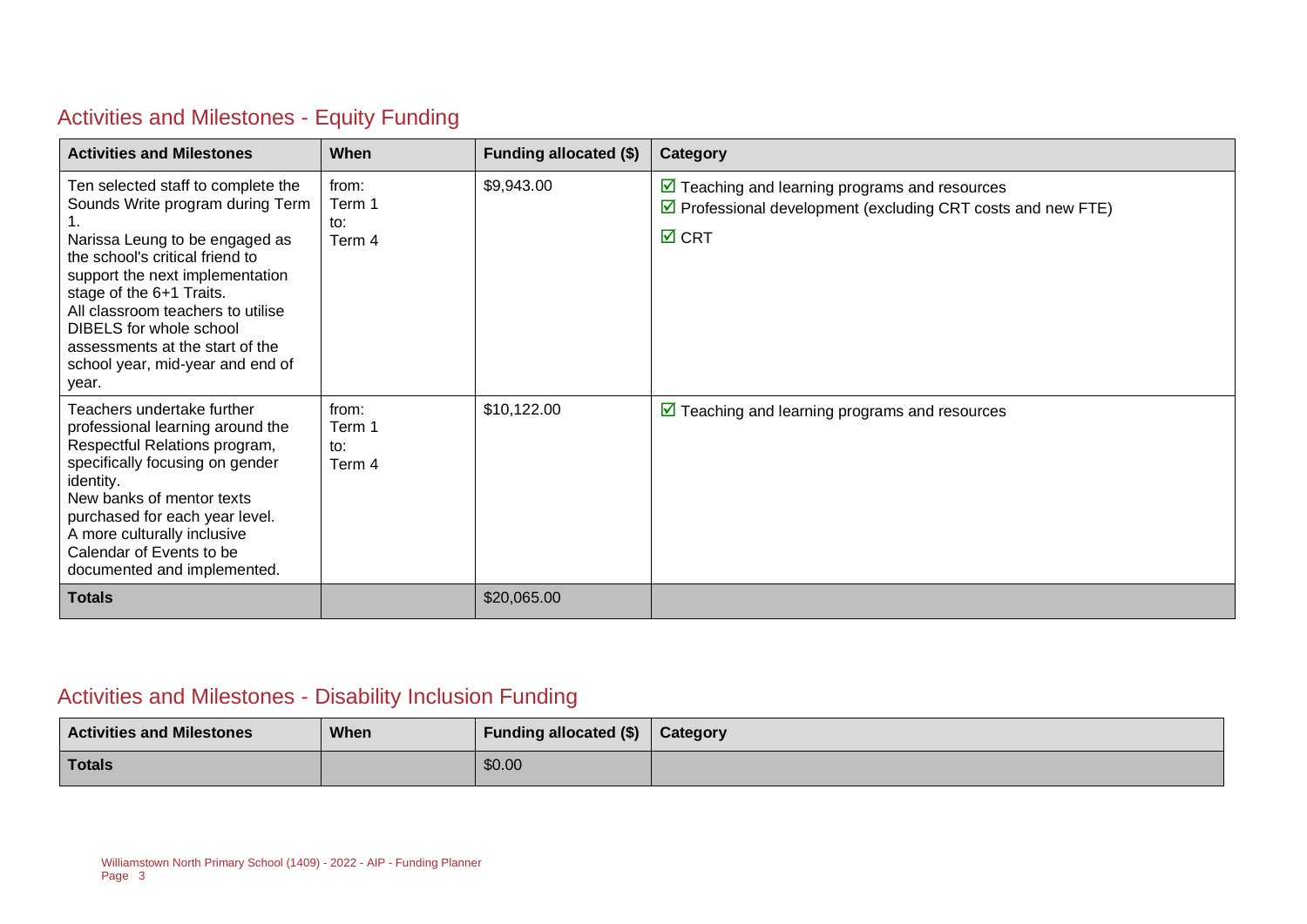#### Activities and Milestones - Schools Mental Health Fund and Menu

| <b>Activities and Milestones</b> | When | Funding allocated (\$) Category |  |
|----------------------------------|------|---------------------------------|--|
| Totals                           |      | \$0.00                          |  |

#### Additional Funding Planner – Total Budget

| <b>Activities and Milestones</b> | <b>Budget</b> |
|----------------------------------|---------------|
| <b>Totals</b>                    | \$0.00        |

#### Additional Funding Planner – Equity Funding

| <b>Activities and Milestones</b> | When | <b>Funding allocated (\$)</b> | Category |
|----------------------------------|------|-------------------------------|----------|
| Totals                           |      | \$0.00                        |          |

#### Additional Funding Planner – Disability Inclusion Funding

| <b>Activities and Milestones</b> | When | Funding allocated (\$) Category |  |
|----------------------------------|------|---------------------------------|--|
| <b>Totals</b>                    |      | \$0.00                          |  |

#### Additional Funding Planner – Schools Mental Health Fund and Menu

| <b>Activities and Milestones</b> | When | Funding allocated (\$) | Category |
|----------------------------------|------|------------------------|----------|
|----------------------------------|------|------------------------|----------|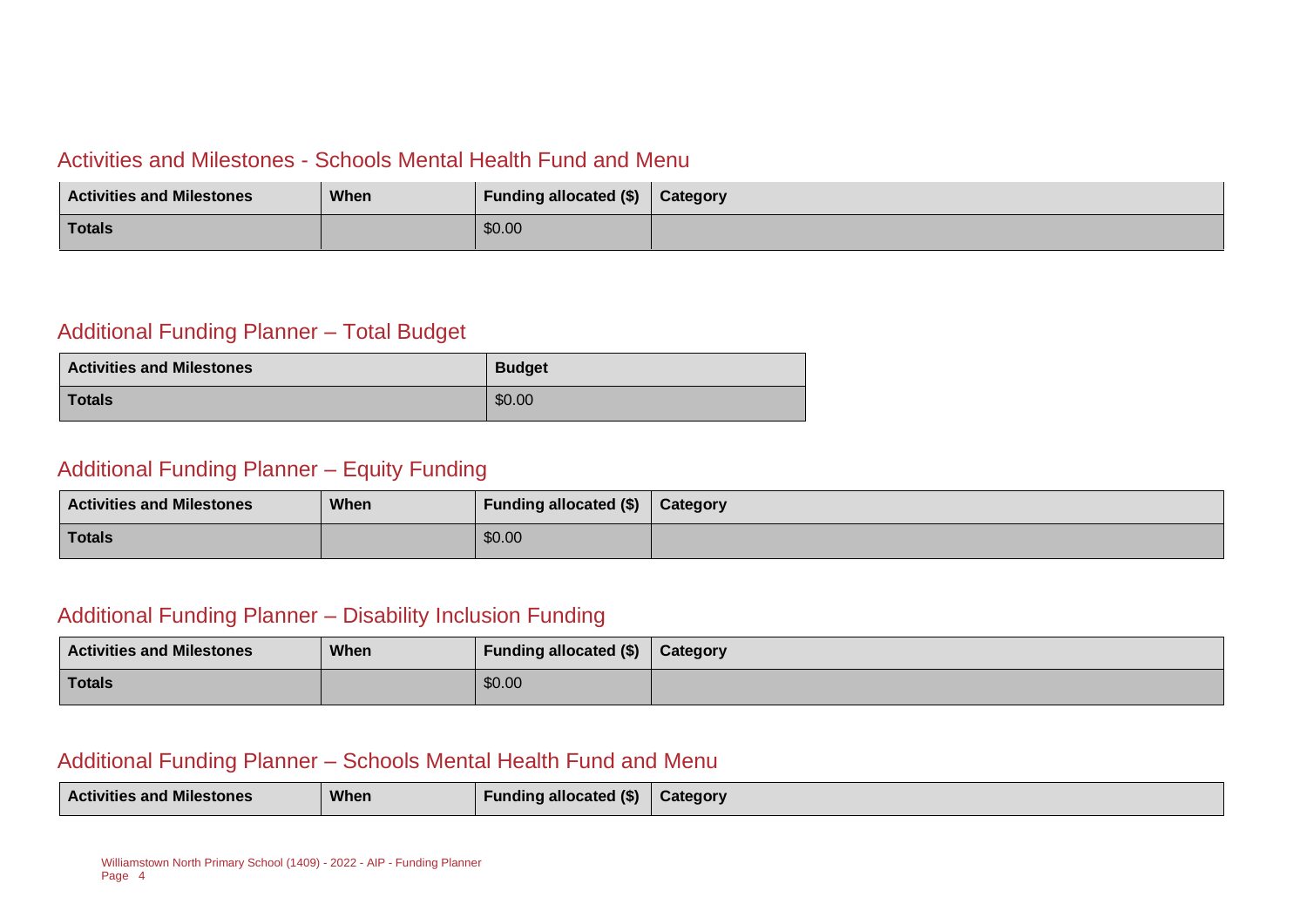| \$0.00<br>Totals |  |
|------------------|--|
|------------------|--|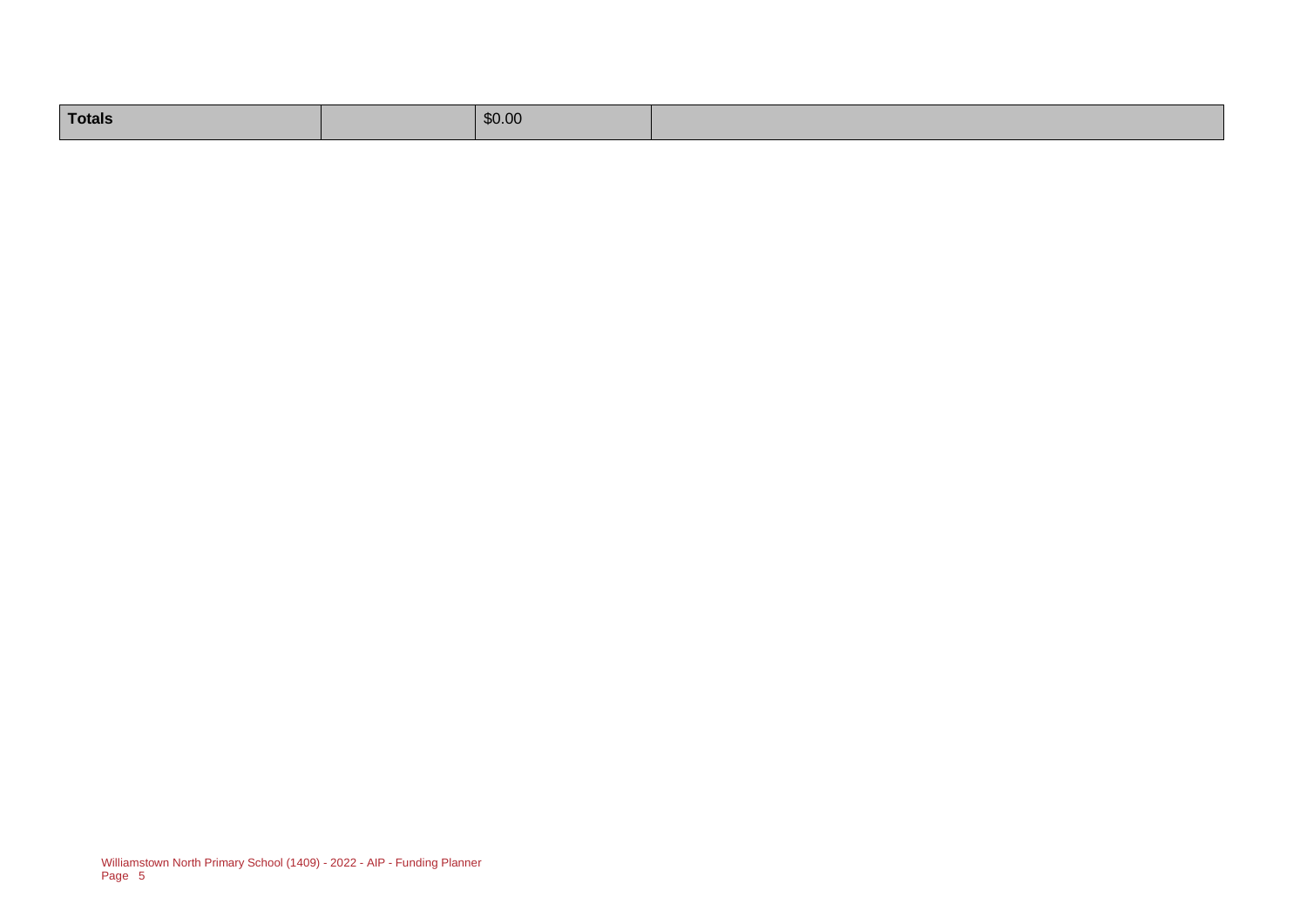## **Professional Learning and Development Plan**

| <b>Professional Learning</b><br><b>Priority</b>                                                                                                                                                                                                                                                                                                                      | Who                                                                                                             | When                             | <b>Key Professional Learning</b><br><b>Strategies</b>                                                                                                                                                               | <b>Organisational Structure</b>                                                                                   | <b>Expertise Accessed</b>                                                                                                                   | Where                           |
|----------------------------------------------------------------------------------------------------------------------------------------------------------------------------------------------------------------------------------------------------------------------------------------------------------------------------------------------------------------------|-----------------------------------------------------------------------------------------------------------------|----------------------------------|---------------------------------------------------------------------------------------------------------------------------------------------------------------------------------------------------------------------|-------------------------------------------------------------------------------------------------------------------|---------------------------------------------------------------------------------------------------------------------------------------------|---------------------------------|
| 'Having Difficult<br>Conversations' will be the<br>semester one PL focus for<br>PLT leaders.<br>Semester 2 focus is TBC.                                                                                                                                                                                                                                             | ☑<br>Administration<br>Team<br><b>ØPLT</b><br>Leaders                                                           | from:<br>Term 1<br>to:<br>Term 4 | $\overline{\mathbf{z}}$ Collaborative<br>Inquiry/Action Research<br>team<br>$\triangledown$ Peer observation<br>including feedback and<br>reflection                                                                | ☑ Formal School Meeting /<br>Internal Professional<br>Learning Sessions                                           | $\overline{\mathbf{y}}$ External consultants<br>Janine Stratford                                                                            | $\overline{\mathsf{M}}$ On-site |
| Ten selected staff to<br>complete the Sounds Write<br>program during Term 1.<br>Narissa Leung to be engaged<br>as the school's critical friend<br>to support the next<br>implementation stage of the<br>6+1 Traits.<br>All classroom teachers to<br>utilise DIBELS for whole<br>school assessments at the<br>start of the school year, mid-<br>year and end of year. | ☑<br>Administration<br>Team<br>$\overline{\Box}$ All Staff                                                      | from:<br>Term 1<br>to:<br>Term 4 | $\boxdot$ Curriculum development<br>$\overline{\mathbf{y}}$ Demonstration lessons                                                                                                                                   | ☑ Formal School Meeting /<br>Internal Professional<br>Learning Sessions<br>$\triangledown$ PLC/PLT Meeting        | $\triangleright$ Literacy expertise<br>$\overline{\mathbf{y}}$ External consultants<br>Narissa Leung - 6+1<br><b>Traits Sounds Write PL</b> | $\overline{\mathsf{M}}$ On-site |
| Staff Workshop - Student<br>Voice & Agency (Monday<br>28th February). Further<br>workshops to be facilitated<br>throughout the year.<br>Registration with Verso<br>platform.                                                                                                                                                                                         | $\triangledown$<br>Administration<br>Team<br>$\overline{\mathsf{d}}$ All Staff<br>$\overline{M}$ PLC<br>Leaders | from:<br>Term 1<br>to:<br>Term 4 | $\overline{\mathbf{Z}}$ Collaborative<br>Inquiry/Action Research<br>team<br>$\triangleright$ Peer observation<br>including feedback and<br>reflection<br>$\boxtimes$ Student voice, including<br>input and feedback | ☑ Formal School Meeting /<br><b>Internal Professional</b><br>Learning Sessions<br>$\triangledown$ PLC/PLT Meeting | $\overline{\mathbf{z}}$ External consultants<br>Colin Wood - Verso                                                                          | $\overline{\boxtimes}$ On-site  |